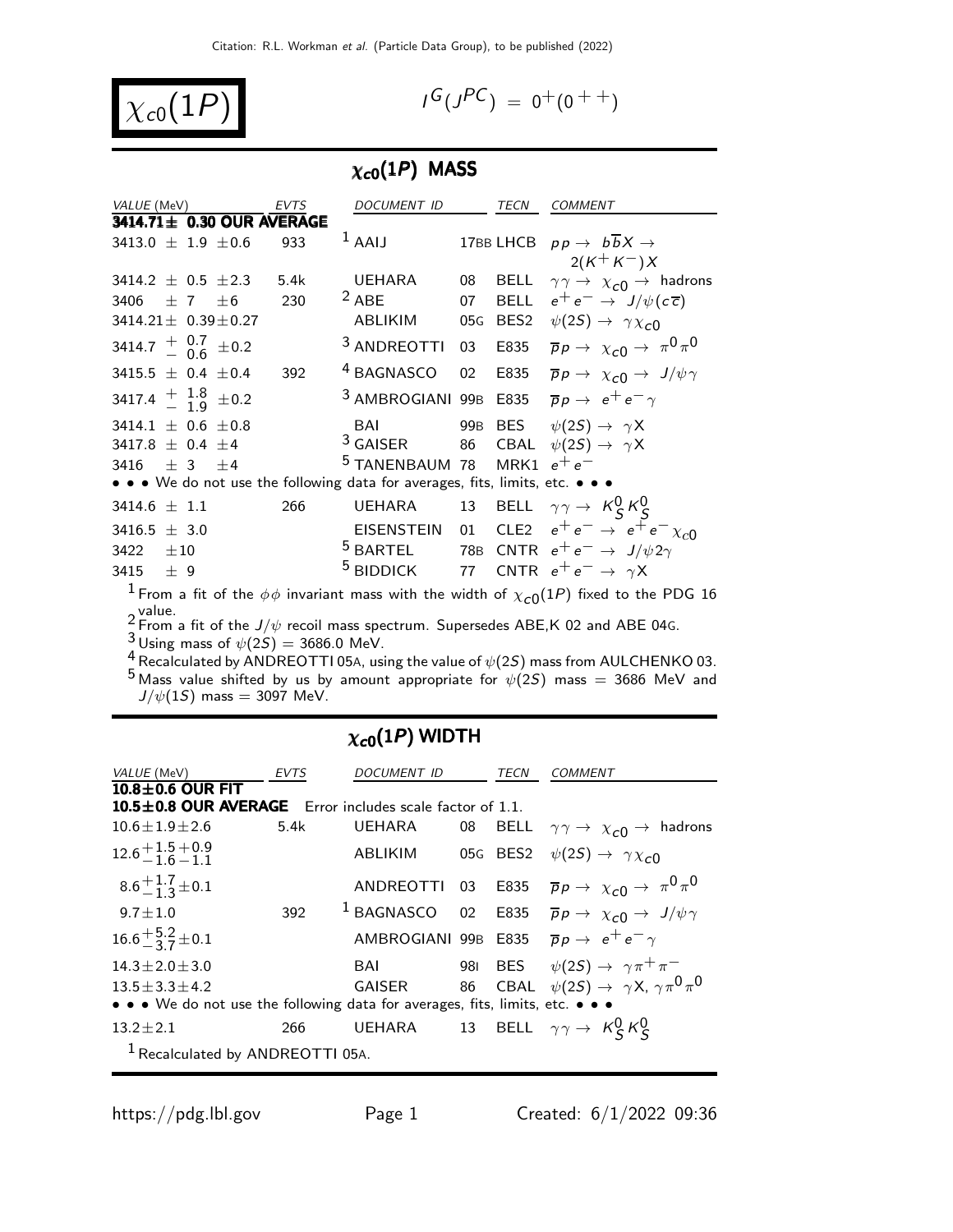## $\chi_{c0}(1P)$  DECAY MODES

|                       | Mode                                                                                           | Fraction $(\Gamma_i/\Gamma)$              | Scale factor $/$<br>Confidence level |
|-----------------------|------------------------------------------------------------------------------------------------|-------------------------------------------|--------------------------------------|
|                       | <b>Hadronic decays</b>                                                                         |                                           |                                      |
| $\Gamma_1$            | $2(\pi^{+}\pi^{-})$                                                                            | $(2.34 \pm 0.18)$ %                       |                                      |
| $\Gamma_2$            | $\rho^{0} \pi^{+} \pi^{-}$                                                                     | $(9.1 \pm 2.9) \times 10^{-3}$            |                                      |
| $\Gamma_3$            | $\rho^0 \rho^0$                                                                                |                                           |                                      |
| $\Gamma_4$            | $f_0(980) f_0(980)$                                                                            | $(6.6 \pm 2.1) \times 10^{-4}$            |                                      |
| $\Gamma_5$            | $\pi^+ \pi^- \pi^0 \pi^0$                                                                      | $(3.3 \pm 0.4) \%$                        |                                      |
| $\Gamma_6$            | $\rho^+\pi^-\pi^0+$ c.c.                                                                       | $(2.9 \pm 0.4)$ %                         |                                      |
| $\Gamma_7$            | $4\pi^0$                                                                                       | $(3.3 \pm 0.4) \times 10^{-3}$            |                                      |
| $\Gamma_8$            | $\pi^{+}\pi^{-} K^{+} K^{-}$                                                                   | $(1.81 \pm 0.14)$ %                       |                                      |
| $\Gamma_{\mathsf{Q}}$ | $K_0^*(1430)^0 \overline{K}_0^*(1430)^0 \to$<br>$\pi^{+}\pi^{-}$ K <sup>+</sup> K <sup>-</sup> | $(9.8 \tfrac{+4.0}{-2.8}) \times 10^{-4}$ |                                      |
| $\Gamma_{10}$         | $K_0^*(1430)^0 \overline{K}_2^*(1430)^0$ + c.c. $\rightarrow$<br>$\pi^{+}\pi^{-}K^{+}K^{-}$    | $(8.0 \tfrac{+2.0}{-2.4}) \times 10^{-4}$ |                                      |
| $\Gamma_{11}$         | $K_1(1270)^+ K^- +$ c.c. $\rightarrow$<br>$\pi^{+}\pi^{-} K^{+} K^{-}$                         | $(6.3 \pm 1.9) \times 10^{-3}$            |                                      |
| $\Gamma_{12}$         | $K_1(1400)^+ K^- +$ c.c. $\rightarrow$<br>$\pi^{+}\pi^{-}$ K <sup>+</sup> K <sup>-</sup>       | $\times$ 10 $^{-3}$<br>$<$ 2.7            | $CL = 90\%$                          |
| $\Gamma_{13}$         | $f_0(980) f_0(980)$                                                                            | $(1.6 \tfrac{+1.0}{-0.9}) \times 10^{-4}$ |                                      |
| $\Gamma_{14}$         | $f_0(980) f_0(2200)$                                                                           | $(7.9 \tfrac{+2.0}{-2.5}) \times 10^{-4}$ |                                      |
| $\Gamma_{15}$         | $f_0(1370) f_0(1370)$                                                                          | $< 2.7$ $\times 10^{-4}$                  | $CL = 90\%$                          |
| $\Gamma_{16}$         | $f_0(1370) f_0(1500)$                                                                          | $< 1.7$ $\times 10^{-4}$                  | $CL = 90\%$                          |
| $\Gamma_{17}$         | $f_0(1370) f_0(1710)$                                                                          | $(6.7 \frac{+3.5}{-2.3}) \times 10^{-4}$  |                                      |
| $\Gamma_{18}$         | $f_0(1500) f_0(1370)$                                                                          | $< 1.3$ $\times 10^{-4}$                  | $CL = 90\%$                          |
|                       | $\Gamma_{19}$ $f_0(1500) f_0(1500)$                                                            | $< 5$ $\times 10^{-5}$                    | $CL = 90\%$                          |
| $\Gamma_{20}$         | $f_0(1500) f_0(1710)$                                                                          | $< 7$ $\times 10^{-5}$                    | $CL = 90\%$                          |
| $\Gamma_{21}$         | $K^+ K^- \pi^+ \pi^- \pi^0$                                                                    | $(8.6 \pm 0.9) \times 10^{-3}$            |                                      |
|                       | $\Gamma_{22}$ $K_S^0 K^{\pm} \pi^{\mp} \pi^+ \pi^-$                                            | $(4.2 \pm 0.4) \times 10^{-3}$            |                                      |
|                       | $\Gamma_{23}$ $K^+ K^- \pi^0 \pi^0$                                                            | $(5.6 \pm 0.9) \times 10^{-3}$            |                                      |
|                       | $\Gamma_{24}$ $K^+\pi^-\overline{K}{}^0\pi^0$ + c.c.                                           | $(2.49 \pm 0.33)$ %                       |                                      |
|                       | $\Gamma_{25}$ $\rho^+ K^- K^0 + c.c.$                                                          | $(1.21 \pm 0.21)$ %                       |                                      |
|                       | $\Gamma_{26}$ $K^*(892)^{-} K^{+} \pi^0 \rightarrow$<br>$K^+\pi^-\overline{K^0}\pi^0 +$ c.c.   | $(4.6 \pm 1.2) \times 10^{-3}$            |                                      |
|                       | $\Gamma_{27}$ $K_S^0 K_S^0 \pi^+ \pi^-$                                                        | $(5.7 \pm 1.1) \times 10^{-3}$            |                                      |
|                       | $\Gamma_{28}$ $K^+ K^- \eta \pi^0$                                                             | $(3.0 \pm 0.7) \times 10^{-3}$            |                                      |
|                       | $\Gamma_{29}$ 3( $\pi^{+}\pi^{-}$ )                                                            | $(1.20 \pm 0.18)$ %                       |                                      |
|                       | $\Gamma_{30}$ $K^+\overline{K}{}^*(892)^0 \pi^-$ + c.c.                                        | $(7.5 \pm 1.6) \times 10^{-3}$            |                                      |
|                       | $\Gamma_{31}$ $K^*(892)^0 \overline{K}^*(892)^0$                                               | $(1.7 \pm 0.6) \times 10^{-3}$            |                                      |
| $\Gamma_{32}$         | $\pi\pi$                                                                                       | $(8.51\!\pm\!0.33)\times10^{-3}$          |                                      |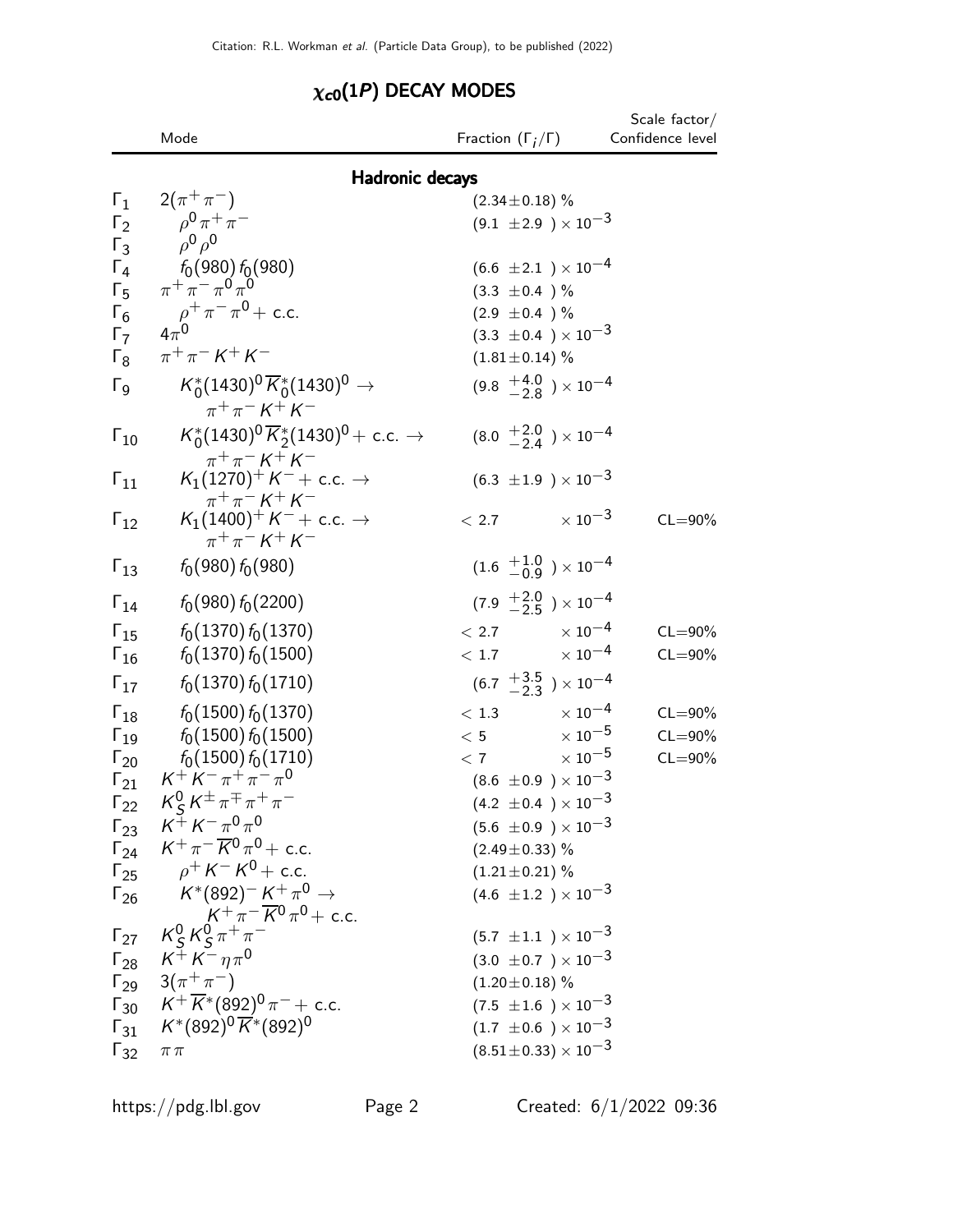| $\Gamma_{33}$          | $\pi^0\eta$                                                   | $\times$ 10 <sup>-4</sup><br>$<\,1.8$ |             |
|------------------------|---------------------------------------------------------------|---------------------------------------|-------------|
| $\Gamma_{34}$          | $\pi^0\eta'$                                                  | $\times$ 10 <sup>-3</sup><br>< 1.1    |             |
| $\Gamma_{35}$          | $\pi^0\eta_c$                                                 | $\times$ 10 <sup>-3</sup><br>< 1.6    | $CL = 90\%$ |
| $\Gamma_{36}$          | $\eta\eta$                                                    | $(3.01 \pm 0.19) \times 10^{-3}$      |             |
| $\Gamma_{37}$          | $\eta\eta'$                                                   | $(9.1 \pm 1.1) \times 10^{-5}$        |             |
| $\Gamma_{38}$          | $\eta' \eta'$                                                 | $(2.17\pm0.12)\times10^{-3}$          |             |
| $\Gamma_{39}$          | $\omega \, \omega$                                            | $(9.7 \pm 1.1) \times 10^{-4}$        |             |
| $\Gamma_{40}$          | $\omega \phi$                                                 | $(1.41 \pm 0.13) \times 10^{-4}$      |             |
| $\Gamma_{41}$          | $\omega K^+ K^-$                                              | $(1.94 \pm 0.21) \times 10^{-3}$      |             |
| $\Gamma_{42}$          | $K^+ K^-$                                                     | $(6.05 \pm 0.31) \times 10^{-3}$      |             |
| $\Gamma_{43}$          | $K_S^0 K_S^0$                                                 | $(3.16\pm0.17)\times10^{-3}$          |             |
|                        | $\Gamma_{44}$ $\pi^{+}\pi^{-}\eta$                            | $\times$ 10 <sup>-4</sup><br>$<\,2.0$ | $CL = 90\%$ |
|                        | $\Gamma_{45}$ $\pi^{+}\pi^{-}\eta'$                           | $\times$ 10 <sup>-4</sup><br>< 4      | $CL = 90\%$ |
| $\Gamma_{46}$          | $\sqrt{16} K^{0} K^{+} \pi^{-}$ + c.c.                        | $\times$ 10 <sup>-5</sup><br>< 9      | $CL = 90\%$ |
| $\Gamma_{47}$          | $K^+ K^- \pi^0$                                               | $\times$ 10 <sup>-5</sup><br>< 6      | $CL = 90\%$ |
| $\mathsf{\Gamma}_{48}$ | $K^+ K^- \eta$                                                | $\times$ 10 <sup>-4</sup><br>< 2.3    | $CL = 90\%$ |
|                        | $\Gamma_{49}$ $K^+ K^- K^0_S K^0_S$                           | $(1.4 \pm 0.5) \times 10^{-3}$        |             |
|                        | $K_S^0 K_S^0 K_S^0 K_S^0$                                     |                                       |             |
| $\Gamma_{50}$          | $K^{+}K^{-}K^{+}K^{-}$                                        | $(5.8 \pm 0.5) \times 10^{-4}$        |             |
| $\Gamma_{51}$          |                                                               | $(2.82 \pm 0.29) \times 10^{-3}$      |             |
| $\Gamma_{52}$          | $K^+ K^- \phi$                                                | $(9.7 \pm 2.5) \times 10^{-4}$        |             |
|                        | $\Gamma_{53}$ $\overline{K}^0 K^+ \pi^- \phi + \text{c.c.}$   | $(3.7 \pm 0.6) \times 10^{-3}$        |             |
|                        | $\Gamma_{54}$ $K^+ K^- \pi^0 \phi$                            | $(1.90 \pm 0.35) \times 10^{-3}$      |             |
| $\Gamma_{55}$          | $\phi \pi^+ \pi^- \pi^0$                                      | $(1.18\pm0.15)\times10^{-3}$          |             |
| $\Gamma_{56}$          | $\phi\phi$                                                    | $(8.0 \pm 0.7) \times 10^{-4}$        |             |
| $\Gamma_{57}$          | $\phi \phi \eta$                                              | $(8.4 \pm 1.0) \times 10^{-4}$        |             |
| $\Gamma_{58}$          | $p\overline{p}$                                               | $(2.21 \pm 0.08) \times 10^{-4}$      |             |
| $\Gamma_{59}$          | $p\overline{p}\pi^0$                                          | $(7.0 \pm 0.7) \times 10^{-4}$        | $S = 1.3$   |
| $\Gamma_{60}$          | $p\overline{p}\eta$                                           | $(3.5 \pm 0.4) \times 10^{-4}$        |             |
| $\Gamma_{61}$          | $p\overline{p}\omega$                                         | $(5.2 \pm 0.6) \times 10^{-4}$        |             |
| $\Gamma_{62}$          | $p\overline{p}\phi$                                           | $(6.0 \pm 1.4) \times 10^{-5}$        |             |
| $\Gamma_{63}$          | $p\overline{p}\pi^+\pi^-$                                     | $(2.1 \pm 0.7) \times 10^{-3}$        | $S = 1.4$   |
| $\Gamma_{64}$          | $p\overline{p}\pi^0\pi^0$                                     | $(1.04\pm0.28)\times10^{-3}$          |             |
| $\Gamma_{65}$          | $p\overline{p}K^+K^-$ (non-resonant)                          | $(1.22 \pm 0.26) \times 10^{-4}$      |             |
| $\Gamma_{66}$          | $p\overline{p}K_S^0K_S^0$                                     | $\times$ 10 <sup>-4</sup><br>$<\,8.8$ | $CL = 90\%$ |
| $\Gamma_{67}$          | $p\overline{n}\pi^-$                                          | $(1.27 \pm 0.11) \times 10^{-3}$      |             |
| $\Gamma_{68}$          | $\overline{p}n\pi^+$                                          | $(1.37 \pm 0.12) \times 10^{-3}$      |             |
| $\Gamma_{69}$          | $\rho \overline{n} \pi^- \pi^0$                               | $(2.34 \pm 0.21) \times 10^{-3}$      |             |
| $\Gamma_{70}$          | $\overline{p} n \pi^+ \pi^0$                                  | $(2.21 \pm 0.18) \times 10^{-3}$      |             |
| $\Gamma_{71}$          | $\Lambda \overline{\Lambda}$                                  | $(3.59\pm0.15)\times10^{-4}$          |             |
| $\Gamma_{72}$          | $\Lambda \overline{\Lambda} \pi^+ \pi^-$                      | $(1.18\pm0.13)\times10^{-3}$          |             |
| $\Gamma_{73}$          | $\Lambda \overline{\Lambda} \pi^+ \pi^-$ (non-resonant)       | $\times$ 10 <sup>-4</sup><br>$\,<\,5$ | $CL = 90\%$ |
|                        | $\Gamma_{74}$ $\Sigma (1385)^{+} \overline{A} \pi^{-}$ + c.c. | $\times$ $10^{-4}$<br>< 5             | $CL = 90\%$ |
| $\Gamma_{75}$          | $\Sigma(1385)^{-}\overline{A}\pi^{+}+$ c.c.                   | $\times$ 10 <sup>-4</sup><br>< 5      | $CL = 90\%$ |
| $\Gamma_{76}$          | $K^+\overline{p}A+$ c.c.                                      | $(1.25 \pm 0.12) \times 10^{-3}$      | $S = 1.3$   |
|                        |                                                               |                                       |             |

https://pdg.lbl.gov Page 3 Created: 6/1/2022 09:36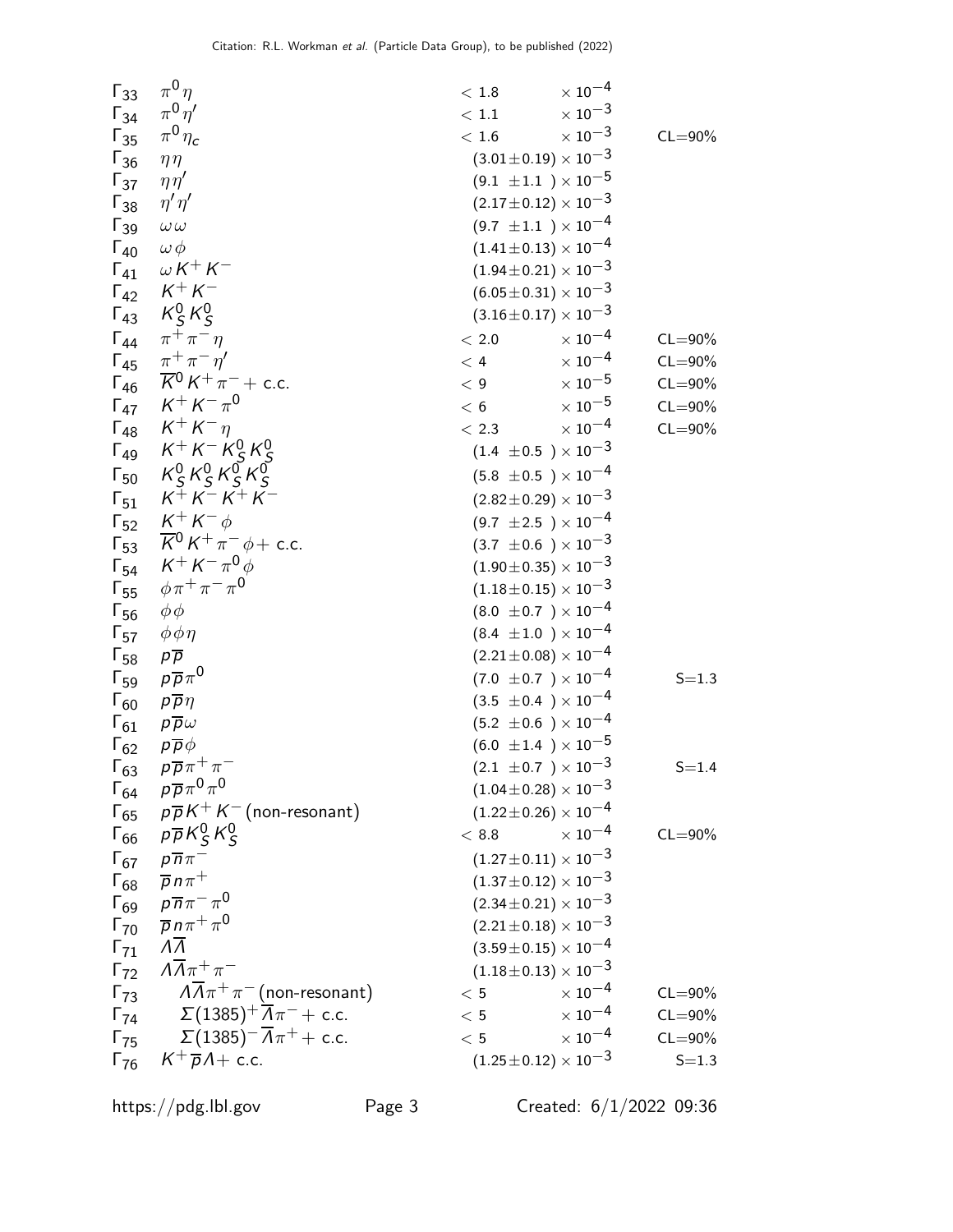| $\Gamma_{77}$                 | $nK_S^0\overline{\Lambda}$ + c.c.                              | $(6.6 \pm 0.5) \times 10^{-4}$   |             |
|-------------------------------|----------------------------------------------------------------|----------------------------------|-------------|
|                               | $\Gamma_{78}$ $K^*(892)^+\overline{p}A + \text{c.c.}$          | $(4.8 \pm 0.9) \times 10^{-4}$   |             |
|                               | $\Gamma_{79}$ $K^{+} \overline{p} A(1520) + c.c.$              | $(2.9 \pm 0.7) \times 10^{-4}$   |             |
|                               | $\Gamma_{80}$ $\Lambda(1520)\overline{\Lambda}(1520)$          | $(3.1 \pm 1.2) \times 10^{-4}$   |             |
| $\mathsf{\Gamma}_{81}$        | $\Sigma_0 \underline{\Sigma}_0$                                | $(4.68 \pm 0.32) \times 10^{-4}$ |             |
|                               | $\Gamma_{82}$ $\Sigma^{+} \overline{p} K_{S}^{0} + c.c.$       | $(3.52 \pm 0.27) \times 10^{-4}$ |             |
|                               | $\Gamma_{83}$ $\Sigma^0 \overline{p} K^{\tilde{+}} + c.c.$     | $(3.03 \pm 0.20) \times 10^{-4}$ |             |
|                               | $\Gamma_{84}$ $\Sigma^+\overline{\Sigma}^-$                    | $(4.6 \pm 0.8) \times 10^{-4}$   | $S = 2.6$   |
|                               | $\Gamma_{85}$ $\Sigma^{-}\overline{\Sigma}^{+}$                | $(5.1 \pm 0.5) \times 10^{-4}$   |             |
|                               | $\Gamma_{86}$ $\Sigma(1385)^{+} \overline{\Sigma}(1385)^{-}$   | $(1.6 \pm 0.6) \times 10^{-4}$   |             |
|                               | $\Gamma_{87}$ $\Sigma(1385)^{-}$ $\overline{\Sigma}(1385)^{+}$ | $(2.3 \pm 0.7) \times 10^{-4}$   |             |
|                               | $\Gamma_{88}$ $K^- \Lambda \overline{\Xi}^+$ + c.c.            | $(1.94 \pm 0.35) \times 10^{-4}$ |             |
|                               | $\Gamma_{89}$ $\equiv$ <sup>0</sup> $\equiv$ <sup>0</sup>      | $(3.1 \pm 0.8) \times 10^{-4}$   |             |
|                               | $\Gamma_{90}$ $\equiv -\overline{\Xi}^{+}$                     | $(4.8 \pm 0.7) \times 10^{-4}$   |             |
|                               | $\Gamma_{91}$ – $\eta_c\,\pi^+\,\pi^-$                         | $< 7$ $\times 10^{-4}$           | $CL = 90\%$ |
|                               |                                                                | Radiative decays                 |             |
|                               | $\Gamma_{92}$ $\gamma J/\psi(15)$                              | $(1.40 \pm 0.05)$ %              |             |
|                               | $\Gamma_{93}$ $\gamma \rho^0$                                  | $\times$ 10 <sup>-6</sup><br>< 9 | $CL = 90\%$ |
| $\Gamma_{94}$ $\gamma \omega$ |                                                                | $\times$ 10 $^{-6}$<br>< 8       | $CL = 90\%$ |
| $\Gamma_{95}$ $\gamma \phi$   |                                                                | $\times$ 10 <sup>-6</sup><br>< 6 | $CL = 90\%$ |
| $\Gamma_{96}$ $\gamma\gamma$  |                                                                | $(2.04\pm0.09)\times10^{-4}$     |             |
|                               | $\Gamma_{97}$ $e^+e^- J/\psi(15)$                              | $(1.33 \pm 0.29) \times 10^{-4}$ |             |
|                               | $\Gamma_{98}$ $\mu^+ \mu^- J/\psi(15)$                         | $\times$ 10 $^{-5}$<br>< 1.9     | $CL = 90\%$ |

#### CONSTRAINED FIT INFORMATION

A multiparticle fit to  $\chi_{c1}(1P)$ ,  $\chi_{c0}(1P)$ ,  $\chi_{c2}(1P)$ , and  $\psi(2S)$ with 4 total widths, a partial width, 25 combinations of partial widths obtained from integrated cross section, and 84 branching ratios uses 248 measurements to determine 49 parameters. The overall fit has a  $\chi^2 =$  379.8 for 199 degrees of freedom.

The following off-diagonal array elements are the correlation coefficients  $\left<\delta p_i\delta p_j\right>$ /( $\delta p_i\!\cdot\!\delta p_j$ ), in percent, from the fit to parameters  $p_i$ , including the branching fractions,  $x_i \equiv \Gamma_i / \Gamma_{\text{total}}$ .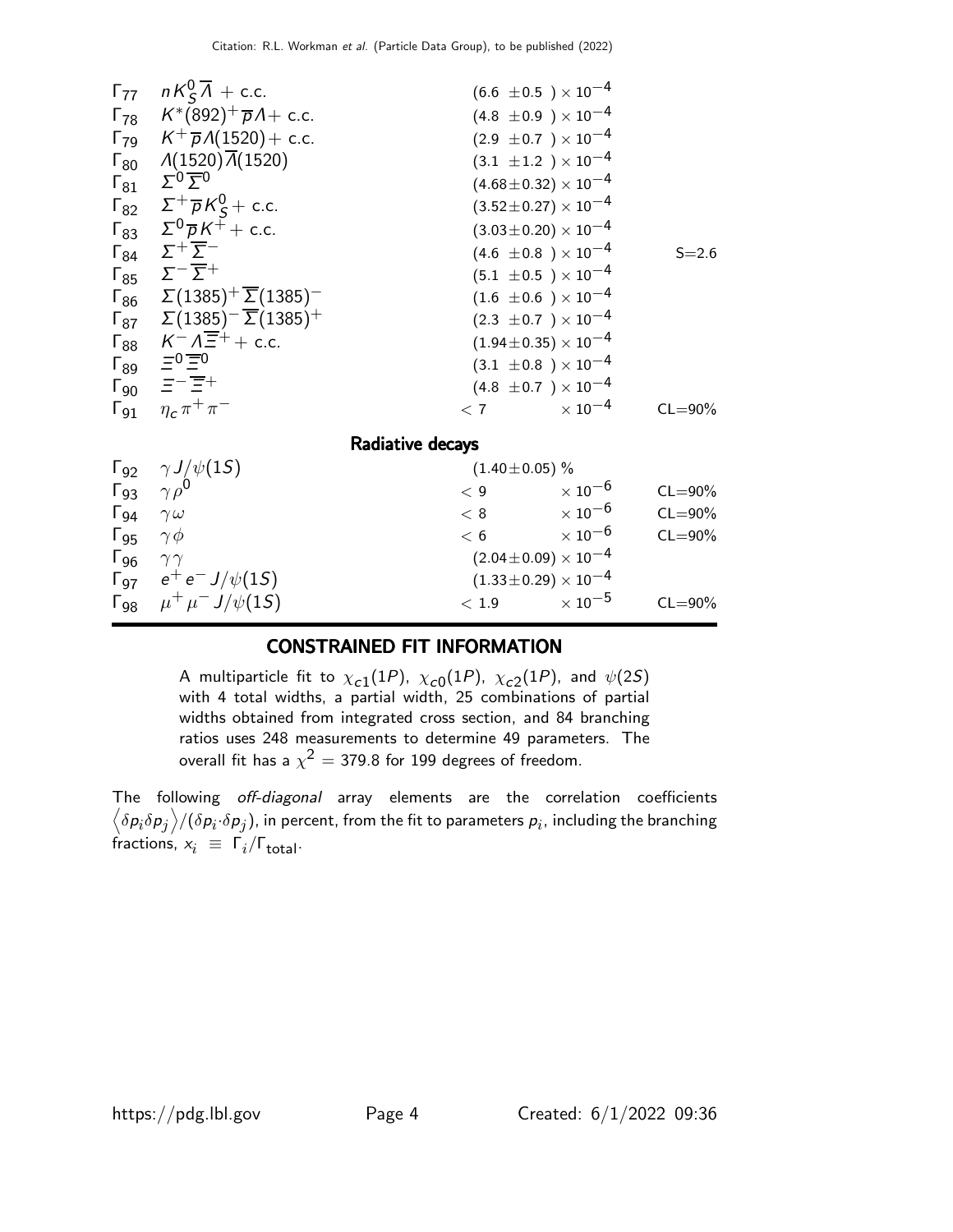| $x_2$               | 24                                                                                                                                                                                                                                                                                                                                                                                          |                |          |                |                                                                                                      |          |          |                |                                                                      |                                                         |  |  |
|---------------------|---------------------------------------------------------------------------------------------------------------------------------------------------------------------------------------------------------------------------------------------------------------------------------------------------------------------------------------------------------------------------------------------|----------------|----------|----------------|------------------------------------------------------------------------------------------------------|----------|----------|----------------|----------------------------------------------------------------------|---------------------------------------------------------|--|--|
| $x_8$               | 9                                                                                                                                                                                                                                                                                                                                                                                           | $\overline{2}$ |          |                |                                                                                                      |          |          |                |                                                                      |                                                         |  |  |
| $x_{30}$            | 5                                                                                                                                                                                                                                                                                                                                                                                           | $\mathbf{1}$   | 28       |                |                                                                                                      |          |          |                |                                                                      |                                                         |  |  |
| $x_{32}$            | 8                                                                                                                                                                                                                                                                                                                                                                                           | $\overline{2}$ | 10       | 3              |                                                                                                      |          |          |                |                                                                      |                                                         |  |  |
| $x_{36}$            | 4                                                                                                                                                                                                                                                                                                                                                                                           | $\mathbf{1}$   | 5        | $\mathbf{1}$   | 14                                                                                                   |          |          |                |                                                                      |                                                         |  |  |
| $x_{42}$            | 8                                                                                                                                                                                                                                                                                                                                                                                           | $\overline{2}$ | 8        | 3              | 18                                                                                                   | 11       |          |                |                                                                      |                                                         |  |  |
| $x_{43}$            | 7                                                                                                                                                                                                                                                                                                                                                                                           | $\overline{2}$ | 8        | $\overline{2}$ | 18                                                                                                   | 10       | 14       |                |                                                                      |                                                         |  |  |
| $x_{51}$            | 5                                                                                                                                                                                                                                                                                                                                                                                           | $\mathbf{1}$   | 5        | $\overline{2}$ | 9                                                                                                    | 5        | 7        | 7              |                                                                      |                                                         |  |  |
| $x_{56}$            | 7                                                                                                                                                                                                                                                                                                                                                                                           | $\overline{2}$ | 6        | $\overline{2}$ | 9                                                                                                    | 5        | 7        | 7              | 4                                                                    |                                                         |  |  |
| $x_{58}$            | 3                                                                                                                                                                                                                                                                                                                                                                                           | $\mathbf{1}$   | 4        | $\mathbf{1}$   | 3                                                                                                    | $-1$     | 7        | 7              | 3                                                                    | 3                                                       |  |  |
| $x_{71}$            | 7                                                                                                                                                                                                                                                                                                                                                                                           | $\overline{2}$ | 9        | $\overline{2}$ | 23                                                                                                   | 13       | 18       | 18             | 8                                                                    | 9                                                       |  |  |
| $x_{92}$            | 5                                                                                                                                                                                                                                                                                                                                                                                           | $\mathbf{1}$   | 6        | $\overline{2}$ | 17                                                                                                   | 11       | 13       | 12             | 6                                                                    | $\boldsymbol{6}$                                        |  |  |
| $x_{96}$            | $-8$                                                                                                                                                                                                                                                                                                                                                                                        | $-2$           | $-2$     | $-3$           | 14                                                                                                   | 9        | 10       | 10             | 3                                                                    | 1                                                       |  |  |
| Г                   | 26                                                                                                                                                                                                                                                                                                                                                                                          | $-6$           | $-19$    | $-10$          | $-15$                                                                                                | $^{-7}$  | -14      | $^{-12}$       | $-10$                                                                | $^{-13}$                                                |  |  |
|                     | $x_1$                                                                                                                                                                                                                                                                                                                                                                                       | $x_2$          | $x_8$    | $x_{30}$       | $x_{32}$                                                                                             | $x_{36}$ | $x_{42}$ | $x_{43}$       | $x_{51}$                                                             | $x_{56}$                                                |  |  |
| $x_{71}$            | 9                                                                                                                                                                                                                                                                                                                                                                                           |                |          |                |                                                                                                      |          |          |                |                                                                      |                                                         |  |  |
| $x_{92}$            | $-19$                                                                                                                                                                                                                                                                                                                                                                                       | 16             |          |                |                                                                                                      |          |          |                |                                                                      |                                                         |  |  |
| $x_{96}$            | 6                                                                                                                                                                                                                                                                                                                                                                                           | 15             | 13       |                |                                                                                                      |          |          |                |                                                                      |                                                         |  |  |
| Г                   | -4                                                                                                                                                                                                                                                                                                                                                                                          | $-13$          | $-9$     | $-38$          |                                                                                                      |          |          |                |                                                                      |                                                         |  |  |
|                     | $x_{58}$                                                                                                                                                                                                                                                                                                                                                                                    | $x_{71}$       | $x_{92}$ | $x_{96}$       |                                                                                                      |          |          |                |                                                                      |                                                         |  |  |
|                     | $\chi_{c0}(1P)$ PARTIAL WIDTHS                                                                                                                                                                                                                                                                                                                                                              |                |          |                |                                                                                                      |          |          |                |                                                                      |                                                         |  |  |
|                     |                                                                                                                                                                                                                                                                                                                                                                                             |                |          |                |                                                                                                      |          |          |                |                                                                      |                                                         |  |  |
|                     |                                                                                                                                                                                                                                                                                                                                                                                             |                |          |                | $\chi_{c0}(1P)$ Γ(i)Γ( $\gamma J/\psi(1S)$ )/Γ(total)                                                |          |          |                |                                                                      |                                                         |  |  |
|                     | $\Gamma(p\overline{p}) \times \Gamma(\gamma J/\psi(1S)) / \Gamma_{\text{total}}$                                                                                                                                                                                                                                                                                                            |                |          |                |                                                                                                      |          |          |                |                                                                      | $\Gamma_{58}\Gamma_{92}/\Gamma$                         |  |  |
| VALUE (             | eV                                                                                                                                                                                                                                                                                                                                                                                          |                | EVTS     |                | DOCUMENT ID                                                                                          |          | TECN     | <i>COMMENT</i> |                                                                      |                                                         |  |  |
| $33.6 \pm$          | 2.3 OUR FIT                                                                                                                                                                                                                                                                                                                                                                                 |                |          |                |                                                                                                      |          |          |                |                                                                      |                                                         |  |  |
|                     | • We do not use the following data for averages, fits, limits, etc.                                                                                                                                                                                                                                                                                                                         |                |          |                |                                                                                                      |          |          |                |                                                                      |                                                         |  |  |
|                     | $26.6 \pm 2.6 \pm 1.4$                                                                                                                                                                                                                                                                                                                                                                      |                |          |                | 392 <sup>1,2</sup> BAGNASCO 02 E835 $\overline{p}p \rightarrow \chi_{c0} \rightarrow J/\psi \gamma$  |          |          |                |                                                                      |                                                         |  |  |
|                     | $48.7 \frac{+11.3}{8.9} \pm 2.4$                                                                                                                                                                                                                                                                                                                                                            |                |          |                | 1,2 AMBROGIANI 99B E835 $\overline{p}p \rightarrow \gamma J/\psi$                                    |          |          |                |                                                                      |                                                         |  |  |
| width.              | <sup>1</sup> Calculated by us using B $(J/\psi(1S) \rightarrow e^+e^-)=0.0593 \pm 0.0010$ .<br><sup>2</sup> Values in $(\Gamma(p\overline{p}) \times \Gamma(\gamma J/\psi(1S))/\Gamma_{total})$ and $(\Gamma(p\overline{p})/\Gamma_{total} \times \Gamma(\gamma J/\psi(1S))/\Gamma_{total})$<br>are not independent. The latter is used in the fit since it is less correlated to the total |                |          |                |                                                                                                      |          |          |                |                                                                      |                                                         |  |  |
|                     |                                                                                                                                                                                                                                                                                                                                                                                             |                |          |                | $\overline{\phantom{mm}}$ $\chi_{c0}(1P)$ Γ(i)Γ( $\gamma\gamma$ )/Γ(total) $\overline{\phantom{mm}}$ |          |          |                |                                                                      |                                                         |  |  |
|                     | $\Gamma(2(\pi^+\pi^-)) \times \Gamma(\gamma\gamma)/\Gamma_{\rm total}$                                                                                                                                                                                                                                                                                                                      |                |          |                |                                                                                                      |          |          |                |                                                                      | $\mathsf{\Gamma}_1\mathsf{\Gamma}_{96}/\mathsf{\Gamma}$ |  |  |
|                     | $\frac{VALUE (eV)}{52 \pm 4}$ OUR FIT                                                                                                                                                                                                                                                                                                                                                       |                |          |                | DOCUMENT ID TECN COMMENT                                                                             |          |          |                |                                                                      |                                                         |  |  |
|                     |                                                                                                                                                                                                                                                                                                                                                                                             |                |          |                |                                                                                                      |          |          |                |                                                                      |                                                         |  |  |
|                     | 49 ±10 OUR AVERAGE Error includes scale factor of 1.8.<br>44.7 $\pm$ 3.6 $\pm$ 4.9                                                                                                                                                                                                                                                                                                          | 3.6k           |          | UEHARA         |                                                                                                      | 08       |          |                | BELL $\gamma \gamma \rightarrow \chi_{c0} \rightarrow 2(\pi^+\pi^-)$ |                                                         |  |  |
| 75 $\pm 13$ $\pm 8$ |                                                                                                                                                                                                                                                                                                                                                                                             |                |          |                | EISENSTEIN 01 CLE2 $e^+e^- \rightarrow e^+e^- \chi_{c0}$                                             |          |          |                |                                                                      |                                                         |  |  |
|                     | https://pdg.lbl.gov                                                                                                                                                                                                                                                                                                                                                                         |                |          | Page 5         |                                                                                                      |          |          |                | Created: $6/1/2022$ 09:36                                            |                                                         |  |  |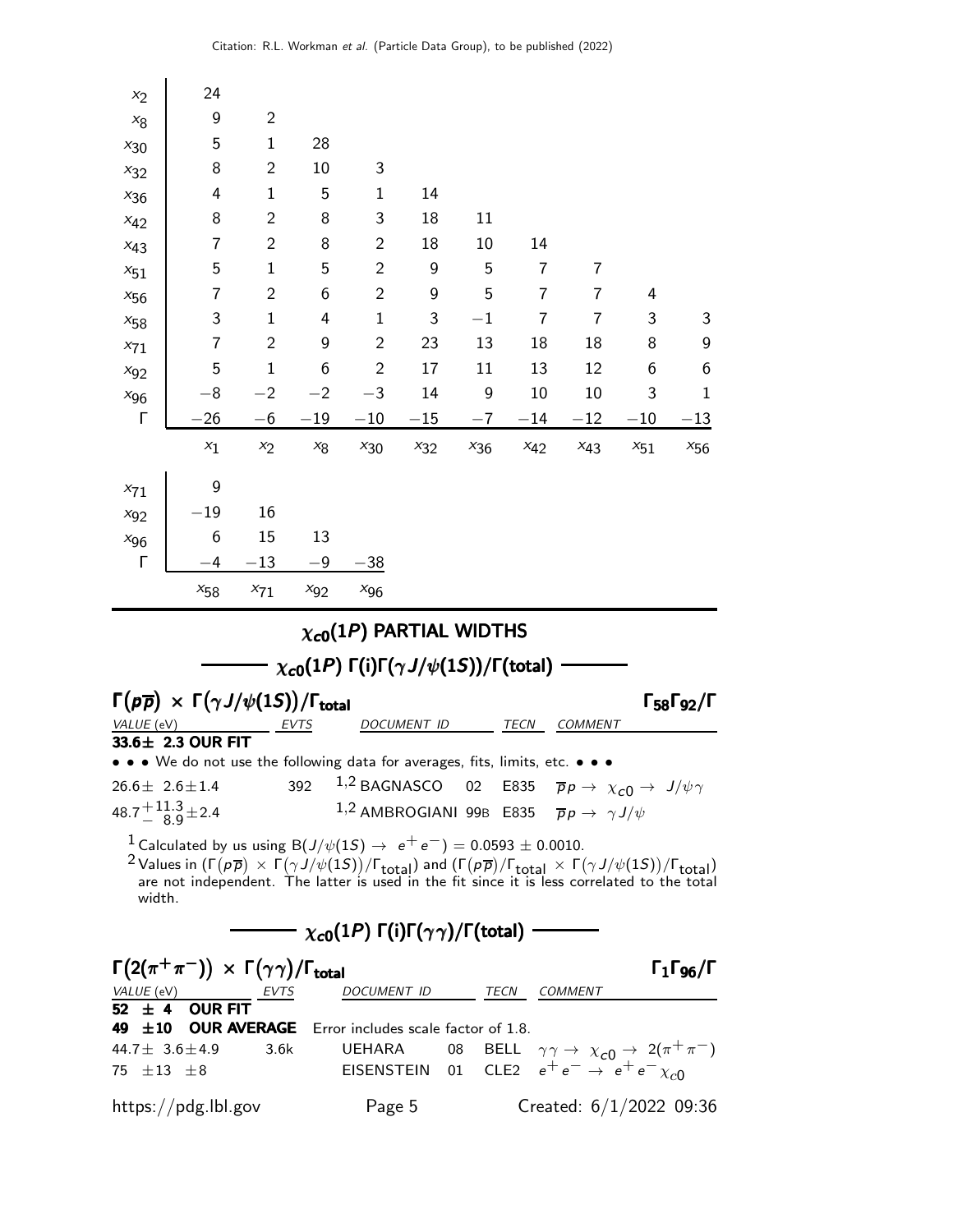Citation: R.L. Workman et al. (Particle Data Group), to be published (2022)

| $\Gamma(\rho^0\rho^0) \times \Gamma(\gamma\gamma)/\Gamma_{\rm total}$       |                               |                                                                                                                                                                                                                 |              |                                                                               | $\Gamma_3\Gamma_{96}/\Gamma$    |
|-----------------------------------------------------------------------------|-------------------------------|-----------------------------------------------------------------------------------------------------------------------------------------------------------------------------------------------------------------|--------------|-------------------------------------------------------------------------------|---------------------------------|
| VALUE (eV) CL% EVTS                                                         |                               | DOCUMENT ID                                                                                                                                                                                                     |              | TECN COMMENT                                                                  |                                 |
|                                                                             |                               | • • • We do not use the following data for averages, fits, limits, etc. • • •                                                                                                                                   |              |                                                                               |                                 |
| $<$ 12                                                                      | 90<br>$<$ 252                 | UEHARA                                                                                                                                                                                                          | 08           | BELL $\gamma \gamma \rightarrow \chi_{c0} \rightarrow 2(\pi^+\pi^-)$          |                                 |
| $\Gamma(\pi^+\pi^- K^+ K^-) \times \Gamma(\gamma\gamma)/\Gamma_{\rm total}$ |                               |                                                                                                                                                                                                                 |              |                                                                               | $\Gamma_8\Gamma_{96}/\Gamma$    |
| VALUE (eV) EVTS                                                             |                               | DOCUMENT ID TECN COMMENT                                                                                                                                                                                        |              |                                                                               |                                 |
| 40.0±3.5 OUR FIT                                                            |                               |                                                                                                                                                                                                                 |              |                                                                               |                                 |
| $38.8 \pm 3.7 \pm 4.7$                                                      | 1.7k                          | <b>UEHARA</b><br>08                                                                                                                                                                                             |              | BELL $\gamma \gamma \rightarrow \chi_{c0} \rightarrow K^+ K^- \pi^+ \pi^-$    |                                 |
|                                                                             |                               | $\Gamma(K^+K^-\pi^+\pi^-\pi^0) \times \Gamma(\gamma\gamma)/\Gamma_{\rm total}$                                                                                                                                  |              |                                                                               | $\Gamma_{21}\Gamma_{96}/\Gamma$ |
| VALUE (eV) EVTS                                                             |                               | DOCUMENT ID TECN COMMENT                                                                                                                                                                                        |              |                                                                               |                                 |
| $26 \pm 4 \pm 4$                                                            | 1094                          | DEL-AMO-SA11M BABR $\gamma\gamma \rightarrow K^+K^-\pi^+\pi^-\pi^0$                                                                                                                                             |              |                                                                               |                                 |
|                                                                             |                               | $\Gamma(K^+\overline{K}{}^*(892)^0\pi^-+c.c.) \times \Gamma(\gamma\gamma)/\Gamma_{\rm total}$                                                                                                                   |              |                                                                               | $\Gamma_{30}\Gamma_{96}/\Gamma$ |
|                                                                             |                               | VALUE (eV) _______ EVTS DOCUMENT ID _____ TECN COMMENT                                                                                                                                                          |              |                                                                               |                                 |
| 16 $\pm$ 4 OUR FIT                                                          |                               |                                                                                                                                                                                                                 |              |                                                                               |                                 |
|                                                                             |                               | <b>16.7±6.1±3.0</b> 495±182 UEHARA 08 BELL $\gamma \gamma \to \chi_{c0} \to K^+ K^- \pi^+ \pi^-$                                                                                                                |              |                                                                               |                                 |
|                                                                             |                               | $\Gamma(K^*(892)^0\overline{K}^*(892)^0) \times \Gamma(\gamma\gamma)/\Gamma_{\rm total}$                                                                                                                        |              |                                                                               | $\Gamma_{31}\Gamma_{96}/\Gamma$ |
| <u>VALUE (eV) CL% EVTS DOCUMENT ID</u>                                      |                               |                                                                                                                                                                                                                 | TECN COMMENT |                                                                               |                                 |
|                                                                             |                               | • • • We do not use the following data for averages, fits, limits, etc. • • •                                                                                                                                   |              |                                                                               |                                 |
| <6                                                                          |                               |                                                                                                                                                                                                                 |              | 08 BELL $\gamma \gamma \rightarrow \chi_{c0} \rightarrow K^+ K^- \pi^+ \pi^-$ |                                 |
| $\Gamma(\pi\pi) \times \Gamma(\gamma\gamma) / \Gamma_{\text{total}}$        |                               |                                                                                                                                                                                                                 |              |                                                                               | $\Gamma_{32}\Gamma_{96}/\Gamma$ |
| VALUE (eV) ______ EVTS                                                      |                               | DOCUMENT ID                                                                                                                                                                                                     | TECN         | COMMENT                                                                       |                                 |
| 18.8± 1.3 OUR FIT                                                           |                               |                                                                                                                                                                                                                 |              |                                                                               |                                 |
| 23 $\pm$ 5 OUR AVERAGE                                                      |                               |                                                                                                                                                                                                                 |              |                                                                               |                                 |
| $29.7 + {17.4 \atop - 12.0} \pm 4.8$ $103 + {60 \atop - 42}$                |                               | <sup>1</sup> UEHARA 09 BELL 10.6 $e^+e^- \rightarrow e^+e^- \pi^0 \pi^0$                                                                                                                                        |              |                                                                               |                                 |
| $22.7 \pm 3.2 \pm 3.5$ 129 $\pm$ 18                                         |                               | <sup>2</sup> NAKAZAWA 05 BELL 10.6 $e^+e^- \rightarrow e^+e^- \pi^+\pi^-$                                                                                                                                       |              |                                                                               |                                 |
|                                                                             |                               | <sup>1</sup> We multiplied the measurement by 3 to convert from $\pi^0 \pi^0$ to $\pi \pi$ . Interference with                                                                                                  |              |                                                                               |                                 |
|                                                                             | the continuum included.       | <sup>2</sup> We have multiplied $\pi^+\pi^-$ measurement by 3/2 to obtain $\pi\pi$ .                                                                                                                            |              |                                                                               |                                 |
| $\Gamma(\eta\eta) \times \Gamma(\gamma\gamma) / \Gamma_{\text{total}}$      |                               |                                                                                                                                                                                                                 |              |                                                                               | $\Gamma_{36}\Gamma_{96}/\Gamma$ |
| $VALUE$ (eV)                                                                |                               |                                                                                                                                                                                                                 |              |                                                                               |                                 |
| $9.4 \pm 2.3 \pm 1.2$                                                       | <b>EVTS</b><br>$\mathfrak{D}$ | $\begin{array}{ccc}\n\text{DOCUMENT ID} & \text{TECN} & \text{COMMENT} \\ \text{UEHARA} & \text{10A} & \text{BELL} & \text{10.6} & \text{e}^+ & \text{e}^- & \text{e}^+ & \text{e}^- & \text{eta}\n\end{array}$ |              |                                                                               |                                 |
|                                                                             |                               | $1$ Interference with the continuum not included.                                                                                                                                                               |              |                                                                               |                                 |
|                                                                             |                               |                                                                                                                                                                                                                 |              |                                                                               |                                 |
| $\Gamma(\omega\omega) \times \Gamma(\gamma\gamma)/\Gamma_{\rm total}$       |                               |                                                                                                                                                                                                                 |              |                                                                               | $\Gamma_{39}\Gamma_{96}/\Gamma$ |
| VALUE (eV)                                                                  | $CL\%$                        |                                                                                                                                                                                                                 |              | DOCUMENT ID TECN COMMENT                                                      |                                 |
|                                                                             |                               | • • • We do not use the following data for averages, fits, limits, etc. • • •                                                                                                                                   |              |                                                                               |                                 |
| $<$ 3.9                                                                     | 90                            | $1$ LIU                                                                                                                                                                                                         |              | 12B BELL $\gamma \gamma \rightarrow 2(\pi^+ \pi^- \pi^0)$                     |                                 |

 $1$  Using B( $\omega \to \pi^+ \pi^- \pi^0$ ) = (89.2 ± 0.7)%.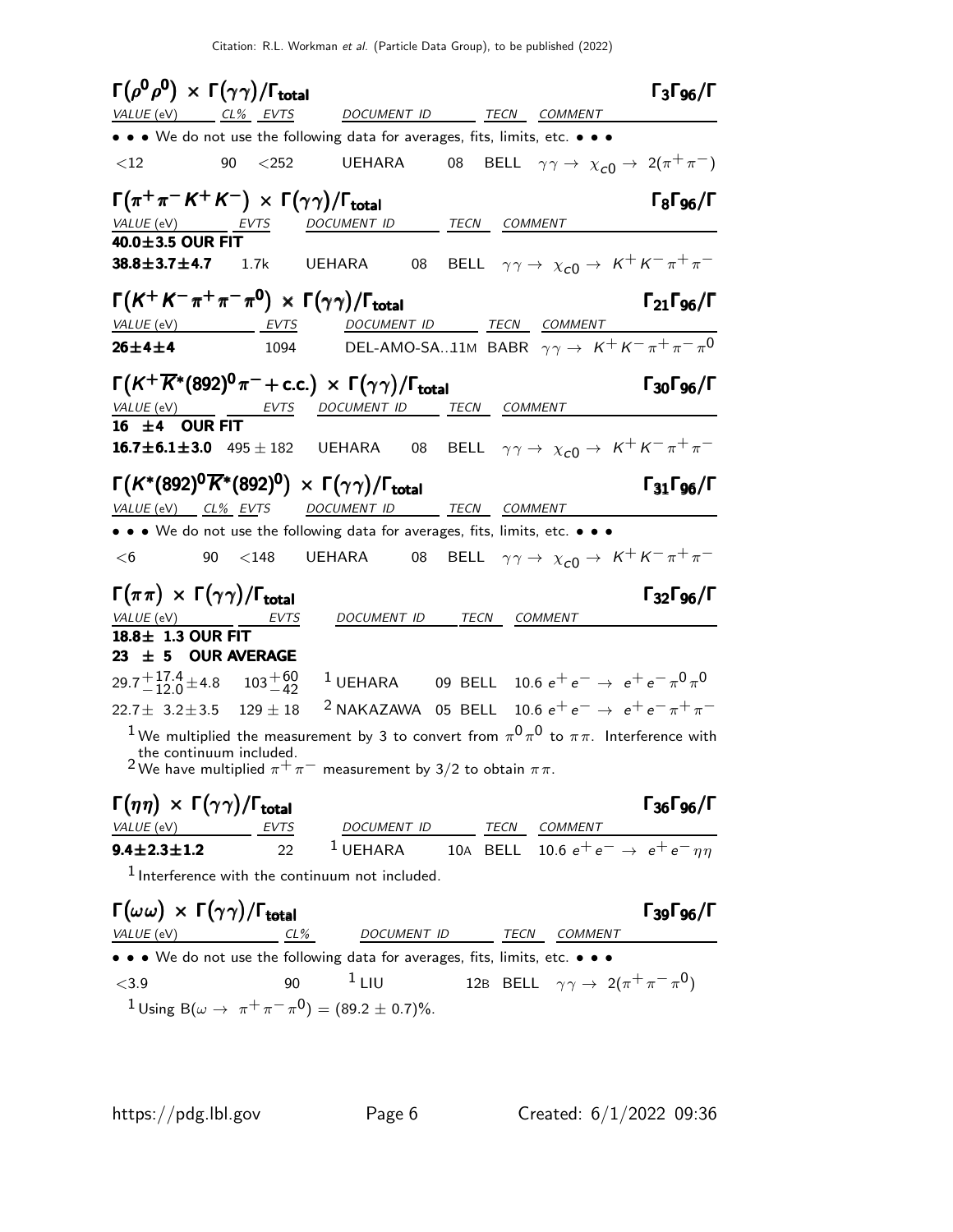| $\Gamma(\omega \phi) \times \Gamma(\gamma \gamma) / \Gamma_{\text{total}}$ |              |                                                                                                                                       |    |                                                                             | $\Gamma_{40}\Gamma_{96}/\Gamma$ |
|----------------------------------------------------------------------------|--------------|---------------------------------------------------------------------------------------------------------------------------------------|----|-----------------------------------------------------------------------------|---------------------------------|
|                                                                            |              | $VALUE (eV)$ $CL\%$ DOCUMENT ID TECN COMMENT                                                                                          |    |                                                                             |                                 |
|                                                                            |              | • • • We do not use the following data for averages, fits, limits, etc. • • •                                                         |    |                                                                             |                                 |
| < 0.34                                                                     | 90           | $1$ LIU                                                                                                                               |    | 12B BELL $\gamma\gamma\rightarrow\ K^{+}\,K^{-}\,\pi^{+}\,\pi^{-}\,\pi^{0}$ |                                 |
|                                                                            |              | $1_{\text{Using B}(\phi \to K^+ K^-)} = (48.9 \pm 0.5)\%$ and $B(\omega \to \pi^+ \pi^- \pi^0) = (89.2 \pm 0.7)\%$ .                  |    |                                                                             |                                 |
| $\Gamma(K^+K^-) \times \Gamma(\gamma\gamma)/\Gamma_{\rm total}$            |              |                                                                                                                                       |    |                                                                             | $\Gamma_{42}\Gamma_{96}/\Gamma$ |
| <i>VALUE</i> (eV)<br>13.4±1.0 OUR FIT                                      | EVTS         | DOCUMENT ID TECN COMMENT                                                                                                              |    |                                                                             |                                 |
|                                                                            |              | <b>14.3±1.6±2.3</b> 153±17 NAKAZAWA 05 BELL 10.6 $e^+e^- \rightarrow e^+e^- K^+ K^-$                                                  |    |                                                                             |                                 |
| $\Gamma(K_S^0 K_S^0) \times \Gamma(\gamma \gamma) / \Gamma_{\rm total}$    |              |                                                                                                                                       |    |                                                                             | $\Gamma_{43}\Gamma_{96}/\Gamma$ |
| $\frac{VALUE(eV)}{7.0 \pm 0.5}$ OUR FIT                                    | EVTS         | DOCUMENT ID TECN COMMENT                                                                                                              |    |                                                                             |                                 |
| 8.7 $\pm 1.7$ $\pm 0.9$                                                    |              | 266 $^1$ UEHARA $^{13}$ BELL $\gamma\gamma\rightarrow\ K_S^0\,K_S^0$                                                                  |    |                                                                             |                                 |
|                                                                            |              | • • • We do not use the following data for averages, fits, limits, etc. •                                                             |    |                                                                             |                                 |
| $7.00 \pm 0.65 \pm 0.71$<br><sup>1</sup> Supersedes CHEN 07B.              | $134 \pm 12$ | <b>CHEN</b>                                                                                                                           |    | 07B BELL $e^+e^- \rightarrow e^+e^- \chi_{c0}$                              |                                 |
|                                                                            |              |                                                                                                                                       |    |                                                                             |                                 |
| $\Gamma(K^+K^-K^+K^-) \times \Gamma(\gamma\gamma)/\Gamma_{\rm total}$      |              |                                                                                                                                       |    |                                                                             | $\Gamma_{51}\Gamma_{96}/\Gamma$ |
| $VALUE$ (eV) $EVTS$                                                        |              | DOCUMENT ID TECN COMMENT                                                                                                              |    |                                                                             |                                 |
| $6.2 \pm 0.7$ OUR FIT<br>$7.9 \pm 1.3 \pm 1.1$ 215 $\pm$ 36 UEHARA         |              |                                                                                                                                       | 08 | BELL $\gamma\gamma \to \chi_{c0} \to 2(K^+K^-)$                             |                                 |
| $\Gamma(\phi \phi) \times \Gamma(\gamma \gamma) / \Gamma_{\text{total}}$   |              |                                                                                                                                       |    |                                                                             | $\Gamma_{56}\Gamma_{96}/\Gamma$ |
| <i>VALUE</i> (eV)                                                          |              | EVTS DOCUMENT ID TECN COMMENT                                                                                                         |    |                                                                             |                                 |
| $1.76 \pm 0.18$ OUR FIT                                                    |              |                                                                                                                                       |    |                                                                             |                                 |
| $1.72 \pm 0.33 \pm 0.14$                                                   | $56 \pm 11$  | <sup>1</sup> LIU 12B BELL $\gamma\gamma \to 2(K^+K^-)$<br>• • • We do not use the following data for averages, fits, limits, etc. • • |    |                                                                             |                                 |
|                                                                            |              | 2.3 ± 0.9 ± 0.4 23.6 ± 9.6 UEHARA 08 BELL $\gamma \gamma \to \chi_{c0} \to 2(K^+ K^-)$                                                |    |                                                                             |                                 |
|                                                                            |              | <sup>1</sup> Supersedes UEHARA 08. Using B( $\phi \rightarrow K^+K^-$ ) = (48.9 $\pm$ 0.5)%.                                          |    |                                                                             |                                 |
|                                                                            |              | $\chi_{c0}(1P)$ BRANCHING RATIOS                                                                                                      |    |                                                                             |                                 |
|                                                                            |              |                                                                                                                                       |    |                                                                             |                                 |
|                                                                            |              | — HADRONIC DECAYS -                                                                                                                   |    |                                                                             |                                 |

| $\Gamma(2(\pi^+\pi^-))/\Gamma_{\text{total}}$<br>VALUE<br>$0.0234 \pm 0.0018$ OUR FIT | DOCUMENT ID        | $\Gamma_1/\Gamma$                             |
|---------------------------------------------------------------------------------------|--------------------|-----------------------------------------------|
| $\Gamma(\rho^0 \pi^+ \pi^-)/\Gamma(2(\pi^+ \pi^-))$<br><b>VALUE</b>                   | DOCUMENT ID        | $\Gamma_2/\Gamma_1$<br>TECN<br><b>COMMENT</b> |
| $0.39\pm0.12$ OUR FIT<br>$0.39 \pm 0.12$                                              | TANENBAUM 78       | MRK1 $\psi(2S) \rightarrow \gamma \chi_{c0}$  |
| $\Gamma(\rho^0\pi^+\pi^-)/\Gamma_{\rm total}$<br>VALUE<br>$0.0091 \pm 0.0029$ OUR FIT | <b>DOCUMENT ID</b> | $\mathsf{\Gamma}_2/\mathsf{\Gamma}$           |
| https://pdg.lbl.gov                                                                   | Page 7             | Created: $6/1/2022$ 09:36                     |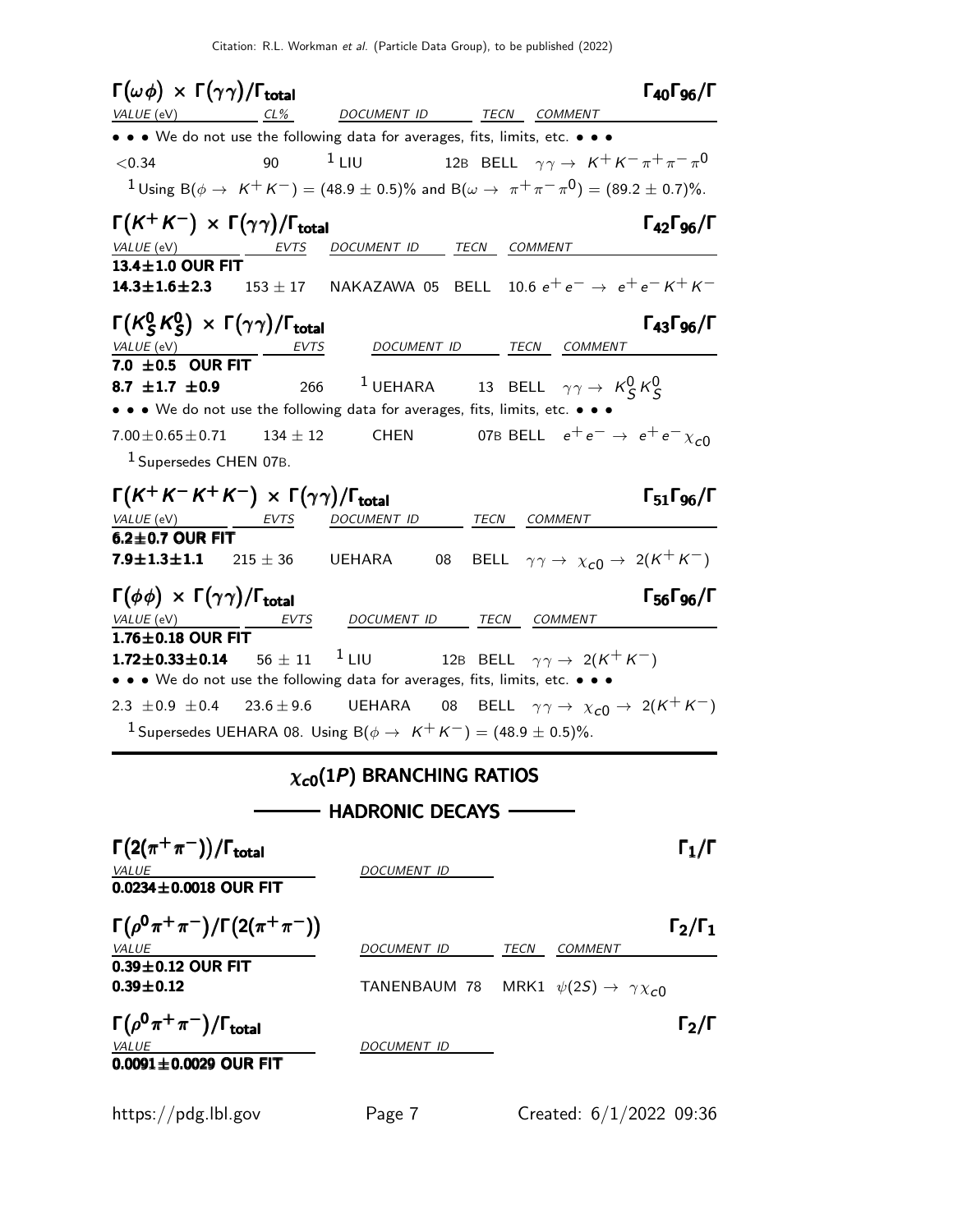### Γ $(f_0(980) f_0(980)) / \Gamma_{\text{total}}$

| VALUE (units $10^{-4}$ )                                                                                                                                                                   | EVTS | DOCUMENT ID                                                                         | <b>TECN</b> | COMMENT |                     |
|--------------------------------------------------------------------------------------------------------------------------------------------------------------------------------------------|------|-------------------------------------------------------------------------------------|-------------|---------|---------------------|
| $6.6 \pm 2.1 \pm 0.1$                                                                                                                                                                      |      | $36 \pm 9$ <sup>1</sup> ABLIKIM 04G BES $\psi(2S) \rightarrow \gamma 2\pi^+ 2\pi^-$ |             |         |                     |
| <sup>1</sup> ABLIKIM 04G reports $[\Gamma(\chi_{c0}(1P) \rightarrow f_0(980) f_0(980))/\Gamma_{total}] \times [B(\psi(2S) \rightarrow$                                                     |      |                                                                                     |             |         |                     |
| $\gamma \chi_{c0}(1P)$ ] = (6.5 ± 1.6 ± 1.3) × 10 <sup>-5</sup> which we divide by our best value B( $\psi(2S) \rightarrow$                                                                |      |                                                                                     |             |         |                     |
| $\gamma \chi_{c0}(1P)$ = (9.79 $\pm$ 0.20) $\times$ 10 <sup>-2</sup> . Our first error is their experiment's error and our second error is the systematic error from using our best value. |      |                                                                                     |             |         |                     |
| $\Gamma(\pi^+\pi^-\pi^0\pi^0)/\Gamma_{\rm total}$                                                                                                                                          |      |                                                                                     |             |         | $\Gamma_{5}/\Gamma$ |

| $3.3 \!\pm\! 0.4 \!\pm\! 0.1$                                                                                                                                                  | $1751.4$ $1$ HF |  |  |  | 08B CLEO $e^+e^- \to \gamma h^+h^-h^0h^0$ |
|--------------------------------------------------------------------------------------------------------------------------------------------------------------------------------|-----------------|--|--|--|-------------------------------------------|
| <sup>1</sup> HE 08B reports 3.54 $\pm$ 0.10 $\pm$ 0.43 $\pm$ 0.18 % from a measurement of [ $\Gamma(\chi_{c0}(1P) \rightarrow$                                                 |                 |  |  |  |                                           |
| $\pi^+\pi^-\pi^0\pi^0$ / $\Gamma_{\text{total}}$ $\times$ [B( $\psi$ (2S) $\rightarrow \gamma \chi_{c0}(1P)$ )] assuming B( $\psi$ (2S) $\rightarrow \gamma \chi_{c0}(1P)$ ) = |                 |  |  |  |                                           |
| $(9.22 \pm 0.11 \pm 0.46) \times 10^{-2}$ , which we rescale to our best value B( $\psi(2S) \rightarrow \gamma \chi_{c0}(1P)$ )                                                |                 |  |  |  |                                           |
| $= (9.79 \pm 0.20) \times 10^{-2}$ . Our first error is their experiment's error and our second error                                                                          |                 |  |  |  |                                           |
| is the systematic error from using our best value.                                                                                                                             |                 |  |  |  |                                           |
|                                                                                                                                                                                |                 |  |  |  |                                           |

VALUE (%) **EVTS** DOCUMENT ID TECN COMMENT

| $\Gamma(\rho^+\pi^-\pi^0$ + c.c.)/ $\Gamma_{\rm total}$                                                                                                 |             |                    |      |                | $\Gamma_6/\Gamma$                         |
|---------------------------------------------------------------------------------------------------------------------------------------------------------|-------------|--------------------|------|----------------|-------------------------------------------|
| VALUE $(\%)$                                                                                                                                            | <b>EVTS</b> | <b>DOCUMENT ID</b> | TECN | <b>COMMENT</b> |                                           |
| $2.9 \pm 0.4 \pm 0.1$                                                                                                                                   | 1358.5      | $1,2$ HF           |      |                | 08B CLEO $e^+e^- \to \gamma h^+h^-h^0h^0$ |
| <sup>1</sup> HE 08B reports 3.04 $\pm$ 0.18 $\pm$ 0.42 $\pm$ 0.16 % from a measurement of [F( $\chi_{c0}(1P) \rightarrow$                               |             |                    |      |                |                                           |
| $\rho^+\pi^-\pi^0$ + c.c.)/ $\Gamma_{\text{total}}$ $\times$ [B( $\psi(2S)$ $\rightarrow$ $\gamma\chi_{c0}(1P)$ )] assuming B( $\psi(2S)$ $\rightarrow$ |             |                    |      |                |                                           |
| $\gamma \chi_{c0}(1P)$ = (9.22 ± 0.11 ± 0.46) $\times 10^{-2}$ , which we rescale to our best value B( $\psi(2S) \rightarrow$                           |             |                    |      |                |                                           |
| $\gamma \chi_{c0}(1P)$ = (9.79 $\pm$ 0.20) $\times$ 10 <sup>-2</sup> . Our first error is their experiment's error and our                              |             |                    |      |                |                                           |
| second error is the systematic error from using our best value.                                                                                         |             |                    |      |                |                                           |

 $^2$ Calculated by us. We have added the values from HE 08B for  $\rho^+\,\pi^-\,\pi^0$  and  $\rho^-\,\pi^+\,\pi^0$ decays assuming uncorrelated statistical and fully correlated systematic uncertainties.

### Γ $(4\pi^0)/\Gamma_{\text{total}}$  Γ $_7/\Gamma$

 $VALU E$  (units 10<sup>-3</sup>) EVTS DOCUMENT ID TECN COMMENT **3.3±0.4±0.1** 3296 <sup>1</sup> ABLIKIM 11A BES3  $e^+e^- \rightarrow \psi(25) \rightarrow \gamma \chi_{c0}$  $^1$  ABLIKIM 11A reports  $(3.34\pm0.06\pm0.44)\times10^{-3}$  from a measurement of [Г $(\chi_{c0}(1P) \rightarrow$  $(4\pi^0)/\Gamma_{\rm total}]\times[{\rm B}(\psi(2S)\to~\gamma\chi_{\rm C0}(1P))]$  assuming  ${\rm B}(\psi(2S)\to~\gamma\chi_{\rm C0}(1P))=(9.62\pm0.02)$  $(0.31) \times 10^{-2}$ , which we rescale to our best value B( $\psi(2S) \rightarrow \gamma \chi_{c0}(1P)$ ) = (9.79 ±  $0.20$ ) × 10<sup>-2</sup>. Our first error is their experiment's error and our second error is the systematic error from using our best value.

 $\Gamma(\pi^+\pi^- K^+ K^-)/\Gamma_{\text{total}}$  Γ<sub>8</sub>/Γ

total and the set of the set of the set of the set of the set of the set of the set of the set of the set of t VALUE (units  $10^{-3}$ ) DOCUMENT ID  $18.1 \pm 1.4$  OUR FIT

 $\Gamma(K^+\overline{K}^*(892)^0\pi^-+$  c.c.)/ $\Gamma(\pi^+\pi^-K^+K^-)$  Γ30/Γ $_8$  $\Gamma_{30}/\Gamma_8$ DOCUMENT ID TECN COMMENT  $0.41 \pm 0.09$  OUR FIT **0.41** $\pm$ **0.10** TANENBAUM 78 MRK1  $\psi(2S) \rightarrow \gamma \chi_{c0}$ 

 $\Gamma_7/\Gamma$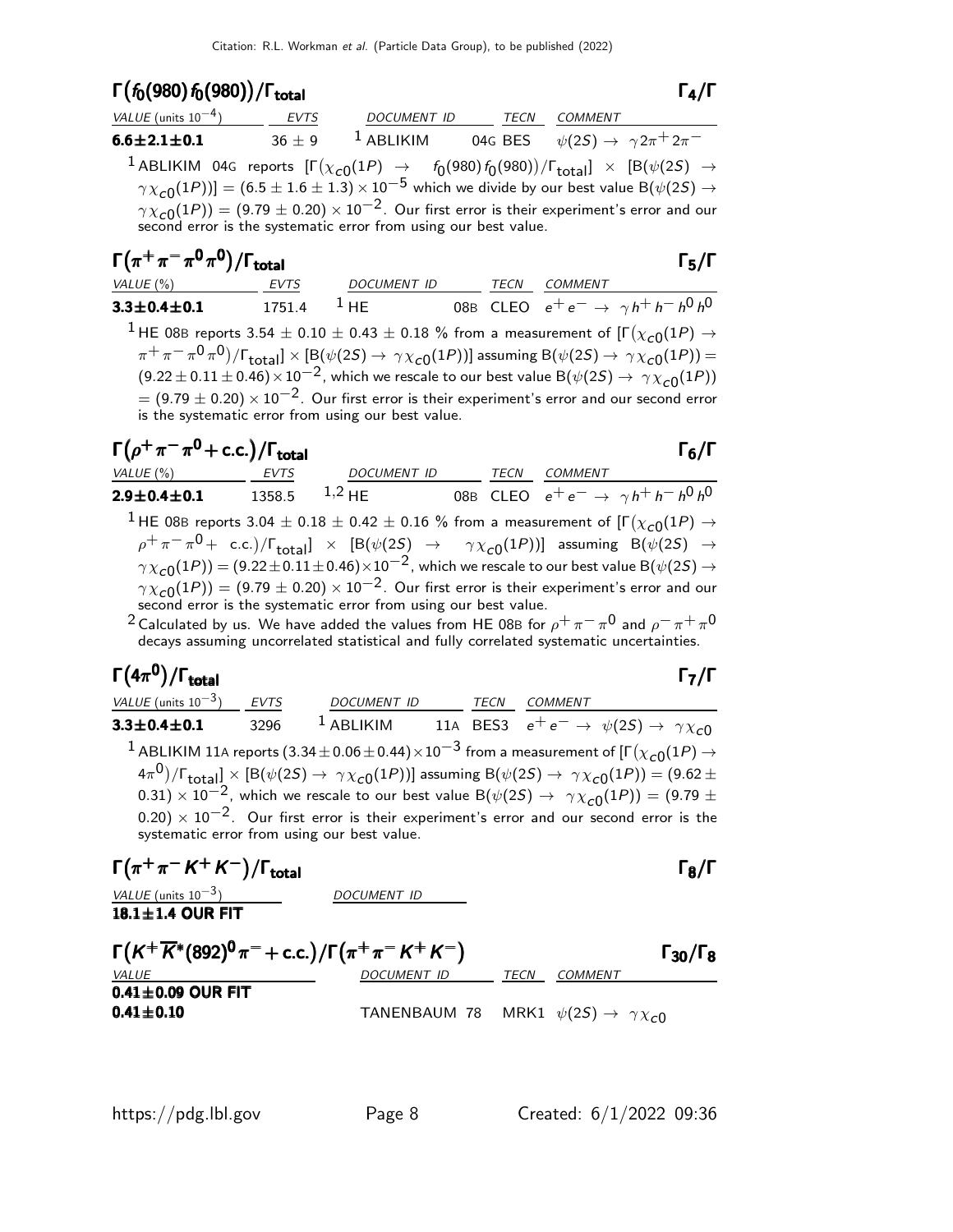| $\Gamma(K_0^*(1430)^0\overline{K}_0^*(1430)^0 \to \pi^+\pi^-K^+K^-)/\Gamma_{\rm total}$                                                          |                                                                              |  | $\Gamma_{9}/\Gamma$                                                                                                                                                                                                                                                                                                                                                                                                                                                                                           |
|--------------------------------------------------------------------------------------------------------------------------------------------------|------------------------------------------------------------------------------|--|---------------------------------------------------------------------------------------------------------------------------------------------------------------------------------------------------------------------------------------------------------------------------------------------------------------------------------------------------------------------------------------------------------------------------------------------------------------------------------------------------------------|
| $VALUE$ (units $10^{-4}$ ) EVTS DOCUMENT ID TECN COMMENT                                                                                         |                                                                              |  |                                                                                                                                                                                                                                                                                                                                                                                                                                                                                                               |
| <b>9.8<sup>+</sup>3.6</b> + 0.2 				83 <sup>1</sup> ABLIKIM 			05Q BES2 $\psi(2S) \to \gamma \pi^+ \pi^- K^+ K^-$                                |                                                                              |  |                                                                                                                                                                                                                                                                                                                                                                                                                                                                                                               |
| $^1$ ABLIKIM 05Q reports $(10.44 \pm 2.37 {+3.05 \atop -1.90}) \times 10^{-4}$ from a measurement of<br>our best value.                          |                                                                              |  | $[\Gamma(\chi_{c0}(1P) \to K_0^*(1430)^0 \overline{K}_0^*(1430)^0 \to \pi^+\pi^- K^+ K^-)/\Gamma_{\text{total}}] \times [B(\psi(2S) \to$<br>$\gamma \chi_{c0}(1P))$ ] assuming B( $\psi(2S) \to \gamma \chi_{c0}(1P)$ ) = (9.22 ± 0.11 ± 0.46) × 10 <sup>-2</sup> , which<br>we rescale to our best value B $(\psi(2S) \rightarrow \gamma \chi_{c0}(1P)) = (9.79 \pm 0.20) \times 10^{-2}$ . Our first<br>error is their experiment's error and our second error is the systematic error from using           |
| $\Gamma(K_0^*(1430)^0\overline{K}_2^*(1430)^0$ + c.c. $\rightarrow \pi^+\pi^-K^+K^-)/\Gamma_{\rm total}$                                         |                                                                              |  | $\Gamma_{10}/\Gamma$                                                                                                                                                                                                                                                                                                                                                                                                                                                                                          |
| <u>VALUE</u> (units $10^{-4}$ ) EVTS                                                                                                             | DOCUMENT ID TECN COMMENT                                                     |  |                                                                                                                                                                                                                                                                                                                                                                                                                                                                                                               |
| 8.0 $^{+2.0}_{-2.4}$ ±0.2                                                                                                                        |                                                                              |  | 62 <sup>1</sup> ABLIKIM 05Q BES2 $\psi(2S) \rightarrow \gamma \pi^+ \pi^- K^+ K^-$                                                                                                                                                                                                                                                                                                                                                                                                                            |
| $^1$ ABLIKIM 05Q reports $(8.49\pm1.66 {+ 1.32\atop - 1.99}){\times}10^{-4}$ from a measurement of [F $(\chi_{\bf C0}(1P) \rightarrow$<br>value. |                                                                              |  | $K_0^*(1430)^0 \overline{K}_2^*(1430)^0$ + c.c. $\rightarrow \pi^+ \pi^- K^+ K^-)/\Gamma_{\text{total}}$ $\times$ [B( $\psi(2S) \rightarrow \gamma \chi_{c0}(1P))$ ]<br>assuming B $(\psi(2S) \to \gamma \chi_{c0}(1P)) = (9.22 \pm 0.11 \pm 0.46) \times 10^{-2}$ , which we rescale<br>to our best value B $(\psi(2S) \rightarrow \gamma \chi_{c0}(1P)) = (9.79 \pm 0.20) \times 10^{-2}$ . Our first error is<br>their experiment's error and our second error is the systematic error from using our best |
| $\Gamma(K_1(1270)^+ K^- + \text{c.c.} \to \pi^+ \pi^- K^+ K^-)/\Gamma_{\text{total}}$                                                            |                                                                              |  | $\Gamma_{11}/\Gamma$                                                                                                                                                                                                                                                                                                                                                                                                                                                                                          |
| $VALUE (units 10-3)$ <i>EVTS DOCUMENT ID TECN COMMENT</i>                                                                                        |                                                                              |  |                                                                                                                                                                                                                                                                                                                                                                                                                                                                                                               |
| <b>6.3±1.9±0.1</b> 68 <sup>1</sup> ABLIKIM 05Q BES2 $\psi(2S) \to \gamma \pi^+ \pi^- K^+ K^-$                                                    |                                                                              |  |                                                                                                                                                                                                                                                                                                                                                                                                                                                                                                               |
| $^1$ ABLIKIM 05Q reports (6.66 $\pm$ 1.31 $^{+1.60}_{-1.51})$ $\times$ 10 $^{-3}$ from a measurement of [F $(\chi_{c0}(1P)$ $\rightarrow$        |                                                                              |  |                                                                                                                                                                                                                                                                                                                                                                                                                                                                                                               |
|                                                                                                                                                  | The measurement assumes $B(K_1(1270) \rightarrow K \rho(770)) = 42 \pm 6\%.$ |  | $K_1(1270)^+ K^- +$ c.c. $\rightarrow \pi^+ \pi^- K^+ K^-)/\Gamma_{\text{total}}] \times [B(\psi(2S) \rightarrow \gamma \chi_{c0}(1P))]$ assum-<br>ing B $(\psi(2S) \to \gamma \chi_{c0}(1P)) = (9.22 \pm 0.11 \pm 0.46) \times 10^{-2}$ , which we rescale to our<br>best value B $(\psi(2S) \rightarrow \gamma \chi_{c0}(1P)) = (9.79 \pm 0.20) \times 10^{-2}$ . Our first error is their<br>experiment's error and our second error is the systematic error from using our best value.                    |

## $\Gamma(K_1(1400)^+ K^- + \text{c.c.} \rightarrow \pi^+ \pi^- K^+ K^-)/\Gamma_{\text{total}}$  Γ<sub>12</sub>/Γ

VALUE (units 10<sup>-3</sup>) CL% DOCUMENT ID TECN COMMENT **<2.7** 90 <sup>1</sup> ABLIKIM 05Q BES2  $\psi(2S) \rightarrow \gamma \pi^+ \pi^- K^+ K^ ^1$ ABLIKIM 05Q reports  $<$  2.85  $\times$   $10^{-3}$  from a measurement of  $[\Gamma(\chi_{c0}(1P)$   $\rightarrow$  $K_1(1400)^+ K^-+$  c.c.  $\rightarrow \pi^+ \pi^- K^+ K^-)/\Gamma_{\text{total}}$ ]  $\times$  [B( $\psi(2S) \rightarrow \gamma \chi_{c0}(1P)$ )] assuming  $B(\psi(2S) \to \gamma \chi_{c0}(1P)) = (9.22 \pm 0.11 \pm 0.46) \times 10^{-2}$ , which we rescale to our best value B $(\psi(2S) \rightarrow \gamma \chi_{c0}(1P)) = 9.79 \times 10^{-2}$ . The measurement assumes  $B(K_1(1400) \to K^*(892) \pi) = 94 \pm 6\%.$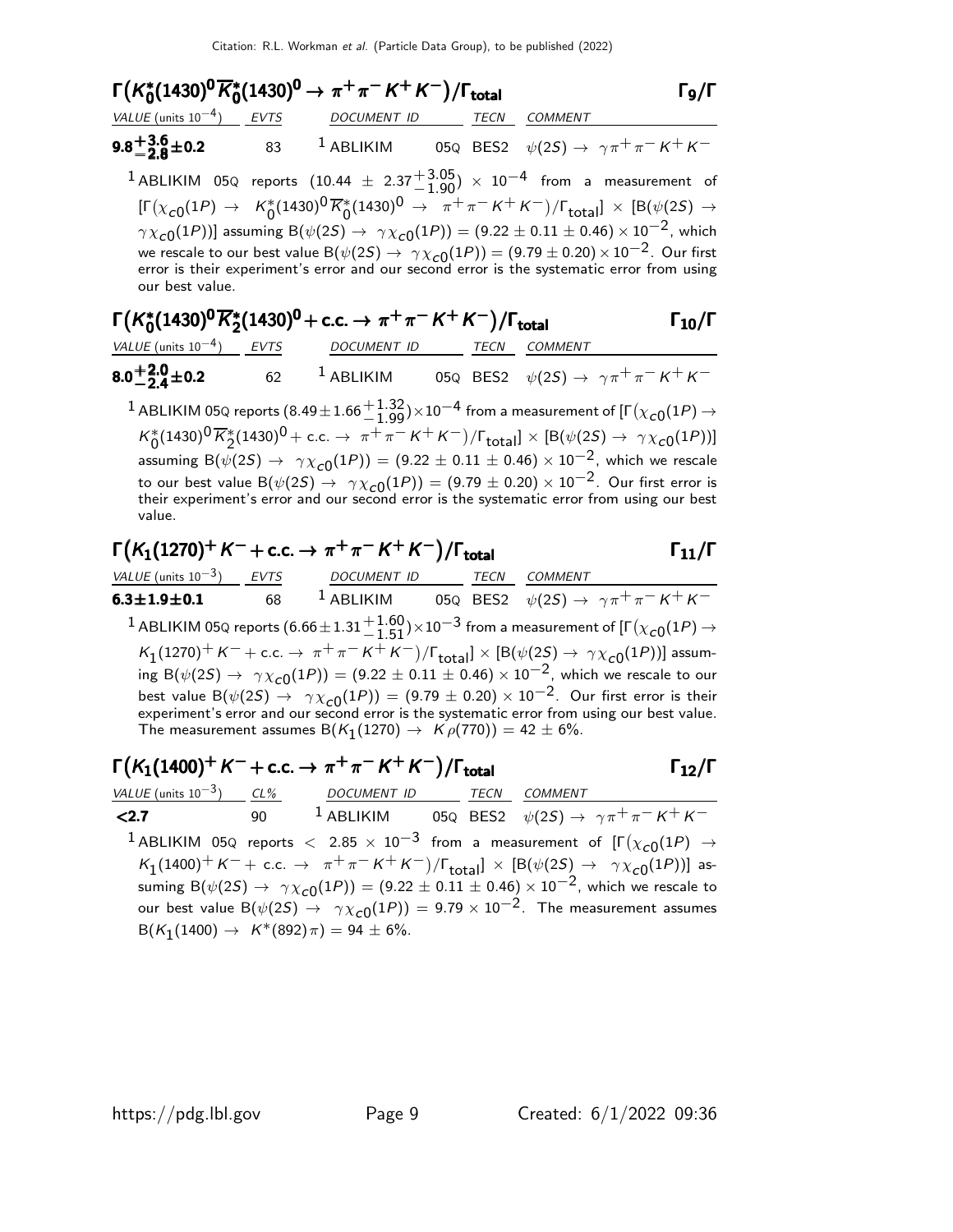#### Γ( $f_0(980) f_0(980)$ )/Γ<sub>total</sub> Γ<sub>13</sub>/Γ Γ

| VALUE (units $10^{-5}$ ) EVTS                       | DOCUMENT ID | TECN | <i>COMMENT</i>                                                                                                                    |
|-----------------------------------------------------|-------------|------|-----------------------------------------------------------------------------------------------------------------------------------|
| 16.2 <sup>+10.4</sup> + 0.3 28 <sup>1</sup> ABLIKIM |             |      | 05Q BES2 $\psi(2S) \to \gamma \pi^+ \pi^- K^+ K^-$                                                                                |
|                                                     |             |      | $^{-1}$ ABLIKIM 05Q reports $[\Gamma(\chi_{cQ}(1P) \rightarrow f_0(980) f_0(980))/\Gamma_{total}] \times [B(\psi(2S) \rightarrow$ |

 $\gamma\chi_{\bf C0}(1P))]=(1.59\pm0.50{+0.89\atop -0.72})\times10^{-5}$  which we divide by our best value B $(\psi(2S)\to0.50)$  $\gamma \chi_{\rm C0}(1P))=(9.79\pm0.20)\times 10^{-2}.$  Our first error is their experiment's error and our second error is the systematic error from using our best value. One of the  $f_{\rm 0}(980)$  mesons is identified via decay to  $\pi^+ \pi^-$  while the other via  $K^+ K^-$  decay.

#### Γ $(f_0(980) f_0(2200))/\Gamma_{\text{total}}$  Γ $_{14}/\Gamma$

| VALUE (units $10^{-4}$ ) EVTS | <i>DOCUMENT ID</i>      |  | <i>TECN COMMENT</i>                                        |
|-------------------------------|-------------------------|--|------------------------------------------------------------|
| $7.9^{+2.0}_{-2.5}$ ± 0.2     | 77 <sup>1</sup> ABLIKIM |  | 05Q BES2 $\psi(2S) \rightarrow \gamma \pi^+ \pi^- K^+ K^-$ |

 $^1$  ABLIKIM 05Q reports  $(8.42\pm1.42\frac{+1.65}{-2.29})\times10^{-4}$  from a measurement of [Г $(\chi_{\bf C0}(1P)\rightarrow$  $f_0(980) f_0(2200))/\Gamma_{\textsf{total}}] \times [\mathsf{B}(\psi(2S) \rightarrow \gamma \chi_{\textsf{c}0}(1P))]$  assuming  $\mathsf{B}(\psi(2S) \rightarrow \mathsf{C}(\chi_{\textsf{c}0}(1P))$  $\gamma \chi_{\rm C0}(1P)) = (9.22 \pm 0.11 \pm 0.46) \times 10^{-2}$ , which we rescale to our best value B $(\psi(2S) \rightarrow \psi_0)$  $\gamma \chi_{\rm C0}(1P)) = (9.79 \pm 0.20) \times 10^{-2}$ . Our first error is their experiment's error and our second error is the systematic error from using our best value. The  $f_0$  mesons are identified via  $f_0(980)\rightarrow~\pi^+\pi^-$  and  $f_0(2200)\rightarrow~\kappa^+\kappa^-$  decays.

### Γ $(f_0(1370) f_0(1370))/\Gamma_{\text{total}}$  Γ<sub>15</sub>/Γ

| VALUE (units $10^{-4}$ )                | CL% | DOCUMENT ID | TECN | COMMENT                                                                                                                             |
|-----------------------------------------|-----|-------------|------|-------------------------------------------------------------------------------------------------------------------------------------|
| < 2.7                                   | 90  | $1$ ABLIKIM |      | 05Q BES2 $\psi(2S) \to \gamma \pi^+ \pi^- K^+ K^-$                                                                                  |
|                                         |     |             |      | <sup>1</sup> ABLIKIM 05Q reports $<$ 2.9 $\times$ 10 <sup>-4</sup> from a measurement of $[\Gamma(\chi_{c0}(1P) \rightarrow$        |
|                                         |     |             |      | $f_0(1370) f_0(1370)/\Gamma_{\text{total}}$ × [B( $\psi(2S) \rightarrow \gamma \chi_{c0}(1P)$ )] assuming B( $\psi(2S) \rightarrow$ |
|                                         |     |             |      | $\gamma \chi_{c0}(1P)$ = (9.22 ± 0.11 ± 0.46) $\times 10^{-2}$ , which we rescale to our best value B( $\psi(2S) \rightarrow$       |
|                                         |     |             |      | $\gamma \chi_{c0}(1P)$ ) = 9.79 $\times 10^{-2}$ . One of the $f_0(1370)$ mesons is identified via decay to $\pi^+\pi^-$            |
| plicitly included in the quoted result. |     |             |      | while the other via $K^+K^-$ decay. Both branching fractions for these $f_0$ decays are im-                                         |

### Γ $(f_0(1370) f_0(1500))/\Gamma_{\text{total}}$ Γ

| VALUE (units $10^{-4}$ )       | $CL\%$ | DOCUMENT ID | <b>TECN</b> | COMMENT                                                                                                                             |
|--------------------------------|--------|-------------|-------------|-------------------------------------------------------------------------------------------------------------------------------------|
| $\langle 1.7$                  | 90     | $1$ ABLIKIM |             | 05Q BES2 $\psi(2S) \rightarrow \gamma \pi^+ \pi^- K^+ K^-$                                                                          |
|                                |        |             |             | <sup>1</sup> ABLIKIM 05Q reports $<$ 1.8 $\times$ 10 <sup>-4</sup> from a measurement of $[\Gamma(\chi_{c0}(1P) \rightarrow$        |
|                                |        |             |             | $f_0(1370) f_0(1500)/\Gamma_{\text{total}}$ × [B( $\psi(2S) \rightarrow \gamma \chi_{c0}(1P)$ )] assuming B( $\psi(2S) \rightarrow$ |
|                                |        |             |             | $\gamma \chi_{c0}(1P)$ = (9.22 ± 0.11 ± 0.46) $\times 10^{-2}$ , which we rescale to our best value B( $\psi(2S) \rightarrow$       |
|                                |        |             |             | $\gamma \chi_{c0}(1P)$ = 9.79 × 10 <sup>-2</sup> . The $f_0$ mesons are identified via $f_0(1370) \to \pi^+\pi^-$ and               |
|                                |        |             |             | $f_0(1500) \rightarrow K^+K^-$ decays. Both branching fractions for these $f_0$ decays are implicitly                               |
| included in the quoted result. |        |             |             |                                                                                                                                     |

| $\Gamma(f_0(1370) f_0(1710))/\Gamma_{\text{total}}$                                                                 |                                                                                                                                                                                                                                                                                                           |      |         | $\Gamma_{17}/\Gamma$ |
|---------------------------------------------------------------------------------------------------------------------|-----------------------------------------------------------------------------------------------------------------------------------------------------------------------------------------------------------------------------------------------------------------------------------------------------------|------|---------|----------------------|
| VALUE (units $10^{-4}$ ) EVTS DOCUMENT ID                                                                           |                                                                                                                                                                                                                                                                                                           | TECN | COMMENT |                      |
| <b>6.7<sup>+</sup>3.5<sup>+</sup>0.1</b> 61 <sup>1</sup> ABLIKIM 05Q BES2 $\psi(2S) \to \gamma \pi^+ \pi^- K^+ K^-$ |                                                                                                                                                                                                                                                                                                           |      |         |                      |
|                                                                                                                     | <sup>1</sup> ABLIKIM 05Q reports (7.12 $\pm$ 1.85 $^{+3.28}_{-1.68}$ ) $\times$ 10 <sup>-4</sup> from a measurement of [ $\Gamma(\chi_{c0}(1P) \rightarrow$<br>$f_0(1370) f_0(1710)/\Gamma_{\text{total}}$ $\times$ [B( $\psi(2S) \rightarrow \gamma \chi_{c0}(1P)$ )] assuming B( $\psi(2S) \rightarrow$ |      |         |                      |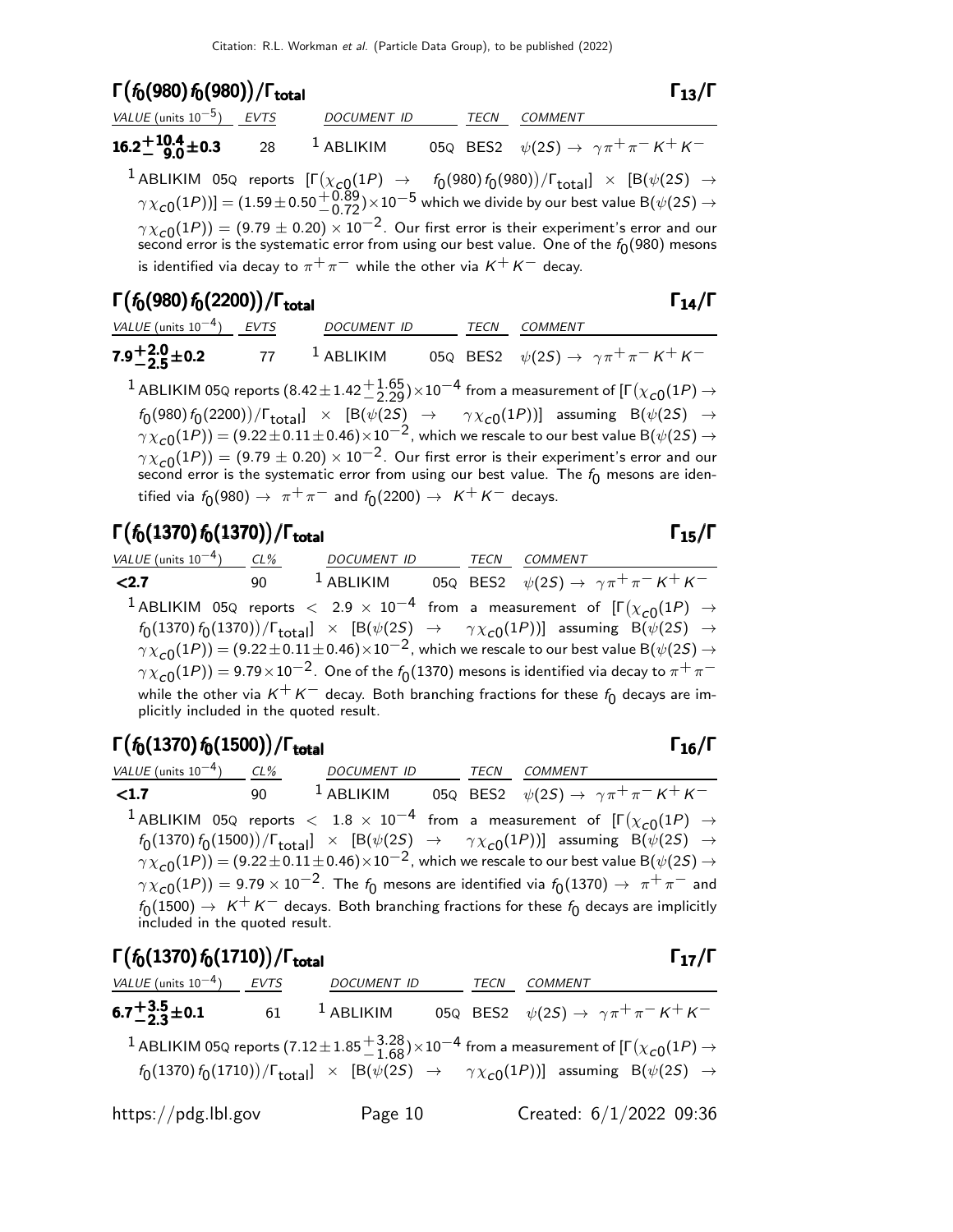$\gamma \chi_{\bf C 0}(1P))=(9.22\pm 0.11\pm 0.46)\times 10^{-2}$  , which we rescale to our best value B $(\psi(2S) \rightarrow 0.11)$  $\gamma \chi_{\rm C0}(1P)) = (9.79 \pm 0.20) \times 10^{-2}$ . Our first error is their experiment's error and our second error is the systematic error from using our best value. The  $f_{\mathbf{0}}$  mesons are identified via  $f_0(1370)\rightarrow\ \pi^+\pi^-$  and  $f_0(1710)\rightarrow\ K^+\ K^-$  decays. Both branching fractions for these  $f_{\mathbf{0}}$  decays are implicitly included in the quoted result.

#### Γ $(f_0(1500) f_0(1370))/\Gamma_{\text{total}}$ Γ

| VALUE (units $10^{-4}$ ) CL%   |    | DOCUMENT ID TECN COMMENT |                                                                                                                                                                                                                                                                                                                                                                                                                                                                                                                                                                                                                                                          |
|--------------------------------|----|--------------------------|----------------------------------------------------------------------------------------------------------------------------------------------------------------------------------------------------------------------------------------------------------------------------------------------------------------------------------------------------------------------------------------------------------------------------------------------------------------------------------------------------------------------------------------------------------------------------------------------------------------------------------------------------------|
| < 1.3                          | 90 | $1$ ABLIKIM              | 05Q BES2 $\psi(2S) \rightarrow \gamma \pi^+ \pi^- K^+ K^-$                                                                                                                                                                                                                                                                                                                                                                                                                                                                                                                                                                                               |
| included in the quoted result. |    |                          | <sup>1</sup> ABLIKIM 05Q reports $<$ 1.4 $\times$ 10 <sup>-4</sup> from a measurement of $\Gamma(\chi_{c0}(1P) \rightarrow$<br>$f_0(1500) f_0(1370)/\Gamma_{\text{total}}$ × [B( $\psi(2S) \rightarrow \gamma \chi_{c0}(1P)$ )] assuming B( $\psi(2S) \rightarrow$<br>$\gamma \chi_{c0}(1P)$ = (9.22 ± 0.11 ± 0.46) × 10 <sup>-2</sup> , which we rescale to our best value B( $\psi(2S) \rightarrow$<br>$\gamma \chi_{c0}(1P)$ ) = 9.79 $\times$ 10 <sup>-2</sup> . The $f_0$ mesons are identified via $f_0(1500) \rightarrow \pi^+\pi^-$ and<br>$f_0(1370) \rightarrow K^+K^-$ decays. Both branching fractions for these $f_0$ decays are implicitly |

#### Γ $(f_0(1500)\,f_0(1500))/\Gamma_{\rm total}$ Γ

VALUE (units  $10^{-4}$ ) ) CL% DOCUMENT ID TECN COMMENT **<0.5** 90 <sup>1</sup> ABLIKIM 05Q BES2  $\psi(2S) \rightarrow \gamma \pi^+ \pi^- K^+ K^ ^1$ ABLIKIM 05Q reports  $<$  0.55  $\times$   $10^{-4}$  from a measurement of [Γ $(\chi_{\cal{C}0}(1P)$   $\rightarrow$  $f_0(1500) f_0(1500))/\Gamma_{\text{total}}] \times [\mathsf{B}(\psi(2S) \rightarrow \gamma \chi_{\text{c}0}(1P))]$  assuming  $\mathsf{B}(\psi(2S) \rightarrow \mathsf{C}(\chi_{\text{c}0}(1P))]$  $\gamma \chi_{\rm C0}(1P)) = (9.22 \pm 0.11 \pm 0.46) \times 10^{-2}$ , which we rescale to our best value B $(\psi(2S) \rightarrow \psi_0)$  $\gamma \chi_{\bf C 0}(1P))=$  9.79  $\times$   $10^{-2}.$  One of the  $f_{\bf 0}(1500)$  is identified via decay to  $\pi^+\pi^-$  while the other via  $K^+ K^-$  decay. Both branching fractions for these  $f_0$  decays are implicitly included in the quoted result.

#### Γ $(f_0(1500) f_0(1710))/\Gamma_{\text{total}}$ Γ

VALUE (units 10<sup>-4</sup>) CL% DOCUMENT ID TECN COMMENT **<0.7** 90 <sup>1</sup> ABLIKIM 05Q BES2  $\psi(2S) \rightarrow \gamma \pi^+ \pi^- K^+ K^ ^1$  ABLIKIM 05Q reports  $<$  0.73  $\times$   $10^{-4}$  from a measurement of [F $(\chi_{\bf C 0}(1P)$   $\rightarrow$  $f_0(1500) f_0(1710))/\Gamma_{\text{total}}] \times [\mathsf{B}(\psi(2S) \rightarrow \gamma \chi_{\text{c}0}(1P))]$  assuming  $\mathsf{B}(\psi(2S) \rightarrow \mathsf{C}(\chi_{\text{c}0}(1P))]$  $\gamma \chi_{\rm C0}(1P)) = (9.22 \pm 0.11 \pm 0.46) \times 10^{-2}$ , which we rescale to our best value B $(\psi(2S) \rightarrow \psi_0)$  $\gamma \chi_{\rm C0}(1P)) = 9.79 \times 10^{-2}$ . The  $f_0$  mesons are identified via  $f_0(1500) \to \pi^+ \pi^-$  and  $f_0(1710) \rightarrow K^+ K^-$  decays. Both branching fractions for these  $f_0$  decays are implicitly included in the quoted result.

$$
\Gamma(K^+K^-\pi^+\pi^-\pi^0)/\Gamma_{\text{total}}
$$

 $\Gamma$ <sub>total</sub> Γ<sub>21</sub>/Γ

## VALUE (units 10<sup>-3</sup>) EVTS DOCUMENT ID TECN COMMENT **8.61** $\pm$ **0.13** $\pm$ **0.94** 9.0k <sup>1</sup> ABLIKIM 13B BES3  $e^+e^- \rightarrow \psi(2S) \rightarrow \gamma \chi_{c0}$

 $1$ Using  $1.06 \times 10^8$   $\psi(2S)$  mesons and  $\text{B}(\psi(2S) \rightarrow X_{c0} \gamma) = (9.68 \pm 0.31)\%.$ 

| $\Gamma(K^0_S K^{\pm} \pi^{\mp} \pi^+ \pi^-)/\Gamma_{\text{total}}$                                          |                                                                                                                                                                 |      |         | $\Gamma_{22}/\Gamma$ |
|--------------------------------------------------------------------------------------------------------------|-----------------------------------------------------------------------------------------------------------------------------------------------------------------|------|---------|----------------------|
| VALUE (units $10^{-3}$ ) EVTS DOCUMENT ID                                                                    |                                                                                                                                                                 | TECN | COMMENT |                      |
| 4.22±0.10±0.43 2.7k <sup>1</sup> ABLIKIM 13B BES3 $e^+e^- \rightarrow \psi(2S) \rightarrow \gamma \chi_{c0}$ |                                                                                                                                                                 |      |         |                      |
|                                                                                                              | <sup>1</sup> Using 1.06 $\times$ 10 <sup>8</sup> $\psi$ (2 <i>S</i> ) mesons and B( $\psi$ (2 <i>S</i> ) $\rightarrow \chi_{c0} \gamma$ ) = (9.68 $\pm$ 0.31)%. |      |         |                      |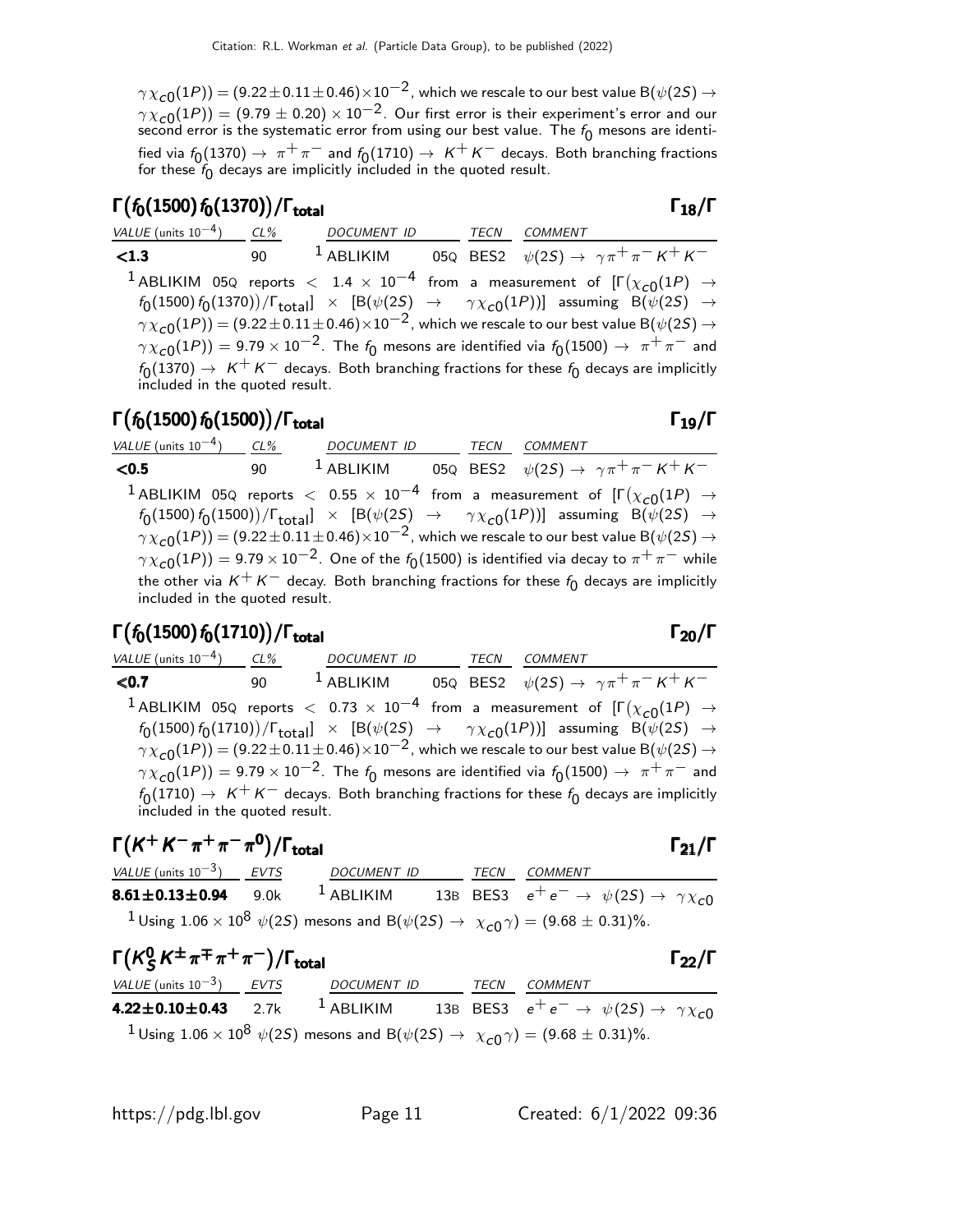| $\Gamma(K^+K^-\pi^0\pi^0)/\Gamma_{\rm total}$                                                                                            |                                                                                                                                                                                                                                                                                                                                                                                                                                                                                            |  | $\Gamma_{23}/\Gamma$ |
|------------------------------------------------------------------------------------------------------------------------------------------|--------------------------------------------------------------------------------------------------------------------------------------------------------------------------------------------------------------------------------------------------------------------------------------------------------------------------------------------------------------------------------------------------------------------------------------------------------------------------------------------|--|----------------------|
| $VALUE(%)$ EVTS                                                                                                                          | DOCUMENT ID TECN COMMENT                                                                                                                                                                                                                                                                                                                                                                                                                                                                   |  |                      |
| <b>0.56±0.09±0.01</b> 213.5 <sup>1</sup> HE 08B CLEO $e^+e^- \rightarrow \gamma h^+h^-h^0h^0$                                            |                                                                                                                                                                                                                                                                                                                                                                                                                                                                                            |  |                      |
| $^1$ HE 08B reports 0.59 $\pm$ 0.05 $\pm$ 0.08 $\pm$ 0.03 % from a measurement of [F $(\chi_{c0}(1P)$ $\rightarrow$                      | $K^+ K^- \pi^0 \pi^0)/\Gamma_{\text{total}}] \times [B(\psi(2S) \to \gamma \chi_{c0}(1P))]$ assuming $B(\psi(2S) \to \gamma \chi_{c0}(1P))$<br>$\mu = (9.22 \pm 0.11 \pm 0.46) \times 10^{-2}$ , which we rescale to our best value B( $\psi(2S) \rightarrow$<br>$\gamma \chi_{c0}(1P)) = (9.79 \pm 0.20) \times 10^{-2}$ . Our first error is their experiment's error and<br>our second error is the systematic error from using our best value.                                         |  |                      |
| $\Gamma(K^+\pi^-\overline{K^0}\pi^0$ + c.c.)/ $\Gamma_{\rm total}$                                                                       |                                                                                                                                                                                                                                                                                                                                                                                                                                                                                            |  | $\Gamma_{24}/\Gamma$ |
| VALUE (%) EVTS DOCUMENT ID TECN COMMENT<br><b>2.49±0.33±0.05</b> 401.7 <sup>1</sup> HE 08B CLEO $e^+e^- \rightarrow \gamma h^+h^-h^0h^0$ |                                                                                                                                                                                                                                                                                                                                                                                                                                                                                            |  |                      |
| $^{\text{1}}$ HE 08B reports 2.64 $\pm$ 0.15 $\pm$ 0.31 $\pm$ 0.14 % from a measurement of [F $(\chi_{\text{c}0}(1P)$ $\rightarrow$      | $K^+\pi^-\overline{K}{}^0\pi^0$ + c.c.)/ $\Gamma_{\text{total}}$ $\times$ [B( $\psi(2S)$ $\rightarrow$ $\gamma\chi_{c0}(1P)$ )] assuming B( $\psi(2S)$ $\rightarrow$<br>$\gamma \chi_{c\cap}(1P))=(9.22\pm 0.11\pm 0.46)\times 10^{-2}$ , which we rescale to our best value B $(\psi(2S)\rightarrow$<br>$\gamma \chi_{c0}(1P)) = (9.79 \pm 0.20) \times 10^{-2}$ . Our first error is their experiment's error and our<br>second error is the systematic error from using our best value. |  |                      |
| $\Gamma(\rho^+ K^- K^0 + \text{c.c.})/\Gamma_{\text{total}}$<br>VALUE (%) <b>EVTS</b> DOCUMENT ID TECN COMMENT                           |                                                                                                                                                                                                                                                                                                                                                                                                                                                                                            |  | $\Gamma_{25}/\Gamma$ |
| <b>1.21±0.21±0.02</b> 179.7 <sup>1</sup> HE 08B CLEO $e^+e^- \rightarrow \gamma h^+h^-h^0h^0$                                            |                                                                                                                                                                                                                                                                                                                                                                                                                                                                                            |  |                      |
| $^1$ HE 08B reports $1.28\pm0.16\pm0.15\pm0.07$ % from a measurement of [F $(\chi_{\bf C0}(1P)\rightarrow0.15\pm0.15\pm0.07)$            | $\rho^+ K^- K^0$ + c.c.)/ $\Gamma_{\text{total}}$ $\times$ [B( $\psi(2S)$ $\rightarrow$ $\gamma \chi_{c0}(1P)$ )] assuming B( $\psi(2S)$ $\rightarrow$<br>$\gamma \chi_{c0}(1P))$ = (9.22 $\pm$ 0.11 $\pm$ 0.46) $\times$ 10 $^{-2}$ , which we rescale to our best value B( $\psi(2S)$ $\rightarrow$<br>$\gamma \chi_{c0}(1P)) = (9.79 \pm 0.20) \times 10^{-2}$ . Our first error is their experiment's error and our                                                                    |  |                      |

## $\Gamma(K^*(892)^− K+π^0 → K+π−\overline{K}^0π^0 + c.c.) /Γ_{total}$  Γ<sub>26</sub>/Γ

second error is the systematic error from using our best value.

| VALUE $(\%)$             | <b>EVTS</b> | <b>DOCUMENT ID</b> | <b>TFCN</b> | COMMENT                                                                                                                                                                                                      |
|--------------------------|-------------|--------------------|-------------|--------------------------------------------------------------------------------------------------------------------------------------------------------------------------------------------------------------|
| $0.46 \pm 0.12 \pm 0.01$ | 64.1        | $1$ HF             |             | 08B CLEO $e^+e^- \rightarrow \gamma h^+h^-h^0h^0$                                                                                                                                                            |
|                          |             |                    |             | <sup>1</sup> HE 08B reports 0.49 $\pm$ 0.10 $\pm$ 0.07 $\pm$ 0.03 % from a measurement of $\Gamma(\chi_{c0}(1P) \rightarrow$                                                                                 |
|                          |             |                    |             | $K^*(892)^- K^+\pi^0 \to K^+\pi^-\overline{K}{}^0\pi^0$ + c.c.)/ $\Gamma_{\text{total}}$ × [B( $\psi(2S) \to \gamma \chi_{c0}(1P)$ )] as-                                                                    |
|                          |             |                    |             | suming B( $\psi(25) \to \gamma \chi_{c0}(1P)$ ) = (9.22 ± 0.11 ± 0.46) × 10 <sup>-2</sup> , which we rescale to                                                                                              |
|                          |             |                    |             | our best value $B(\psi(2S) \to \gamma \chi_{c0}(1P)) = (9.79 \pm 0.20) \times 10^{-2}$ . Our first error is their experiment's error and our second error is the systematic error from using our best value. |

#### Γ $(\mathcal{K}^{0}_{S}% ,\mathcal{C}^{0}_{S},\mathcal{C}^{0}_{S})$ Γ $(\mathcal{K}^{0}_{S}% ,\mathcal{C}^{0}_{S},\mathcal{C}^{0}_{S})$ Γ $(\mathcal{K}^{0}_{S}% ,\mathcal{C}^{0}_{S})$ Γ $(\mathcal{K}^{0}_{S}% ,\mathcal{C}^{0}_{S})$  $^{\mathsf{0}}_{\mathsf{S}}\kappa^{\mathsf{0}}_{\mathsf{S}}$  $\Gamma(K^0_S K^0_S \pi^+ \pi^-)/\Gamma_{\text{total}}$  Γ<sub>27</sub>/Γ

| $\Gamma(K^0_S K^0_S \pi^+\pi^-)/\Gamma_{\rm total}$ |                                                                                |             |                                                                                                                                                                                               | $\Gamma_{27}/\Gamma$ |
|-----------------------------------------------------|--------------------------------------------------------------------------------|-------------|-----------------------------------------------------------------------------------------------------------------------------------------------------------------------------------------------|----------------------|
| VALUE (units $10^{-3}$ ) EVTS                       | <b>DOCUMENT ID</b>                                                             | <b>TECN</b> | COMMENT                                                                                                                                                                                       |                      |
| $5.7\!\pm\!1.0\!\pm\!0.1$                           | 152 ± 14 <sup>1</sup> ABLIKIM 050 BES2 $\psi(2S) \rightarrow \gamma \chi_{c0}$ |             |                                                                                                                                                                                               |                      |
|                                                     |                                                                                |             | <sup>1</sup> ABLIKIM 050 reports $[\Gamma(\chi_{c0}(1P) \rightarrow K^0_S K^0_S \pi^+\pi^-)/\Gamma_{\text{total}}] \times [B(\psi(2S) \rightarrow$                                            |                      |
|                                                     |                                                                                |             | $\gamma \chi_{c0}(1P))$ ] = (0.558 ± 0.051 ± 0.089) × 10 <sup>-3</sup> which we divide by our best value                                                                                      |                      |
|                                                     |                                                                                |             | $B(\psi(2S) \to \gamma \chi_{c0}(1P)) = (9.79 \pm 0.20) \times 10^{-2}$ . Our first error is their experiment's error and our second error is the systematic error from using our best value. |                      |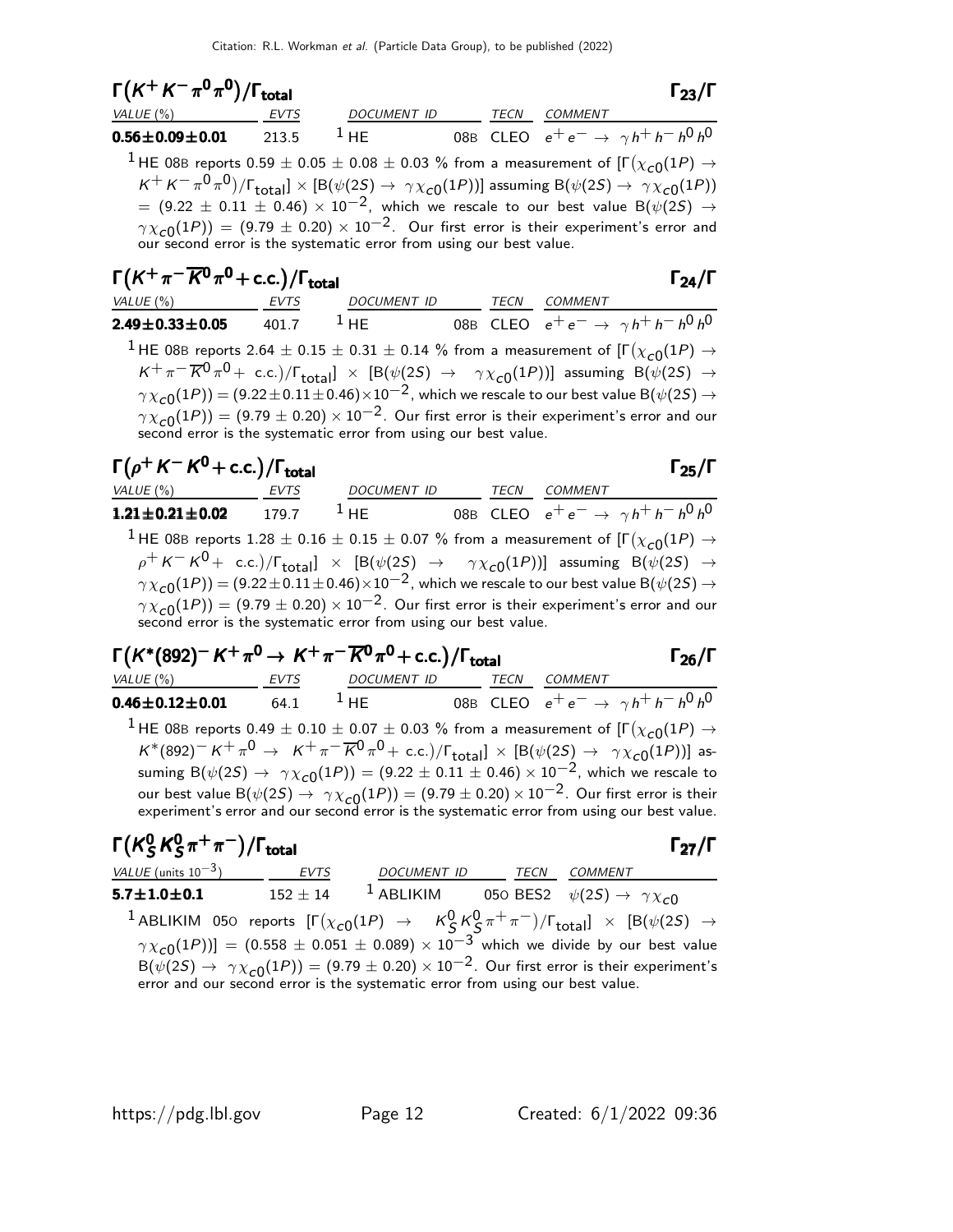| $\Gamma(K^+K^-\eta\pi^0)/\Gamma_{\rm total}$                                                                                                          |      |                                                                                                                                                                                                                                                                                                                                                                                                                                                                                                                                                                                          |  |                                                 | $\Gamma_{28}/\Gamma$                              |
|-------------------------------------------------------------------------------------------------------------------------------------------------------|------|------------------------------------------------------------------------------------------------------------------------------------------------------------------------------------------------------------------------------------------------------------------------------------------------------------------------------------------------------------------------------------------------------------------------------------------------------------------------------------------------------------------------------------------------------------------------------------------|--|-------------------------------------------------|---------------------------------------------------|
| VALUE $(\%)$                                                                                                                                          | EVTS | DOCUMENT ID TECN COMMENT                                                                                                                                                                                                                                                                                                                                                                                                                                                                                                                                                                 |  |                                                 |                                                   |
| $0.30 \pm 0.07 \pm 0.01$                                                                                                                              | 56.4 | $1$ HE                                                                                                                                                                                                                                                                                                                                                                                                                                                                                                                                                                                   |  |                                                 | 08B CLEO $e^+e^- \rightarrow \gamma h^+h^-h^0h^0$ |
|                                                                                                                                                       |      | $^1$ HE 08B reports 0.32 $\pm$ 0.05 $\pm$ 0.05 $\pm$ 0.02 % from a measurement of [F $(\chi_{\bm{c}0}(1P)$ $\rightarrow$<br>$K^+K^-\eta\pi^0)/\Gamma_{\rm total}$ ] $\times$ [B( $\psi(2S)\rightarrow\,\gamma\chi_{c0}(1P))$ ] assuming B( $\psi(2S)\rightarrow\,\gamma\chi_{c0}(1P))=$<br>$(9.22 \pm 0.11 \pm 0.46) \times 10^{-2}$ , which we rescale to our best value B $(\psi(2S) \rightarrow \gamma \chi_{c0}(1P))$<br>$= (9.79 \pm 0.20) \times 10^{-2}$ . Our first error is their experiment's error and our second error<br>is the systematic error from using our best value. |  |                                                 |                                                   |
| $\Gamma(3(\pi^+\pi^-))/\Gamma_{\rm total}$                                                                                                            |      |                                                                                                                                                                                                                                                                                                                                                                                                                                                                                                                                                                                          |  |                                                 | $\Gamma_{29}/\Gamma$                              |
| VALUE (units $10^{-3}$ )                                                                                                                              |      |                                                                                                                                                                                                                                                                                                                                                                                                                                                                                                                                                                                          |  | DOCUMENT ID TECN COMMENT                        |                                                   |
| 12.0±1.8 OUR EVALUATION                                                                                                                               |      | Treating systematic error as correlated.                                                                                                                                                                                                                                                                                                                                                                                                                                                                                                                                                 |  |                                                 |                                                   |
| $12.0 \pm 1.7$ OUR AVERAGE                                                                                                                            |      | $1$ BAI                                                                                                                                                                                                                                                                                                                                                                                                                                                                                                                                                                                  |  |                                                 |                                                   |
| $11.7 \pm 1.0 \pm 1.9$<br>$12.5 \pm 2.9 \pm 0.5$                                                                                                      |      | $^1$ TANENBAUM 78 MRK1 $\psi(2S) \rightarrow \ \gamma \chi_{\small{\mathcal{CO}}}$                                                                                                                                                                                                                                                                                                                                                                                                                                                                                                       |  | 99B BES $\psi(2S) \rightarrow \gamma \chi_{c0}$ |                                                   |
|                                                                                                                                                       |      | $^1$ Rescaled by us using B $(\psi(2S)$ $\rightarrow$ $\gamma\chi_{c0})$ = $(9.4~\pm~0.4)\%$ and B $(\psi(2S)$ $\rightarrow$                                                                                                                                                                                                                                                                                                                                                                                                                                                             |  |                                                 |                                                   |
| $J/\psi(1S)\pi^{+}\pi^{-}$ ) = (32.6 ± 0.5)%.                                                                                                         |      |                                                                                                                                                                                                                                                                                                                                                                                                                                                                                                                                                                                          |  |                                                 |                                                   |
| $\Gamma(K^+\overline{K}{}^*(892)^0\pi^-+$ c.c.)/ $\Gamma_{\rm total}$                                                                                 |      |                                                                                                                                                                                                                                                                                                                                                                                                                                                                                                                                                                                          |  |                                                 | $\Gamma_{30}/\Gamma$                              |
| <u>VALUE</u>                                                                                                                                          |      | DOCUMENT ID                                                                                                                                                                                                                                                                                                                                                                                                                                                                                                                                                                              |  |                                                 |                                                   |
| $0.0075 \pm 0.0016$ OUR FIT                                                                                                                           |      |                                                                                                                                                                                                                                                                                                                                                                                                                                                                                                                                                                                          |  |                                                 |                                                   |
| $\Gamma(K^*(892)^0\overline{K}^*(892)^0)/\Gamma_{\rm total}$                                                                                          |      |                                                                                                                                                                                                                                                                                                                                                                                                                                                                                                                                                                                          |  |                                                 | $\Gamma_{31}/\Gamma$                              |
| <u>VALUE</u> (units $10^{-3}$ ) EVTS                                                                                                                  |      | DOCUMENT ID TECN COMMENT                                                                                                                                                                                                                                                                                                                                                                                                                                                                                                                                                                 |  |                                                 |                                                   |
| $1.72^{+0.60}_{-0.54}$ ± 0.04                                                                                                                         |      | 64 $^{-1}$ ABLIKIM 05Q BES2 $\psi(2S) \rightarrow \gamma \pi^+ \pi^- K^+ K^-$                                                                                                                                                                                                                                                                                                                                                                                                                                                                                                            |  |                                                 |                                                   |
| • • • We do not use the following data for averages, fits, limits, etc. • • •                                                                         |      |                                                                                                                                                                                                                                                                                                                                                                                                                                                                                                                                                                                          |  |                                                 |                                                   |
| $1.56 \pm 0.40 \pm 0.03$ 30 $\pm$ 6 $^{2,3}$ ABLIKIM                                                                                                  |      |                                                                                                                                                                                                                                                                                                                                                                                                                                                                                                                                                                                          |  | 04H BES Repl. by ABLIKIM 05Q                    |                                                   |
|                                                                                                                                                       |      | $^1$ ABLIKIM 05Q reports $[\Gamma(\chi_{\cal C 0}(1P) \to~K^*(892)^{\rm 0}\overline{K}{}^*(892)^{\rm 0})/\Gamma_{\rm total}]\,\times\,[{\rm B}(\psi(2S) \to$                                                                                                                                                                                                                                                                                                                                                                                                                             |  |                                                 |                                                   |
|                                                                                                                                                       |      | $\gamma \chi_{c0}(1P))$ ] = (0.168 ± 0.035 $^{+0.047}_{-0.040}$ ) × 10 <sup>-3</sup> which we divide by our best value                                                                                                                                                                                                                                                                                                                                                                                                                                                                   |  |                                                 |                                                   |
|                                                                                                                                                       |      | $B(\psi(2S) \rightarrow \gamma \chi_{c0}(1P)) = (9.79 \pm 0.20) \times 10^{-2}$ . Our first error is their experiment's error and our second error is the systematic error from using our best value.                                                                                                                                                                                                                                                                                                                                                                                    |  |                                                 |                                                   |
| <sup>2</sup> Assumes B( $K^*(892)^0 \to K^-\pi^+$ ) = 2/3.                                                                                            |      |                                                                                                                                                                                                                                                                                                                                                                                                                                                                                                                                                                                          |  |                                                 |                                                   |
|                                                                                                                                                       |      | 3 ABLIKIM 04H reports $[\Gamma(\chi_{c0}(1P) \to K^*(892)^0 \overline{K}^*(892)^0)/\Gamma_{\text{total}}] \times [B(\psi(2S) \to$                                                                                                                                                                                                                                                                                                                                                                                                                                                        |  |                                                 |                                                   |
|                                                                                                                                                       |      | $\gamma \chi_{c0}(1P))]=(1.53\pm 0.29\pm 0.26)\times 10^{-4}$ which we divide by our best value B $(\psi(2S) \rightarrow$                                                                                                                                                                                                                                                                                                                                                                                                                                                                |  |                                                 |                                                   |
|                                                                                                                                                       |      | $\gamma \chi_{c0}(1P)$ = (9.79 ± 0.20) × 10 <sup>-2</sup> . Our first error is their experiment's error and our second error is the systematic error from using our best value.                                                                                                                                                                                                                                                                                                                                                                                                          |  |                                                 |                                                   |
| $\Gamma(\pi\pi)/\Gamma_{\rm total}$                                                                                                                   |      |                                                                                                                                                                                                                                                                                                                                                                                                                                                                                                                                                                                          |  |                                                 | $\Gamma_{32}/\Gamma$                              |
|                                                                                                                                                       |      | DOCUMENT ID                                                                                                                                                                                                                                                                                                                                                                                                                                                                                                                                                                              |  |                                                 |                                                   |
| <u>VALUE (units <math>10^{-3}</math>)</u><br>8.51±0.33 OUR FIT                                                                                        |      |                                                                                                                                                                                                                                                                                                                                                                                                                                                                                                                                                                                          |  |                                                 |                                                   |
| $\Gamma(\pi^0\eta_c)/\Gamma_{\rm total}$                                                                                                              |      |                                                                                                                                                                                                                                                                                                                                                                                                                                                                                                                                                                                          |  |                                                 | $\Gamma_{35}/\Gamma$                              |
| VALUE CIS CLS DOCUMENT ID TECN COMMENT<br><1.6 x 10 <sup>-3</sup> 90 <sup>1</sup> ABLIKIM 15N BES3 $\psi(2s) e^+ e^- \rightarrow \gamma \pi^0 \eta_c$ |      |                                                                                                                                                                                                                                                                                                                                                                                                                                                                                                                                                                                          |  |                                                 |                                                   |
|                                                                                                                                                       |      |                                                                                                                                                                                                                                                                                                                                                                                                                                                                                                                                                                                          |  |                                                 |                                                   |
|                                                                                                                                                       |      | <sup>1</sup> Using B( $\eta_c \to K^0_S K^{\pm} \pi^{\mp}$ )×B( $K^0_S \to \pi^+ \pi^-$ )×B( $\pi^0 \to \gamma \gamma$ ) = (1.66±0.11)×10 <sup>-2</sup> .                                                                                                                                                                                                                                                                                                                                                                                                                                |  |                                                 |                                                   |
|                                                                                                                                                       |      |                                                                                                                                                                                                                                                                                                                                                                                                                                                                                                                                                                                          |  |                                                 |                                                   |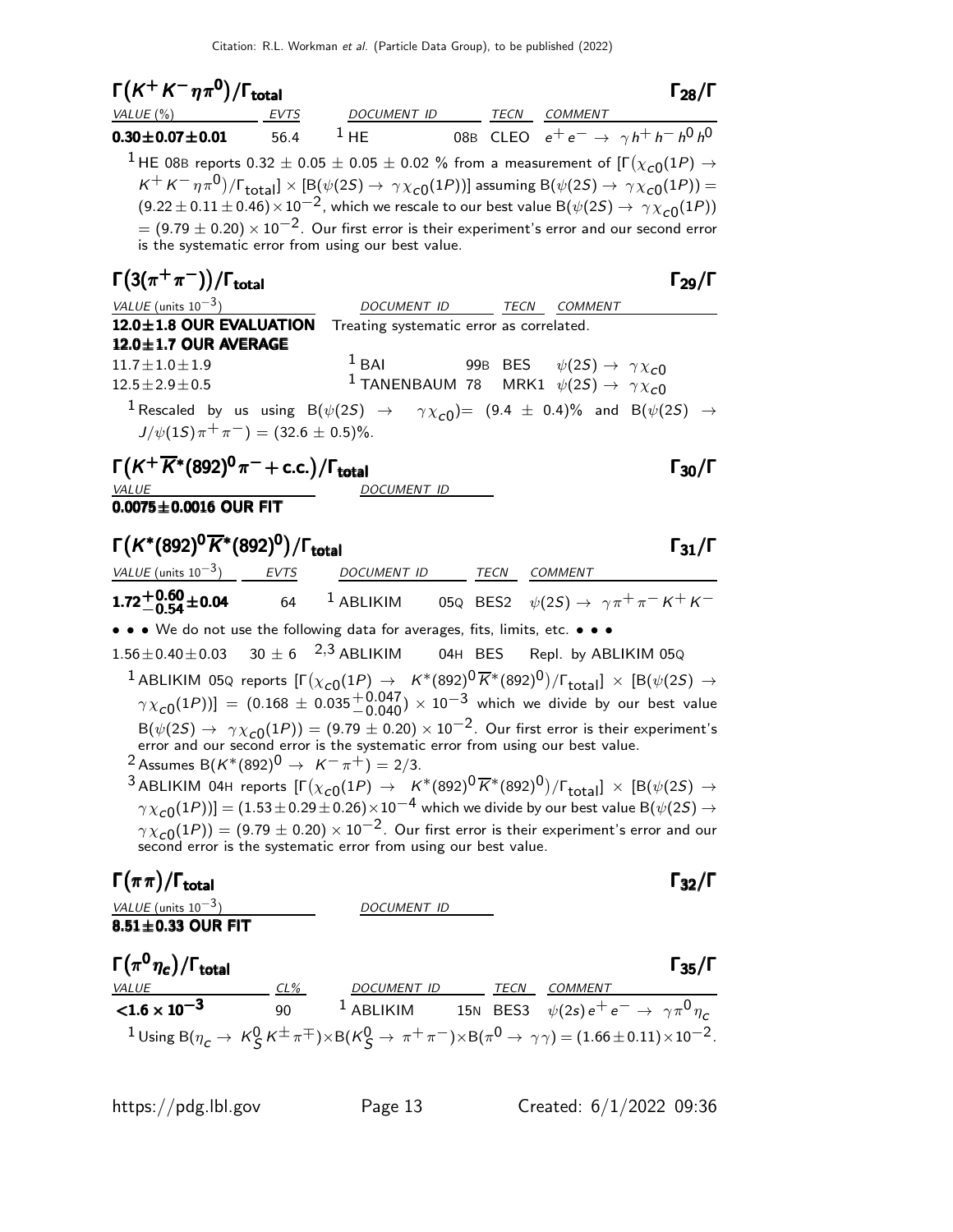| $\Gamma(\eta\eta)/\Gamma_{\rm total}$<br>VALUE (units $10^{-3}$ )<br>$3.01 \pm 0.19$ OUR FIT |                                             | DOCUMENT ID                                                                                                                                                                                |                                        | $\Gamma_{36}/\Gamma$                                                                                                                                                                                                                                                                                                                                                                                                                                                                                                                                                                                                                                                                                                                                                                                                                                                                                                                                                                                                                                                                                                                                                                   |
|----------------------------------------------------------------------------------------------|---------------------------------------------|--------------------------------------------------------------------------------------------------------------------------------------------------------------------------------------------|----------------------------------------|----------------------------------------------------------------------------------------------------------------------------------------------------------------------------------------------------------------------------------------------------------------------------------------------------------------------------------------------------------------------------------------------------------------------------------------------------------------------------------------------------------------------------------------------------------------------------------------------------------------------------------------------------------------------------------------------------------------------------------------------------------------------------------------------------------------------------------------------------------------------------------------------------------------------------------------------------------------------------------------------------------------------------------------------------------------------------------------------------------------------------------------------------------------------------------------|
| $\Gamma(\eta\eta)/\Gamma(\pi\pi)$<br><b>VALUE</b>                                            |                                             | DOCUMENT ID                                                                                                                                                                                | TECN COMMENT                           | $\Gamma_{36}/\Gamma_{32}$                                                                                                                                                                                                                                                                                                                                                                                                                                                                                                                                                                                                                                                                                                                                                                                                                                                                                                                                                                                                                                                                                                                                                              |
| $0.353\pm0.025$ OUR FIT                                                                      |                                             |                                                                                                                                                                                            |                                        |                                                                                                                                                                                                                                                                                                                                                                                                                                                                                                                                                                                                                                                                                                                                                                                                                                                                                                                                                                                                                                                                                                                                                                                        |
|                                                                                              |                                             | • • • We do not use the following data for averages, fits, limits, etc. • • •                                                                                                              |                                        |                                                                                                                                                                                                                                                                                                                                                                                                                                                                                                                                                                                                                                                                                                                                                                                                                                                                                                                                                                                                                                                                                                                                                                                        |
| $0.26 \pm 0.09 + 0.03$<br>-0.02                                                              |                                             | <sup>1</sup> ANDREOTTI 05C E835 $\bar{p}p \rightarrow 2$ mesons                                                                                                                            |                                        |                                                                                                                                                                                                                                                                                                                                                                                                                                                                                                                                                                                                                                                                                                                                                                                                                                                                                                                                                                                                                                                                                                                                                                                        |
| $0.24 \pm 0.10 \pm 0.08$                                                                     |                                             | $1$ BAI                                                                                                                                                                                    | 03C BES $\psi(2S) \rightarrow 5\gamma$ |                                                                                                                                                                                                                                                                                                                                                                                                                                                                                                                                                                                                                                                                                                                                                                                                                                                                                                                                                                                                                                                                                                                                                                                        |
|                                                                                              |                                             | <sup>1</sup> We have multiplied $\pi^0 \pi^0$ measurement by 3 to obtain $\pi \pi$ .                                                                                                       |                                        |                                                                                                                                                                                                                                                                                                                                                                                                                                                                                                                                                                                                                                                                                                                                                                                                                                                                                                                                                                                                                                                                                                                                                                                        |
| $\Gamma(\eta\eta')/\Gamma_{\rm total}$                                                       |                                             |                                                                                                                                                                                            |                                        | $\Gamma_{37}/\Gamma$                                                                                                                                                                                                                                                                                                                                                                                                                                                                                                                                                                                                                                                                                                                                                                                                                                                                                                                                                                                                                                                                                                                                                                   |
|                                                                                              |                                             |                                                                                                                                                                                            |                                        |                                                                                                                                                                                                                                                                                                                                                                                                                                                                                                                                                                                                                                                                                                                                                                                                                                                                                                                                                                                                                                                                                                                                                                                        |
|                                                                                              |                                             | $\frac{VALUE \text{ (units 10}^{-5})}{9.1 \pm 1.1 \pm 0.2}$ $\frac{CL\%}{85}$ $\frac{EVTS}{1}$ $\frac{DOCUMENT}{ABLIIM}$ $\frac{TECN}{17}$ $\frac{CDMMENT}{BES3}$ $\psi(2S)$ $\rightarrow$ |                                        | <sup>1</sup> ABLIKIM 17AI BES3 $\psi(2S) \rightarrow \gamma \eta' \eta$                                                                                                                                                                                                                                                                                                                                                                                                                                                                                                                                                                                                                                                                                                                                                                                                                                                                                                                                                                                                                                                                                                                |
|                                                                                              |                                             | • • • We do not use the following data for averages, fits, limits, etc. • • •                                                                                                              |                                        |                                                                                                                                                                                                                                                                                                                                                                                                                                                                                                                                                                                                                                                                                                                                                                                                                                                                                                                                                                                                                                                                                                                                                                                        |
| $24$<br>$50$                                                                                 | $35 \pm 13$<br>90<br>90                     |                                                                                                                                                                                            |                                        | 2 ASNER 09 CLEO $\psi(2S) \rightarrow \gamma \eta' \eta$<br>3 ADAMS 07 CLEO $\psi(2S) \rightarrow \gamma \chi_{c0}$                                                                                                                                                                                                                                                                                                                                                                                                                                                                                                                                                                                                                                                                                                                                                                                                                                                                                                                                                                                                                                                                    |
| $\gamma \chi_{c0}(1P) = 9.79 \times 10^{-2}$ .                                               | systematic error from using our best value. | $10^{-2}$ , which we rescale to our best value B $(\psi(2S) \rightarrow \gamma \chi_{c0}(1P)) = 9.79 \times 10^{-2}$ .                                                                     |                                        | $^1$ ABLIKIM 17AI reports (8.92 $\pm$ 0.84 $\pm$ 0.65) $\times$ 10 $^{-5}$ from a measurement of [F $(\chi_{c0}(1P) \rightarrow$<br>$(\eta\eta')/\Gamma_{\rm total}$ ] × [B( $\psi(2S) \to \gamma \chi_{c0}(1P)$ )] assuming B( $\psi(2S) \to \gamma \chi_{c0}(1P)$ ) = (9.99 ±<br>0.27) $\times$ 10 $^{-2}$ , which we rescale to our best value B( $\psi(2S) \rightarrow \gamma \chi_{c0}(1P)) = (9.79 \pm 0.02)$<br>$(0.20) \times 10^{-2}$ . Our first error is their experiment's error and our second error is the<br><sup>2</sup> ASNER 09 reports $< 0.25 \times 10^{-3}$ from a measurement of $[\Gamma(\chi_{c0}(1P) \to \eta \eta') / \Gamma_{\text{total}}] \times [B(\psi(2S) \to \gamma \chi_{c0}(1P))]$ assuming $B(\psi(2S) \to \gamma \chi_{c0}(1P)) = (9.22 \pm 0.11 \pm 0.46) \times$<br>$3$ Superseded by ASNER 09. ADAMS 07 reports $< 0.5 \times 10^{-3}$ from a measurement<br>of $[\Gamma(\chi_{c0}(1P) \to \eta\eta')/\Gamma_{\text{total}}] \times [B(\psi(2S) \to \gamma\chi_{c0}(1P))]$ assuming $B(\psi(2S) \to$<br>$\gamma \chi_{c\rm{O}}(1P)) = (9.22 \pm 0.11 \pm 0.46) \times 10^{-2}$ , which we rescale to our best value B( $\psi(2S) \rightarrow$ |
| $\Gamma(\eta'\eta')/\Gamma_{\rm total}$                                                      |                                             |                                                                                                                                                                                            |                                        | $\Gamma_{38}/\Gamma$                                                                                                                                                                                                                                                                                                                                                                                                                                                                                                                                                                                                                                                                                                                                                                                                                                                                                                                                                                                                                                                                                                                                                                   |
| VALUE (units $10^{-3}$ )<br>$2.17 \pm 0.12$ OUR AVERAGE                                      | EVTS                                        | DOCUMENT ID                                                                                                                                                                                | TECN                                   | <b>COMMENT</b>                                                                                                                                                                                                                                                                                                                                                                                                                                                                                                                                                                                                                                                                                                                                                                                                                                                                                                                                                                                                                                                                                                                                                                         |
| $2.23 \pm 0.13 \pm 0.05$                                                                     | 2.5k                                        | <sup>1</sup> ABLIKIM                                                                                                                                                                       | 17AI BES3                              | $\psi(2S) \rightarrow \gamma \eta' \eta'$                                                                                                                                                                                                                                                                                                                                                                                                                                                                                                                                                                                                                                                                                                                                                                                                                                                                                                                                                                                                                                                                                                                                              |
| $2.00 \pm 0.21 \pm 0.04$                                                                     | 0.4k                                        | <sup>2</sup> ASNER                                                                                                                                                                         | 09                                     | CLEO $\psi(2S) \rightarrow \gamma \eta' \eta'$                                                                                                                                                                                                                                                                                                                                                                                                                                                                                                                                                                                                                                                                                                                                                                                                                                                                                                                                                                                                                                                                                                                                         |
|                                                                                              |                                             | • • • We do not use the following data for averages, fits, limits, etc. • • •                                                                                                              |                                        |                                                                                                                                                                                                                                                                                                                                                                                                                                                                                                                                                                                                                                                                                                                                                                                                                                                                                                                                                                                                                                                                                                                                                                                        |
| $1.60 \pm 0.41 \pm 0.03$                                                                     | 23                                          | 3 ADAMS                                                                                                                                                                                    | <b>CLEO</b><br>07                      | $\psi(2S) \rightarrow \gamma \chi_{c0}$                                                                                                                                                                                                                                                                                                                                                                                                                                                                                                                                                                                                                                                                                                                                                                                                                                                                                                                                                                                                                                                                                                                                                |

 $^1$  ABLIKIM 17AI reports  $(2.19\pm0.03\pm0.14)\times10^{-3}$  from a measurement of [Г $(\chi_{\bf C0}(1P) \rightarrow$  $\gamma'\eta')/\Gamma_{\rm total} \propto [{\rm B}(\psi(2S) \to \ \gamma \chi_{\rm C}^{\rm 0}(1P))]$  assuming  ${\rm B}(\psi(2S) \to \ \gamma \chi_{\rm C}^{\rm 0}(1P))=$   $(9.99 \pm 1)$ 0.27)  $\times$  10<sup>-2</sup>, which we rescale to our best value B( $\psi(2S) \rightarrow \gamma \chi_{c0}(1P)$ ) = (9.79 ±  $(0.20) \times 10^{-2}$ . Our first error is their experiment's error and our second error is the systematic error from using our best value.

 $^2$  ASNER 09 reports  $(2.12\pm0.13\pm0.21)\times10^{-3}$  from a measurement of [Г $(\chi_{\bf C0}(1P)\rightarrow0.13\pm0.21)\times10^{-3}$  $\gamma'\eta')/\Gamma_{\rm total}]\times [B(\psi(2S)\to\,\gamma\chi_{\rm C0}(1P))]$  assuming  ${\rm B}(\psi(2S)\to\,\gamma\chi_{\rm C0}(1P))=(9.22\pm 1)$  $0.11 \pm 0.46$ )  $\times$   $10^{-2}$ , which we rescale to our best value B( $\psi(2S) \rightarrow \gamma \chi_{c0}(1P)$ ) =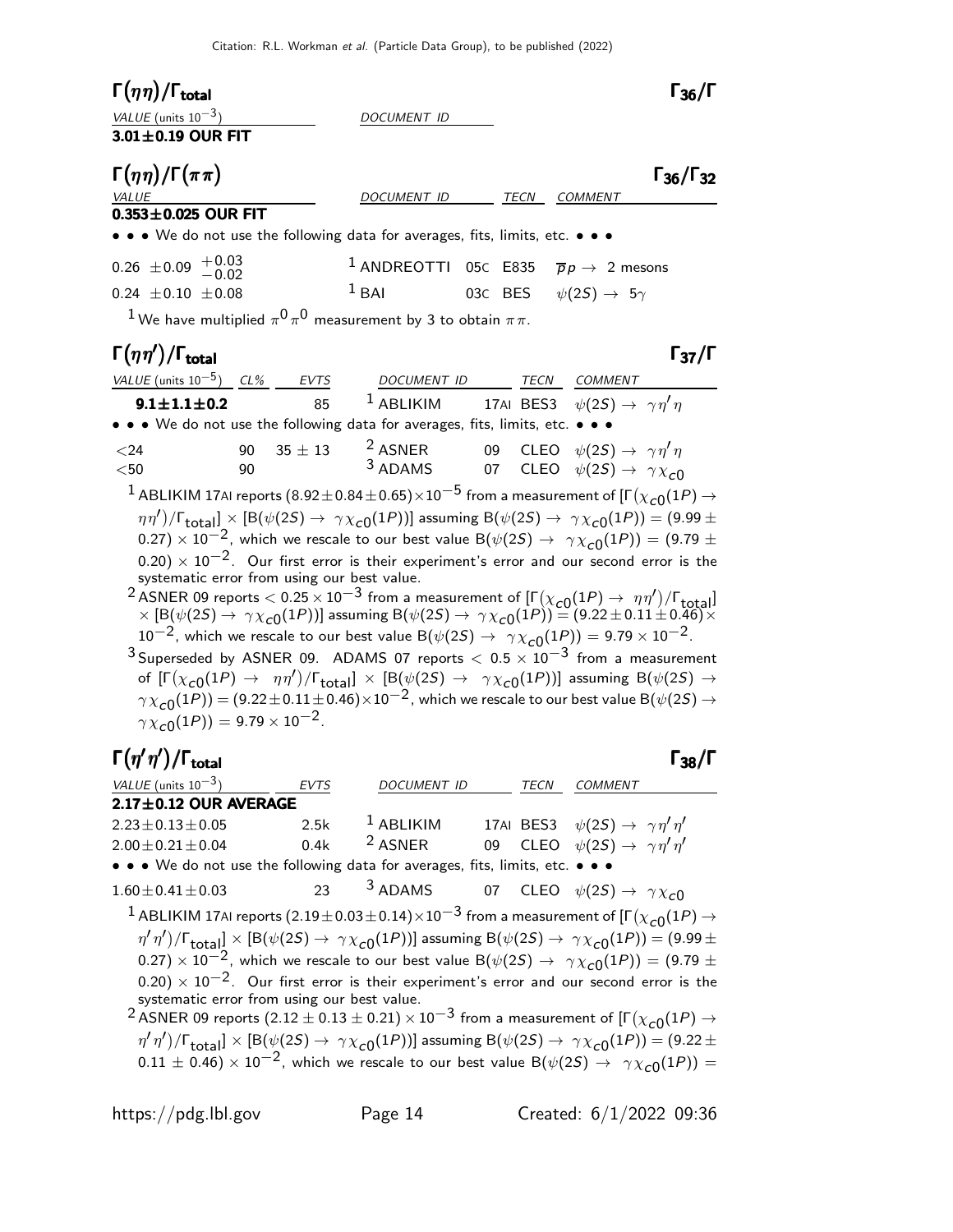$(9.79 \pm 0.20) \times 10^{-2}$ . Our first error is their experiment's error and our second error is the systematic error from using our best value.

<sup>3</sup> Superseded by ASNER 09. ADAMS 07 reports  $(1.7 \pm 0.4 \pm 0.2) \times 10^{-3}$  from a measurement of  $[\Gamma(\chi_{c0}(1P) \to \eta' \eta')] / [\text{total}] \times [B(\psi(2S) \to \gamma \chi_{c0}(1P))]$  assuming B $(\psi(2S) \rightarrow \gamma \chi_{\rm c0}(1P)) = 0.0922 \pm 0.0011 \pm 0.0046$ , which we rescale to our best value  $\mathsf{B}(\psi(2S) \to \gamma \chi_{\mathsf{C}}(1P)) = (9.79 \pm 0.20) \times 10^{-2}$ . Our first error is their experiment's error and our second error is the systematic error from using our best value.

#### Γ $(\omega \, \omega)/\Gamma_{\rm total}$

| ×<br>۰.<br>۰.<br>M. |  |
|---------------------|--|
|---------------------|--|

| VALUE (units $10^{-3}$ )                    | <b>EVTS</b> | DOCUMENT ID          | TECN | <i>COMMENT</i>                                                                                                                                                                                                                                                                                                                                                                                                                                                                                                                                                                                                                                                                                                                                                                                                                                                                                                                                                                    |
|---------------------------------------------|-------------|----------------------|------|-----------------------------------------------------------------------------------------------------------------------------------------------------------------------------------------------------------------------------------------------------------------------------------------------------------------------------------------------------------------------------------------------------------------------------------------------------------------------------------------------------------------------------------------------------------------------------------------------------------------------------------------------------------------------------------------------------------------------------------------------------------------------------------------------------------------------------------------------------------------------------------------------------------------------------------------------------------------------------------|
| $0.97 \pm 0.11$ OUR AVERAGE                 |             |                      |      |                                                                                                                                                                                                                                                                                                                                                                                                                                                                                                                                                                                                                                                                                                                                                                                                                                                                                                                                                                                   |
| $0.93 \pm 0.11 \pm 0.02$                    | 991         | $1$ ABLIKIM          |      | 11K BES3 $\psi(2S) \rightarrow \gamma$ hadrons                                                                                                                                                                                                                                                                                                                                                                                                                                                                                                                                                                                                                                                                                                                                                                                                                                                                                                                                    |
| $2.16 \pm 0.66 \pm 0.04$ 38.1 $\pm$ 9.6     |             | <sup>2</sup> ABLIKIM |      | 05N BES2 $\psi(2S) \rightarrow \gamma \chi_{c0} \rightarrow \gamma 6\pi$                                                                                                                                                                                                                                                                                                                                                                                                                                                                                                                                                                                                                                                                                                                                                                                                                                                                                                          |
| systematic error from using our best value. |             |                      |      | <sup>1</sup> ABLIKIM 11K reports $(0.95\pm0.03\pm0.11)\times10^{-3}$ from a measurement of [F $(\chi_{c0}(1P) \rightarrow$<br>$(\omega \omega)/\Gamma_{\text{total}}] \times [B(\psi(2S) \to \gamma \chi_{c0}(1P))]$ assuming $B(\psi(2S) \to \gamma \chi_{c0}(1P)) = (9.62 \pm 1)$<br>0.31) $\times$ 10 <sup>-2</sup> , which we rescale to our best value B( $\psi$ (2S) $\rightarrow \gamma \chi_{c0}(1P)$ ) = (9.79 ±<br>$(0.20) \times 10^{-2}$ . Our first error is their experiment's error and our second error is the<br><sup>2</sup> ABLIKIM 05N reports $[\Gamma(\chi_{c0}(1P) \to \omega\omega)/\Gamma_{\text{total}}] \times [B(\psi(2S) \to \gamma\chi_{c0}(1P))] =$<br>$(0.212 \pm 0.053 \pm 0.037) \times 10^{-3}$ which we divide by our best value B( $\psi(2S) \rightarrow$<br>$\gamma \chi_{c0}(1P)$ = (9.79 ± 0.20) × 10 <sup>-2</sup> . Our first error is their experiment's error and our second error is the systematic error from using our best value. |

#### Γ $(\omega \phi)/\Gamma_{\text{total}}$  Γ $_{40}/\Gamma$

total $\overline{40/1}$ 

| VALUE (units $10^{-4}$ )                                                                                                                                            | EVTS | DOCUMENT ID TECN |  |  | COMMENT                                                                                                                                         |  |
|---------------------------------------------------------------------------------------------------------------------------------------------------------------------|------|------------------|--|--|-------------------------------------------------------------------------------------------------------------------------------------------------|--|
| $1.41 \pm 0.13 \pm 0.03$                                                                                                                                            | 486  | $1$ ABLIKIM      |  |  | 19J BES3 $\psi(2S) \rightarrow \gamma$ hadrons                                                                                                  |  |
| • • • We do not use the following data for averages, fits, limits, etc. • • •                                                                                       |      |                  |  |  |                                                                                                                                                 |  |
| $1.18 \pm 0.22 \pm 0.02$                                                                                                                                            |      |                  |  |  | 76 $2,3$ ABLIKIM $11$ K BES3 $\psi(2S) \rightarrow \gamma$ hadrons                                                                              |  |
|                                                                                                                                                                     |      |                  |  |  | <sup>1</sup> ABLIKIM 19J reports $[\Gamma(\chi_{c0}(1P) \to \omega \phi)/\Gamma_{total}] \times [B(\psi(2S) \to \gamma \chi_{c0}(1P))] =$       |  |
|                                                                                                                                                                     |      |                  |  |  | $(13.83 \pm 0.70 \pm 1.01) \times 10^{-6}$ which we divide by our best value B( $\psi(2S) \rightarrow \gamma \chi_{c0}(1P)$ )                   |  |
|                                                                                                                                                                     |      |                  |  |  | $=$ (9.79 $\pm$ 0.20) $\times$ 10 <sup>-2</sup> . Our first error is their experiment's error and our second error                              |  |
| is the systematic error from using our best value.                                                                                                                  |      |                  |  |  |                                                                                                                                                 |  |
|                                                                                                                                                                     |      |                  |  |  | <sup>2</sup> ABLIKIM 11K reports (1.2 $\pm$ 0.1 $\pm$ 0.2) $\times$ 10 <sup>-4</sup> from a measurement of [ $\Gamma(\chi_{c0}(1P) \rightarrow$ |  |
| $(\omega \phi)/\Gamma_{\text{total}}$ × [B( $\psi$ (2S) $\rightarrow \gamma \chi_{c0}(1P)$ ] assuming B( $\psi$ (2S) $\rightarrow \gamma \chi_{c0}(1P)$ ) = (9.62 ± |      |                  |  |  |                                                                                                                                                 |  |
|                                                                                                                                                                     |      |                  |  |  | 0.31) $\times$ 10 <sup>-2</sup> , which we rescale to our best value B( $\psi(2S) \rightarrow \gamma \chi_{c0}(1P)$ ) = (9.79 ±                 |  |
| systematic error from using our best value.                                                                                                                         |      |                  |  |  | $(0.20) \times 10^{-2}$ . Our first error is their experiment's error and our second error is the                                               |  |

3 Superseded by ABLIKIM 19J.

### $\Gamma(\omega K^+ K^-)/\Gamma_{\rm total}$  Γ<sub>41</sub>/Γ

/Γ<sub>total</sub> Γ<sub>41</sub>/Γ VALUE (units 10<sup>-3</sup>) EVTS DOCUMENT ID TECN COMMENT **1.94±0.06±0.20** 1.4k <sup>1</sup> ABLIKIM 13B BES3  $e^+e^- \rightarrow \psi(2S) \rightarrow \gamma \chi_{c0}$  $1$ Using  $1.06 \times 10^8$   $\psi(2S)$  mesons and  $\text{B}(\psi(2S) \rightarrow X_{c0} \gamma) = (9.68 \pm 0.31)\%.$ 

 $\Gamma(K^+K^-)/\Gamma_{\text{total}}$  Γ<sub>42</sub>/Γ total and the contract of the contract of the contract of the contract of the contract of the contract of the c

VALUE (units  $10^{-3}$ ) DOCUMENT ID  $6.05 \pm 0.31$  OUR FIT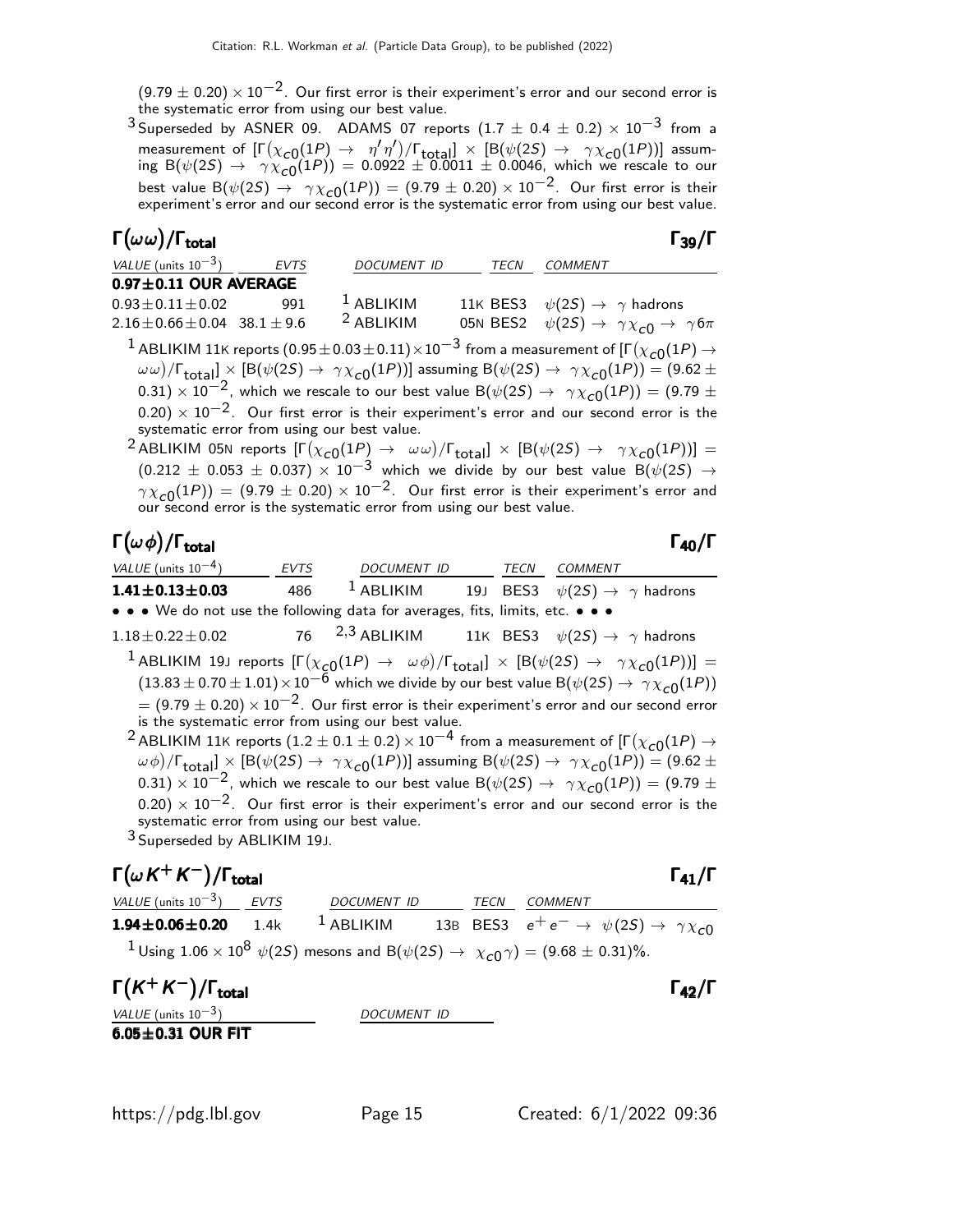| $\Gamma(K_S^0 K_S^0)/\Gamma_{\rm total}$                                                                                                                                                                                                                                                                                                                                                                                                                                                                                                                        |        |                                                                 |  |                                                  | $\Gamma_{43}/\Gamma$      |
|-----------------------------------------------------------------------------------------------------------------------------------------------------------------------------------------------------------------------------------------------------------------------------------------------------------------------------------------------------------------------------------------------------------------------------------------------------------------------------------------------------------------------------------------------------------------|--------|-----------------------------------------------------------------|--|--------------------------------------------------|---------------------------|
| VALUE (units $10^{-3}$ )<br>3.16±0.17 OUR FIT                                                                                                                                                                                                                                                                                                                                                                                                                                                                                                                   |        | DOCUMENT ID                                                     |  |                                                  |                           |
| $\Gamma(K_S^0 K_S^0)/\Gamma(\pi\pi)$<br><i>VALUE</i><br>$0.371 \pm 0.023$ OUR FIT<br>• • • We do not use the following data for averages, fits, limits, etc. • • •                                                                                                                                                                                                                                                                                                                                                                                              |        | DOCUMENT ID                                                     |  | TECN COMMENT                                     | $\Gamma_{43}/\Gamma_{32}$ |
| $0.31 \pm 0.05 \pm 0.05$                                                                                                                                                                                                                                                                                                                                                                                                                                                                                                                                        |        | $1,2$ CHEN                                                      |  | 07B BELL $e^+e^- \rightarrow e^+e^- \chi_{c0}$   |                           |
| <sup>1</sup> Using $\Gamma(\pi\pi) \times \Gamma(\gamma\gamma)/\Gamma_{\text{total}}$ from the $\pi^+\pi^-$ measurement of NAKAZAWA 05 rescaled<br>by 3/2 to convert to $\pi\pi$ .<br>$2$ Not independent from other measurements.                                                                                                                                                                                                                                                                                                                              |        |                                                                 |  |                                                  |                           |
| $\Gamma(K_S^0 K_S^0)/\Gamma(K^+ K^-)$                                                                                                                                                                                                                                                                                                                                                                                                                                                                                                                           |        |                                                                 |  |                                                  | $\Gamma_{43}/\Gamma_{42}$ |
| VALUE                                                                                                                                                                                                                                                                                                                                                                                                                                                                                                                                                           |        | DOCUMENT ID TECN COMMENT                                        |  |                                                  |                           |
| $0.52\pm0.04$ OUR FIT<br>• • • We do not use the following data for averages, fits, limits, etc. • • •                                                                                                                                                                                                                                                                                                                                                                                                                                                          |        |                                                                 |  |                                                  |                           |
| $0.49 \pm 0.07 \pm 0.08$                                                                                                                                                                                                                                                                                                                                                                                                                                                                                                                                        |        | $1,2$ CHEN                                                      |  | 07B BELL $e^+e^- \rightarrow e^+e^- \chi_{c0}$   |                           |
| <sup>1</sup> Using $\Gamma(K^+K^-) \times \Gamma(\gamma\gamma)/\Gamma_{\text{total}}$ from NAKAZAWA 05.<br>$2$ Not independent from other measurements.                                                                                                                                                                                                                                                                                                                                                                                                         |        |                                                                 |  |                                                  |                           |
| $\Gamma(\pi^+\pi^-\eta)/\Gamma_{\rm total}$                                                                                                                                                                                                                                                                                                                                                                                                                                                                                                                     |        |                                                                 |  |                                                  | $\Gamma_{44}/\Gamma$      |
| VALUE (units $10^{-3}$ ) CL% DOCUMENT ID TECN COMMENT                                                                                                                                                                                                                                                                                                                                                                                                                                                                                                           |        |                                                                 |  |                                                  |                           |
| < 0.20                                                                                                                                                                                                                                                                                                                                                                                                                                                                                                                                                          | 90     | $^{-1}$ ATHAR 07 CLEO $\psi(2S) \rightarrow \gamma h^+ h^- h^0$ |  |                                                  |                           |
| • • • We do not use the following data for averages, fits, limits, etc. • • •                                                                                                                                                                                                                                                                                                                                                                                                                                                                                   |        |                                                                 |  |                                                  |                           |
| ${<}1.0$                                                                                                                                                                                                                                                                                                                                                                                                                                                                                                                                                        | 90     | <sup>2</sup> ABLIKIM                                            |  | 06R BES2 $\psi(2S) \rightarrow \gamma \chi_{c0}$ |                           |
| $^1$ ATHAR 07 reports $<$ 0.21 $\times$ 10 $^{-3}$ from a measurement of [Г $(\chi_{c0}(1P) \rightarrow~\pi^+\pi^-\eta)/$<br>$\Gamma_{\text{total}}$ $\times$ [B( $\psi(2S) \rightarrow \gamma \chi_{c0}(1P)$ )] assuming B( $\psi(2S) \rightarrow \gamma \chi_{c0}(1P)$ ) = (9.22 ±<br>$(0.11 \pm 0.46) \times 10^{-2}$ , which we rescale to our best value B $(\psi(2S) \rightarrow \gamma \chi_{c0}(1P)) =$<br>$9.79 \times 10^{-2}$ .<br>$^2$ ABLIKIM 06R reports $< 1.1 \times 10^{-3}$ from a measurement of [F $(\chi_{c0}(1P) \to \pi^+ \pi^- \eta)/1$ |        |                                                                 |  |                                                  |                           |
| $\Gamma_{\text{total}}$ ] $\times$ [B( $\psi(2S) \rightarrow \gamma \chi_{c0}(1P)$ )] assuming B( $\psi(2S) \rightarrow \gamma \chi_{c0}(1P)$ ) = (9.2 ± 0.4) $\times$<br>$10^{-2}$ , which we rescale to our best value B $(\psi(2S) \rightarrow \gamma \chi_{c0}(1P)) = 9.79 \times 10^{-2}$ .                                                                                                                                                                                                                                                                |        |                                                                 |  |                                                  |                           |
| $\Gamma(\pi^+\pi^-\eta')/\Gamma_{\rm total}$                                                                                                                                                                                                                                                                                                                                                                                                                                                                                                                    |        |                                                                 |  |                                                  | $\Gamma_{45}/\Gamma$      |
| VALUE (units 10 <sup>-3</sup> ) CL% DOCUMENT ID TECN COMMENT<br><b>CO.4</b> 90 1 ATHAR 07 CLEO $\psi(2S) \rightarrow \gamma h^+ h^- h^0$                                                                                                                                                                                                                                                                                                                                                                                                                        |        |                                                                 |  |                                                  |                           |
|                                                                                                                                                                                                                                                                                                                                                                                                                                                                                                                                                                 |        |                                                                 |  |                                                  |                           |
| <sup>1</sup> ATHAR 07 reports $< 0.38 \times 10^{-3}$ from a measurement of $[\Gamma(\chi_{c0}(1P) \to \pi^+ \pi^- \eta')]$<br>$\Gamma_{\text{total}}] \times [\mathsf{B}(\psi(2S) \to \gamma \chi_{c0}(1P))]$ assuming $\mathsf{B}(\psi(2S) \to \gamma \chi_{c0}(1P)) = (9.22 \pm 1)$<br>$0.11 \pm 0.46$ ) $\times 10^{-2}$ , which we rescale to our best value B( $\psi(2S) \rightarrow \gamma \chi_{c0}(1P)$ ) =<br>$9.79 \times 10^{-2}$ .                                                                                                                 |        |                                                                 |  |                                                  |                           |
| $\Gamma(\overline{K}^0 K^+\pi^-+c.c.)/\Gamma_{\rm total}$                                                                                                                                                                                                                                                                                                                                                                                                                                                                                                       |        |                                                                 |  |                                                  | $\Gamma_{46}/\Gamma$      |
| $VALUE$ (units $10^{-3}$ )                                                                                                                                                                                                                                                                                                                                                                                                                                                                                                                                      | $CL\%$ |                                                                 |  |                                                  |                           |
| < 0.09                                                                                                                                                                                                                                                                                                                                                                                                                                                                                                                                                          | 90     | 1 ATHAR 07 CLEO $\psi(2S) \rightarrow \gamma h^+ h^- h^0$       |  |                                                  |                           |

**<0.09** 90  $^1$  ATHAR 07 CLEO  $\psi(2S) \rightarrow \gamma h^+ h^- h^0$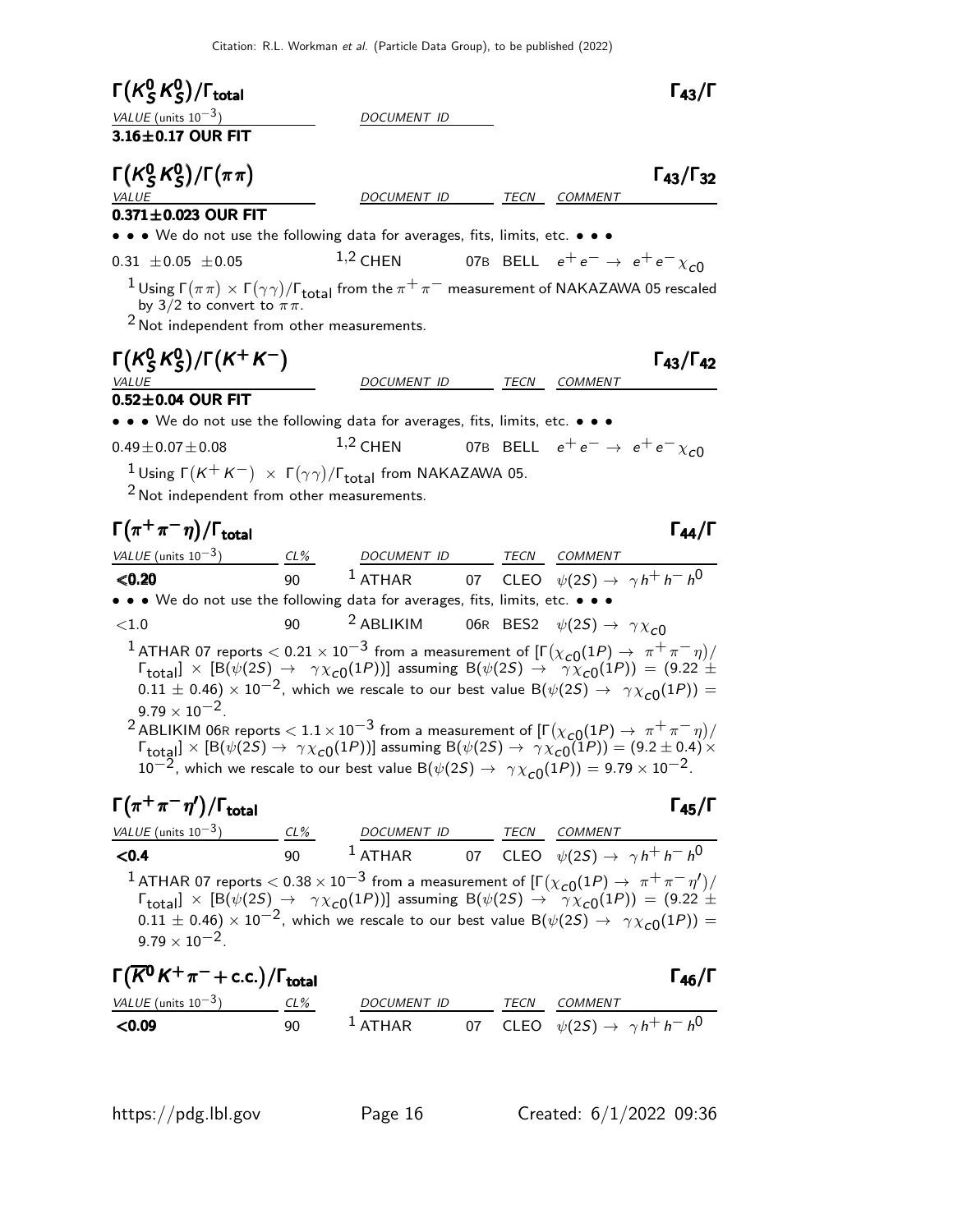- • We do not use the following data for averages, fits, limits, etc. • •
- $<$ 0.7 90  $<sup>2,3</sup>$  ABLIKIM 06R BES2  $\psi(2S) \rightarrow \gamma \chi_{c0}$ <br> $<$ 0.7 90  $<sup>3,4</sup>$  BAI 99B BES  $\psi(2S) \rightarrow \gamma \chi_{c0}$ </sup></sup>  $\psi(2S) \rightarrow \gamma \chi_{c0}$  $^1$  ATHAR 07 reports  $<$  0.10  $\times$  10 $^{-3}$  from a measurement of [Г $(\chi_{\bm{c} 0}(1P) \rightarrow \ \overline{K}{}^0\,K^+\,\pi^- +$ c.c.)/ $\Gamma_{\rm total}$ ]  $\times$  [B( $\psi(2S)\to~\gamma\chi_{\rm C0}(1P))$ ] assuming B( $\psi(2S)\to~\gamma\chi_{\rm C0}(1P))=(9.22\pm$  $(0.11 \pm 0.46) \times 10^{-2}$ , which we rescale to our best value B $(\psi(2S) \rightarrow \gamma \chi_{c0}(1P)) =$  $9.79 \times 10^{-2}$ .  $^2$  ABLIKIM 06R reports  $<$  0.70  $\times$   $10^{-3}$  from a measurement of  $[\Gamma(\chi_{c0}(1P)$   $\rightarrow$ K0 K+ π− + c.c. /Γtotal] × [B(ψ(2S) → γ χc0 (1P))] assuming B(ψ(2S) →  $\gamma \chi_{c0}(1P)$ ) = (9.2 ± 0.4) × 10<sup>-2</sup>, which we rescale to our best value B( $\psi(2S) \rightarrow$  $\gamma \chi_{c0}(1P)$ ) = 9.79 × 10<sup>-2</sup>. <sup>3</sup> We have multiplied the  $K_S^0 K^+ \pi^-$  measurement by a factor of 2 to convert to  $K^0 K^+ \pi^-$ .  $^4$  Rescaled by us using  $B(\psi(2S) \rightarrow \gamma \chi_{c0}) = (9.4 \pm 0.4)\%$  and  $B(\psi(2S) \rightarrow \pi \chi_{c0})$  $J/\psi(1S)\pi^{+}\pi^{-}) = (32.6 \pm 0.5)\%$ .

## $\Gamma(K^+ K^- \pi^0)/\Gamma_{\text{total}}$  Γ<sub>47</sub>/Γ

| VALUE (units $10^{-3}$ ) | $CL\%$ | <b>DOCUMENT ID</b> | TECN | COMMENT                                                                                                                                                                                                                                                                                                                                                                                                                             |
|--------------------------|--------|--------------------|------|-------------------------------------------------------------------------------------------------------------------------------------------------------------------------------------------------------------------------------------------------------------------------------------------------------------------------------------------------------------------------------------------------------------------------------------|
| < 0.06                   | 90     | $^1$ ATHAR         |      | 07 CLEO $\psi(2S) \rightarrow \gamma h^+ h^- h^0$                                                                                                                                                                                                                                                                                                                                                                                   |
|                          |        |                    |      | <sup>1</sup> ATHAR 07 reports $< 0.06 \times 10^{-3}$ from a measurement of $[\Gamma(\chi_{c0}(1P) \to K^+ K^- \pi^0)/\Gamma_{\rm total}] \times [B(\psi(2S) \to \gamma \chi_{c0}(1P))]$ assuming $B(\psi(2S) \to \gamma \chi_{c0}(1P)) = (9.22 \pm 0.11 \pm 0.005)$<br>0.46) $\times$ 10 <sup>-2</sup> , which we rescale to our best value B( $\psi$ (2S) $\rightarrow \gamma \chi_{c0}(1P)$ ) = 9.79 $\times$ 10 <sup>-2</sup> . |

## $\Gamma(K^+ K^- \eta)/\Gamma_{\text{total}}$  Γ<sub>48</sub>/Γ

| VALUE (units $10^{-3}$ ) | $CL\%$ | DOCUMENT ID |  | <b>TECN COMMENT</b>                               |
|--------------------------|--------|-------------|--|---------------------------------------------------|
| < 0.23                   | ۹N     | $1$ ATHAR   |  | 07 CLEO $\psi(2S) \rightarrow \gamma h^+ h^- h^0$ |

1 ATHAR 07 reports  $< 0.24 \times 10^{-3}$  from a measurement of  $[\Gamma(\chi_{c0}(1P) \to K^+ K^- \eta)]$  $\Gamma_{\rm total}$ ]  $\times$  [B( $\psi(2S) \rightarrow \gamma \chi_{c0}(1P)$ )] assuming B( $\psi(2S) \rightarrow \gamma \chi_{c0}(1P)$ ) = (9.22  $\pm$  $0.11 \pm 0.46$   $\times$   $10^{-2}$ , which we rescale to our best value B( $\psi(25) \rightarrow \gamma \chi_{c0}(1P)$ ) =  $9.79 \times 10^{-2}$ .

#### Γ $(\kappa^+ \kappa^- \kappa_S^0$  $^0_S\,$ K $^0_S$  $\Gamma(K^+ K^- K^0_S K^0_S)/\Gamma_{\text{total}}$  Γ<sub>49</sub>/Γ

| VALUE (units $10^{-3}$ )                                                      | <b>EVTS</b>    | DOCUMENT ID  | TECN | COMMENT                                                                                                                                       |
|-------------------------------------------------------------------------------|----------------|--------------|------|-----------------------------------------------------------------------------------------------------------------------------------------------|
| $1.41 \pm 0.47 \pm 0.03$                                                      | $16.8 \pm 4.8$ | $^1$ ABLIKIM |      | 050 BES2 $\psi(2S) \rightarrow \gamma \chi_{c0}$                                                                                              |
|                                                                               |                |              |      | <sup>1</sup> ABLIKIM 050 reports $[\Gamma(\chi_{c0}(1P) \rightarrow K^+K^-K^0_S K^0_S)/\Gamma_{\text{total}}] \times [B(\psi(2S) \rightarrow$ |
|                                                                               |                |              |      | $\gamma \chi_{c0}(1P)$ ] = (0.138 ± 0.039 ± 0.025) × 10 <sup>-3</sup> which we divide by our best value                                       |
|                                                                               |                |              |      | $B(\psi(2S) \rightarrow \gamma \chi_{c0}(1P)) = (9.79 \pm 0.20) \times 10^{-2}$ . Our first error is their experiment's                       |
| error and our second error is the systematic error from using our best value. |                |              |      |                                                                                                                                               |

| $\Gamma(K_S^0 K_S^0 K_S^0 K_S^0)/\Gamma_{\rm total}$ |  |  | $\Gamma_{50}/\Gamma$ |
|------------------------------------------------------|--|--|----------------------|
|                                                      |  |  |                      |

| VALUE (units $10^{-4}$ )  | <b>EVTS</b> | <b>DOCUMENT ID</b> | TECN | COMMENT                                                                                                                                                                                                         |  |
|---------------------------|-------------|--------------------|------|-----------------------------------------------------------------------------------------------------------------------------------------------------------------------------------------------------------------|--|
| $5.8 \pm 0.5 \pm 0.1$     | 319         | $^1$ ABLIKIM       |      | 19AA BES3 $\psi(2S) \rightarrow \gamma 4K_S^0$                                                                                                                                                                  |  |
|                           |             |                    |      | <sup>1</sup> Using B( $K^0_S \rightarrow \pi^+\pi^-$ ) = (69.20 ± 0.05)%. ABLIKIM 19AA reports [ $\Gamma(\chi_{c0}(1P) \rightarrow$                                                                             |  |
|                           |             |                    |      | $K_S^0 K_S^0 K_S^0 K_S^0$ / $\Gamma_{\text{total}}$ ] $\times$ [B( $\psi(2S) \rightarrow \gamma \chi_{c0}(1P)$ )] = (5.64 $\pm$ 0.33 $\pm$ 0.37) $\times$ 10 <sup>-5</sup>                                      |  |
|                           |             |                    |      | which we divide by our best value $B(\psi(2S) \rightarrow \gamma \chi_{c0}(1P)) = (9.79 \pm 0.20) \times 10^{-2}$ .<br>Our first error is their experiment's error and our second error is the systematic error |  |
|                           |             |                    |      |                                                                                                                                                                                                                 |  |
| from using our best value |             |                    |      |                                                                                                                                                                                                                 |  |
|                           |             |                    |      |                                                                                                                                                                                                                 |  |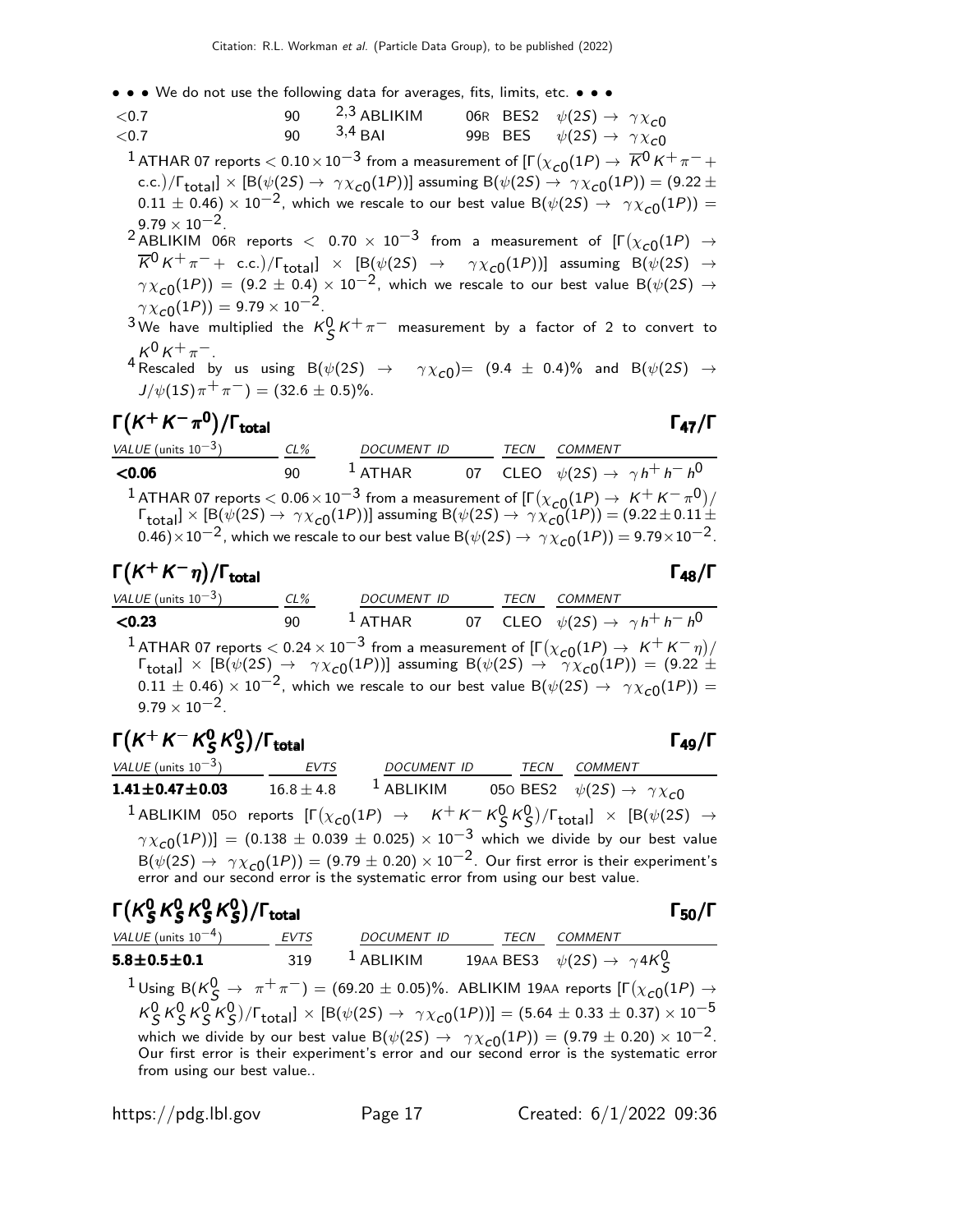| $\Gamma(K^+K^-K^+K^-)/\Gamma_{\rm total}$                                                                                                                                               |                          |             | $\Gamma_{51}/\Gamma$                                                                                        |
|-----------------------------------------------------------------------------------------------------------------------------------------------------------------------------------------|--------------------------|-------------|-------------------------------------------------------------------------------------------------------------|
| <u>VALUE (units 10<sup>-3</sup>)</u><br>2.82±0.29 OUR FIT                                                                                                                               | DOCUMENT ID              |             |                                                                                                             |
|                                                                                                                                                                                         |                          |             |                                                                                                             |
| $\Gamma(K^+K^-\phi)/\Gamma_{\text{total}}$                                                                                                                                              |                          |             | $\Gamma_{52}/\Gamma$                                                                                        |
| $VALUE (units 10-3)$ EVTS DOCUMENT ID TECN COMMENT                                                                                                                                      |                          |             |                                                                                                             |
| $0.97 \pm 0.25 \pm 0.02$<br>38                                                                                                                                                          |                          |             | <sup>1</sup> ABLIKIM 06T BES2 $\psi(2S) \rightarrow \gamma 2K^+ 2K^-$                                       |
| $^1$ ABLIKIM 06T reports $(1.03\pm0.22\pm0.15)\times10^{-3}$ from a measurement of [F $(\chi_{c0}(1P)\rightarrow0.15)$                                                                  |                          |             |                                                                                                             |
| $K^+ K^- \phi$ )/ $\Gamma_{\text{total}}$ ] × [B( $\psi(2S) \rightarrow \gamma \chi_{c0}(1P)$ )] assuming B( $\psi(2S) \rightarrow \gamma \chi_{c0}(1P)$ ) =                            |                          |             |                                                                                                             |
| $(9.2\,\pm\,0.4)\times 10^{-2}$ , which we rescale to our best value B $(\psi(2S)\,\rightarrow\,\,\,\gamma\chi_{\rm C}^{\vphantom{\dagger}}(1P))\,=\,$                                  |                          |             |                                                                                                             |
| $(9.79 \pm 0.20) \times 10^{-2}$ . Our first error is their experiment's error and our second error is<br>the systematic error from using our best value.                               |                          |             |                                                                                                             |
|                                                                                                                                                                                         |                          |             |                                                                                                             |
| $\Gamma(\overline{K}^0 K^+\pi^-\phi + \text{c.c.})/\Gamma_{\text{total}}$                                                                                                               |                          |             | $\Gamma_{53}/\Gamma$                                                                                        |
| VALUE (units $10^{-3}$ )                                                                                                                                                                |                          |             | DOCUMENT ID________ TECN COMMENT                                                                            |
| $3.68 \pm 0.30 \pm 0.50$                                                                                                                                                                | ABLIKIM                  |             | 15M BES3 $\psi(2S) \rightarrow \gamma \chi_{c0}$                                                            |
| $\Gamma(K^+K^-\pi^0\phi)/\Gamma_{\rm total}$                                                                                                                                            |                          |             | $\Gamma_{54}/\Gamma$                                                                                        |
| $VALUE$ (units $10^{-3}$ )                                                                                                                                                              |                          |             | DOCUMENT ID TECN COMMENT                                                                                    |
| $1.90 \pm 0.14 \pm 0.32$                                                                                                                                                                |                          |             | ABLIKIM 15M BES3 $\psi(2S) \rightarrow \gamma \chi_{c0}$                                                    |
| $\Gamma(\phi \pi^+ \pi^- \pi^0)/\Gamma_{\rm total}$                                                                                                                                     |                          |             |                                                                                                             |
|                                                                                                                                                                                         |                          |             | $\Gamma_{55}/\Gamma$                                                                                        |
| <u>VALUE (units <math>10^{-3}</math>) EVTS</u><br>$1.18 \pm 0.07 \pm 0.13$ 538                                                                                                          | DOCUMENT ID TECN COMMENT |             | <sup>1</sup> ABLIKIM 13B BES3 $e^+e^- \rightarrow \psi(2S) \rightarrow \gamma \chi_{c0}$                    |
|                                                                                                                                                                                         |                          |             |                                                                                                             |
| <sup>1</sup> Using 1.06 $\times$ 10 <sup>8</sup> $\psi$ (2 <i>S</i> ) mesons and B( $\psi$ (2 <i>S</i> ) $\rightarrow$ $\chi$ <sub><i>C</i></sub> 0 $\gamma$ ) = (9.68 $\pm$ 0.31)%.    |                          |             |                                                                                                             |
| $\Gamma(\phi\phi)/\Gamma_{\rm total}$                                                                                                                                                   |                          |             | $\Gamma_{56}/\Gamma$                                                                                        |
| $\frac{VALUE}{0.80 \pm 0.07} \frac{10^{-3}}{100}$                                                                                                                                       | DOCUMENT ID              |             |                                                                                                             |
|                                                                                                                                                                                         |                          |             |                                                                                                             |
| $\Gamma(\phi\phi\eta)/\Gamma_{\rm total}$                                                                                                                                               |                          |             | $\Gamma_{57}/\Gamma$                                                                                        |
| VALUE (units $10^{-4}$ )<br>EVTS                                                                                                                                                        | DOCUMENT ID              |             | TECN COMMENT                                                                                                |
| $8.4 \pm 0.7 \pm 0.6$<br>186.6                                                                                                                                                          | <sup>1</sup> ABLIKIM     |             | 20B BES3 $\psi(2S) \rightarrow \gamma \phi \phi \eta$                                                       |
| ABLIKIM 20B reports $(8.41 \pm 0.74 \pm 0.62) \times 10^{-4}$ from a measurement of $[\Gamma(\chi_{c0}(1P) \rightarrow$                                                                 |                          |             |                                                                                                             |
| $\phi \phi \eta$ )/ $\Gamma_{\text{total}}$ ] $\times$ [B( $\psi$ (2S) $\rightarrow \gamma \chi_{c0}(1P)$ )] assuming B( $\psi$ (2S) $\rightarrow \gamma \chi_{c0}(1P)$ ) = (9.79 $\pm$ |                          |             |                                                                                                             |
| $(0.20) \times 10^{-2}$ .                                                                                                                                                               |                          |             |                                                                                                             |
| $\Gamma(p\overline{p})/\Gamma_{\rm total}$                                                                                                                                              |                          |             | $\Gamma_{58}/\Gamma$                                                                                        |
|                                                                                                                                                                                         | DOCUMENT ID              |             |                                                                                                             |
| $\frac{VALUE (units 10^{-4})}{2.21 \pm 0.08 \text{ OUR FIT}}$                                                                                                                           |                          |             |                                                                                                             |
| $\Gamma(p\overline{p}\pi^0)/\Gamma_{\rm total}$                                                                                                                                         |                          |             | $\Gamma_{59}/\Gamma$                                                                                        |
|                                                                                                                                                                                         |                          | <b>TECN</b> | COMMENT                                                                                                     |
| $\underbrace{NALUE}$ (units 10 <sup>-3</sup> )<br><b>0.70±0.07 OUR AVERAGE</b> Error includes scale factor of 1.3.                                                                      |                          |             |                                                                                                             |
| $0.73 \pm 0.06 \pm 0.01$                                                                                                                                                                | $1$ ONYISI               |             | 10 CLE3 $\psi(2S) \rightarrow \gamma p \overline{p} X$<br>07 CLEO $\psi(2S) \rightarrow \gamma h^+ h^- h^0$ |
| $0.56 \pm 0.12 \pm 0.01$                                                                                                                                                                | $2$ ATHAR                |             |                                                                                                             |
| <sup>1</sup> ONYISI 10 reports (7.76 $\pm$ 0.37 $\pm$ 0.51 $\pm$ 0.39) $\times$ 10 <sup>-4</sup> from a measurement of                                                                  |                          |             |                                                                                                             |
| $[\Gamma(\chi_{c0}(1P) \to p\overline{p}\pi^0)/\Gamma_{\text{total}}] \times [B(\psi(2S) \to \gamma\chi_{c0}(1P))]$ assuming $B(\psi(2S) \to$                                           |                          |             |                                                                                                             |
|                                                                                                                                                                                         |                          |             |                                                                                                             |

https://pdg.lbl.gov Page 18 Created: 6/1/2022 09:36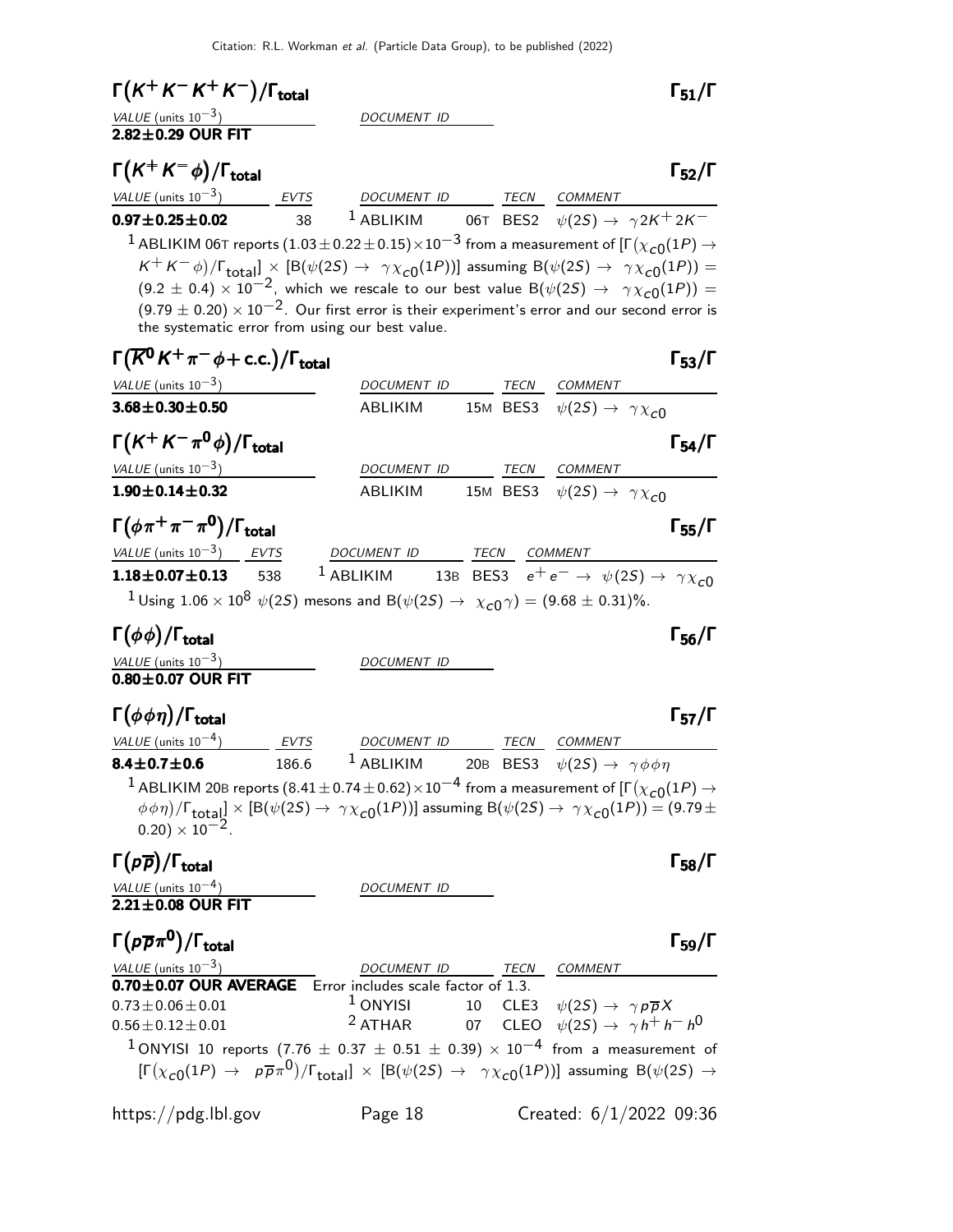$\gamma\chi_{\bf C0}(1P))=(9.22\pm 0.11\pm 0.46)\times 10^{-2}$  , which we rescale to our best value B $(\psi(2S)\to 0.11\pm 0.46)$  $\gamma \chi_{\rm C0}(1P))=(9.79\pm0.20)\times 10^{-2}.$  Our first error is their experiment's error and our second error is the systematic error from using our best value.

 $^2$  ATHAR 07 reports  $(0.59\pm0.10\pm0.08)\times10^{-3}$  from a measurement of [Г $(\chi_{\bf C0}(1P)\rightarrow0.10\pm0.08)\times10^{-3}$  $p\overline{p}\pi^0)/\Gamma_{\rm total} \, \times \, \left[{\rm B}(\psi(2S) \, \to \, \ \ \gamma\chi_{c0}(1P)) \right] \, \, {\rm assuming} \, \, {\rm B}(\psi(2S) \, \to \, \ \ \gamma\chi_{c0}(1P)) \, = \,$  $(9.22 \pm 0.11 \pm 0.46) \times 10^{-2}$ , which we rescale to our best value B( $\psi(2S) \rightarrow \gamma \chi_{c0}(1P)$ )  $=$  (9.79  $\pm$  0.20)  $\times$  10 $^{-2}$ . Our first error is their experiment's error and our second error is the systematic error from using our best value.

#### Γ $(p\overline{p}\eta)/\Gamma_{\text{total}}$  Γ<sub>60</sub>/Γ /Γ $_{\rm total}$ Γ<sub>60</sub>/Γ

| <i>VALUE</i> (units $10^{-3}$ ) | <b>DOCUMENT ID</b> | TECN | COMMENT                                                |
|---------------------------------|--------------------|------|--------------------------------------------------------|
| $0.35 \pm 0.04$ OUR AVERAGE     |                    |      |                                                        |
| $0.35 \pm 0.04 \pm 0.01$        | $1$ ONYISI         |      | 10 CLE3 $\psi(2S) \rightarrow \gamma p \overline{p} X$ |
| $0.37 \pm 0.11 \pm 0.01$        | $2$ ATHAR          |      | 07 CLEO $\psi(2S) \rightarrow \gamma h^+ h^- h^0$      |

<sup>1</sup> ONYISI 10 reports (3.73  $\pm$  0.38  $\pm$  0.28  $\pm$  0.19)  $\times$  10<sup>-4</sup> from a measurement of  $[\Gamma(\chi_{c0}(1P) \to p\overline{p}\eta)/\Gamma_{\rm total}]\times[{\cal B}(\psi(2S) \to \gamma\chi_{c0}(1P))]$  assuming  ${\cal B}(\psi(2S) \to p\overline{p}\eta)$  $\gamma \chi_{\bf C0}(1P))=(9.22\pm 0.11\pm 0.46)\times 10^{-2}$  , which we rescale to our best value B $(\psi(2S) \to 0.11\pm 0.46)$  $\gamma \chi_{\rm C0}(1P))=(9.79\pm0.20)\times 10^{-2}.$  Our first error is their experiment's error and our second error is the systematic error from using our best value.

 $^2$  ATHAR 07 reports  $(0.39\pm0.11\pm0.04)\times10^{-3}$  from a measurement of [Г $(\chi_{\bf C0}(1P)\rightarrow0.11\pm0.04)\times10^{-3}$  $p\overline{p}\eta)/\Gamma_{\rm total}]\times [ {\rm B}(\psi(2S)\to\,\gamma\chi_{\rm C0}(1P))]$  assuming  ${\rm B}(\psi(2S)\to\,\gamma\chi_{\rm C0}(1P))=(9.22\pm 1)$  $(0.11 \pm 0.46) \times 10^{-2}$ , which we rescale to our best value B( $\psi(2S) \rightarrow \gamma \chi_{c0}(1P)$ ) =  $(9.79 \pm 0.20) \times 10^{-2}$ . Our first error is their experiment's error and our second error is the systematic error from using our best value.

Γ $(p\overline{p}\omega)/\Gamma_{\rm total}$  Γ )/Γ<sub>total</sub>Γ $_6$ 1/Γ

| <i>VALUE</i> (units $10^{-3}$ )                                                                                                                | DOCUMENT ID |  | TECN COMMENT                                           |
|------------------------------------------------------------------------------------------------------------------------------------------------|-------------|--|--------------------------------------------------------|
| $0.52 \pm 0.06 \pm 0.01$                                                                                                                       | $^1$ ONYISI |  | 10 CLE3 $\psi(2S) \rightarrow \gamma p \overline{p} X$ |
| <sup>1</sup> ONYISI 10 reports (5.57 $\pm$ 0.48 $\pm$ 0.42 $\pm$ 0.14) $\times$ 10 <sup>-4</sup> from a measurement of                         |             |  |                                                        |
| $[\Gamma(\chi_{c0}(1P) \to p\overline{p}\omega)/\Gamma_{\text{total}}] \times [B(\psi(2S) \to \gamma\chi_{c0}(1P))]$ assuming $B(\psi(2S) \to$ |             |  |                                                        |
| $\gamma \chi_{c0}(1P)$ = (9.22 ± 0.11 ± 0.46) $\times 10^{-2}$ , which we rescale to our best value B( $\psi(2S) \rightarrow$                  |             |  |                                                        |

 $\gamma \chi_{\rm C0}(1P)) = (9.79 \pm 0.20) \times 10^{-2}$ . Our first error is their experiment's error and our second error is the systematic error from using our best value.

#### Γ $(p\overline{p}\phi)/\Gamma_{\text{total}}$  Γ<sub>62</sub>/Γ /Γ $_{\rm total}$  Γ<sub>62</sub>/Γ

VALUE (units 10<sup>-5</sup>) EVTS DOCUMENT ID TECN COMMENT 6.0 $\pm$ 1.4 $\pm$ 0.1 42  $\pm$  8 <sup>1</sup> ABLIKIM 11F BES3  $\psi(2S) \rightarrow \gamma p \overline{p} K^+ K^ ^1$  ABLIKIM 11F reports  $(6.12\pm 1.18\pm 0.86)\times 10^{-5}$  from a measurement of [Г $(\chi_{\bf C0}(1P) \rightarrow$  $p\overline{p}\phi)/\Gamma_{\rm total} \propto [{\rm B}(\psi(2S) \to\ \gamma\chi_{\rm C0}(1P))]$  assuming  ${\rm B}(\psi(2S) \to\ \gamma\chi_{\rm C0}(1P))=(9.62\pm3.05)$ 0.31)  $\times$  10<sup>-2</sup>, which we rescale to our best value B( $\psi(2S) \rightarrow \gamma \chi_{c0}(1P)$ ) = (9.79 ±

 $(0.20) \times 10^{-2}$ . Our first error is their experiment's error and our second error is the systematic error from using our best value.

 $\Gamma(p\overline{p}\pi^+\pi^-)/\Gamma_{\rm total}$ VALUE (units  $10^{-3}$ ) DOCUMENT ID TECN COMMENT  $2.1 \pm 0.7$  OUR EVALUATION Error includes scale factor of 1.4. Treating systematic error as correlated. **2.1**  $\pm$ **1.0 OUR AVERAGE** Error includes scale factor of 2.0.<br>1.57 + 0.21 + 0.53  $1B$  BAI 99B BES  $1.57 \pm 0.21 \pm 0.53$  1 BAI 99B BES  $\psi(2S) \rightarrow \gamma \chi_{c0}$ https://pdg.lbl.gov Page 19 Created: 6/1/2022 09:36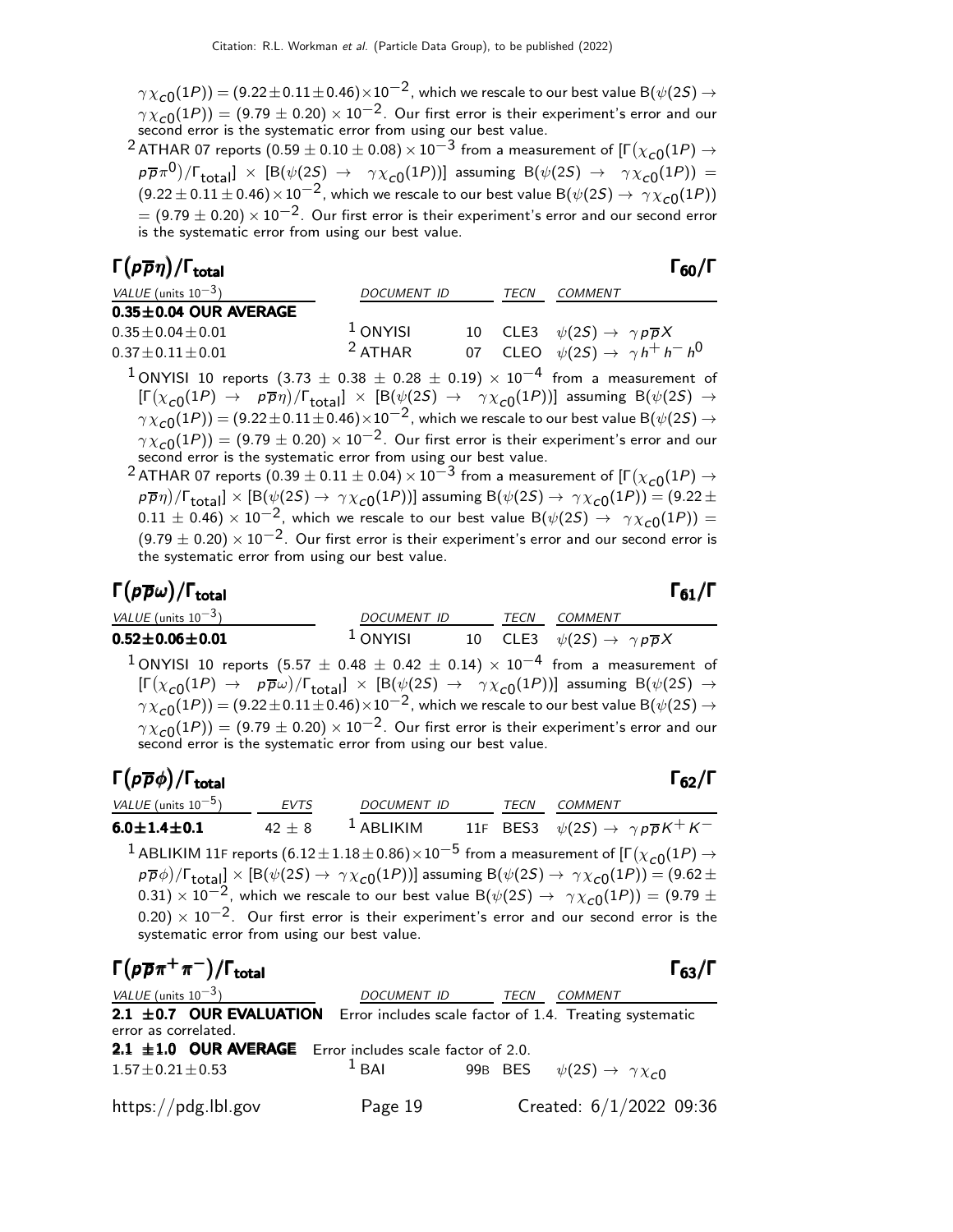4.20 $\pm$ 1.15 $\pm$ 0.18 1 TANENBAUM 78 MRK1  $\psi(2S) \to \gamma \chi_{c0}$  $^{\text{1}}$  Rescaled by us using B $(\psi(2S)$   $\rightarrow$   $\gamma\chi_{\mathcal{C}0})$ =  $(9.4~\pm~0.4)\%$  and B $(\psi(2S)$   $\rightarrow$  $J/\psi(15)\pi^{+}\pi^{-}) = (32.6 \pm 0.5)\%$ .

#### Γ $(p\overline{p}π<sup>0</sup>π<sup>0</sup>)$ /Γ<sub>total</sub> Γ )/Γ<sub>total</sub> Γ<sub>64</sub>/Γ VALUE (%) EVTS DOCUMENT ID TECN COMMENT  ${\bf 0.104 \pm 0.028 \pm 0.002}$  39.5  $^1$  He  $_{0.086}$  Cleo  $e^+ \, e^- \rightarrow \ \gamma \, h^+ \, h^- \, h^0 \, h^0$  $^1$  HE 08B reports  $0.11 \pm 0.02 \pm 0.02 \pm 0.01$  % from a measurement of  $[\Gamma(\chi_{c0}(1P) \to \chi_0(1P)]$  $p\overline{p}\pi^0\pi^0\pi^0$ )/ $\Gamma_{\rm total}] \, \times \, [ {\rm B}(\psi(2S) \to \, \, \gamma \chi_{\rm c0}(1P))]$  assuming  ${\rm B}(\psi(2S) \to \, \, \gamma \chi_{\rm c0}(1P)) =$  $(9.22 \pm 0.11 \pm 0.46) \times 10^{-2}$ , which we rescale to our best value B $(\psi(2S) \rightarrow \gamma \chi_{c0}(1P))$  $= (9.79 \pm 0.20) \times 10^{-2}$ . Our first error is their experiment's error and our second error is the systematic error from using our best value.

### $\Gamma(p\overline{p}K^+K^-$ (non-resonant))/ $\Gamma_{\rm total}$  Γ<sub>65</sub>/Γ

| <i>VALUE</i> (units $10^{-4}$ ) | EVTS       | DOCUMENT ID  | TECN | COMMENT                                                                                                                                                                                    |
|---------------------------------|------------|--------------|------|--------------------------------------------------------------------------------------------------------------------------------------------------------------------------------------------|
| $1.22 \pm 0.26 \pm 0.02$        | $48 \pm 8$ | $^1$ ABLIKIM |      | 11F BES3 $\psi(2S) \rightarrow \gamma p \overline{p} K^+ K^-$                                                                                                                              |
|                                 |            |              |      | <sup>1</sup> ABLIKIM 11F reports (1.24 $\pm$ 0.20 $\pm$ 0.18) $\times$ 10 <sup>-4</sup> from a measurement of [ $\Gamma(\chi_{c0}(1P) \rightarrow$                                         |
|                                 |            |              |      | $p\overline{p}K^+K^-$ (non-resonant))/ $\Gamma_{\text{total}} \times$ [B( $\psi(2S) \rightarrow \gamma \chi_{c0}(1P)$ ] assuming B( $\psi(2S) \rightarrow$                                 |
|                                 |            |              |      | $\gamma \chi_{c0}(1P)$ = (9.62 ± 0.31) × 10 <sup>-2</sup> , which we rescale to our best value B( $\psi(2S) \rightarrow$                                                                   |
|                                 |            |              |      | $\gamma \chi_{c0}(1P)$ = (9.79 $\pm$ 0.20) $\times$ 10 <sup>-2</sup> . Our first error is their experiment's error and our second error is the systematic error from using our best value. |

#### Γ $(\rho \overline{\rho} K_S^0 K_S^0$ p $\overline{\rho}$ K $^0_S$ K $^0_S)$ Γ $(p\overline{\rho}K_S^0K_S^0)/\Gamma_{\text{total}}$  Γ<sub>66</sub>/Γ 0 S 0S

VALUE (units 10<sup>-4</sup>) CL% DOCUMENT ID TECN COMMENT **<8.8** 90  $^1$  ABLIKIM 06D BES2  $\psi(2S) \rightarrow \chi_{c0} \gamma$  $1$  Using B $(\psi(2S) \to \chi_{c0} \gamma) = (9.2 \pm 0.5)\%$ 

| $\Gamma(p\overline{n}\pi^{-})/\Gamma_{\rm total}$ |      |                    |             | $\Gamma_{67}/\Gamma$                                                                                                                                      |
|---------------------------------------------------|------|--------------------|-------------|-----------------------------------------------------------------------------------------------------------------------------------------------------------|
| VALUE (units $10^{-4}$ )                          | EVTS | <b>DOCUMENT ID</b> | <b>TECN</b> | <b>COMMENT</b>                                                                                                                                            |
| $12.7 \pm 1.1$ OUR AVERAGE                        |      |                    |             |                                                                                                                                                           |
| $12.9 \pm 1.1 \pm 0.3$                            | 5150 | $1$ ABLIKIM        |             | 12J BES3 $\psi(2S) \rightarrow \gamma p \overline{n} \pi^-$                                                                                               |
| $11.2 \pm 3.1 \pm 0.2$                            |      | $2$ ABLIKIM        |             | 061 BES2 $\psi(2S) \rightarrow \gamma p \pi^- X$                                                                                                          |
|                                                   |      |                    |             | <sup>1</sup> ABLIKIM 12J reports $[\Gamma(\chi_{c0}(1P) \to p\overline{n}\pi^{-})/\Gamma_{\text{total}}] \times [B(\psi(2S) \to \gamma \chi_{c0}(1P))] =$ |

 $(1.26 \pm 0.02 \pm 0.11) \times 10^{-4}$  which we divide by our best value B( $\psi(2S) \rightarrow \gamma \chi_{c0}(1P)$ )  $= (9.79 \pm 0.20) \times 10^{-2}$ . Our first error is their experiment's error and our second error is the systematic error from using our best value.

 $^2$ ABLIKIM 061 reports  $[\Gamma(\chi_{c0}(1P) \to~\rho \overline{n} \pi^-)/\Gamma_{\rm total}]\times[{\cal B}(\psi(2S) \to~\gamma \chi_{c0}(1P))] =$  $(1.10 \pm 0.24 \pm 0.18) \times 10^{-4}$  which we divide by our best value B( $\psi(2S) \rightarrow \gamma \chi_{c0}(1P)$ )  $= (9.79 \pm 0.20) \times 10^{-2}$ . Our first error is their experiment's error and our second error is the systematic error from using our best value.

Γ $(\overline{p}n\pi^+)$ /Γ<sub>total</sub> Γ<sub>68</sub>  $(\overline{p}n\pi^+)$ /Γ<sub>total</sub> Γ<sub>68</sub>/Γ VALUE (units 10<sup>-4</sup>) EVTS DOCUMENT ID TECN COMMENT  $\textbf{13.7} \pm \textbf{1.2} \pm \textbf{0.3}$  5808  $^1$  ABLIKIM 12J BES3  $\psi(2S) \rightarrow \ \gamma \overline{\rho} \, n \pi^+$  $^1$ ABLIKIM 12J reports  $[\Gamma(\chi_{\bm{\mathcal{C}} 0}(1P) \to \overline{p} n \pi^+)/\Gamma_{\text{total}}] \times [ \mathsf{B}(\psi(2S) \to \gamma \chi_{\bm{\mathcal{C}} 0}(1P))] =$  $(1.34 \pm 0.03 \pm 0.11) \times 10^{-4}$  which we divide by our best value B( $\psi(2S) \rightarrow \gamma \chi_{c0}(1P)$ )  $= (9.79 \pm 0.20) \times 10^{-2}$ . Our first error is their experiment's error and our second error is the systematic error from using our best value.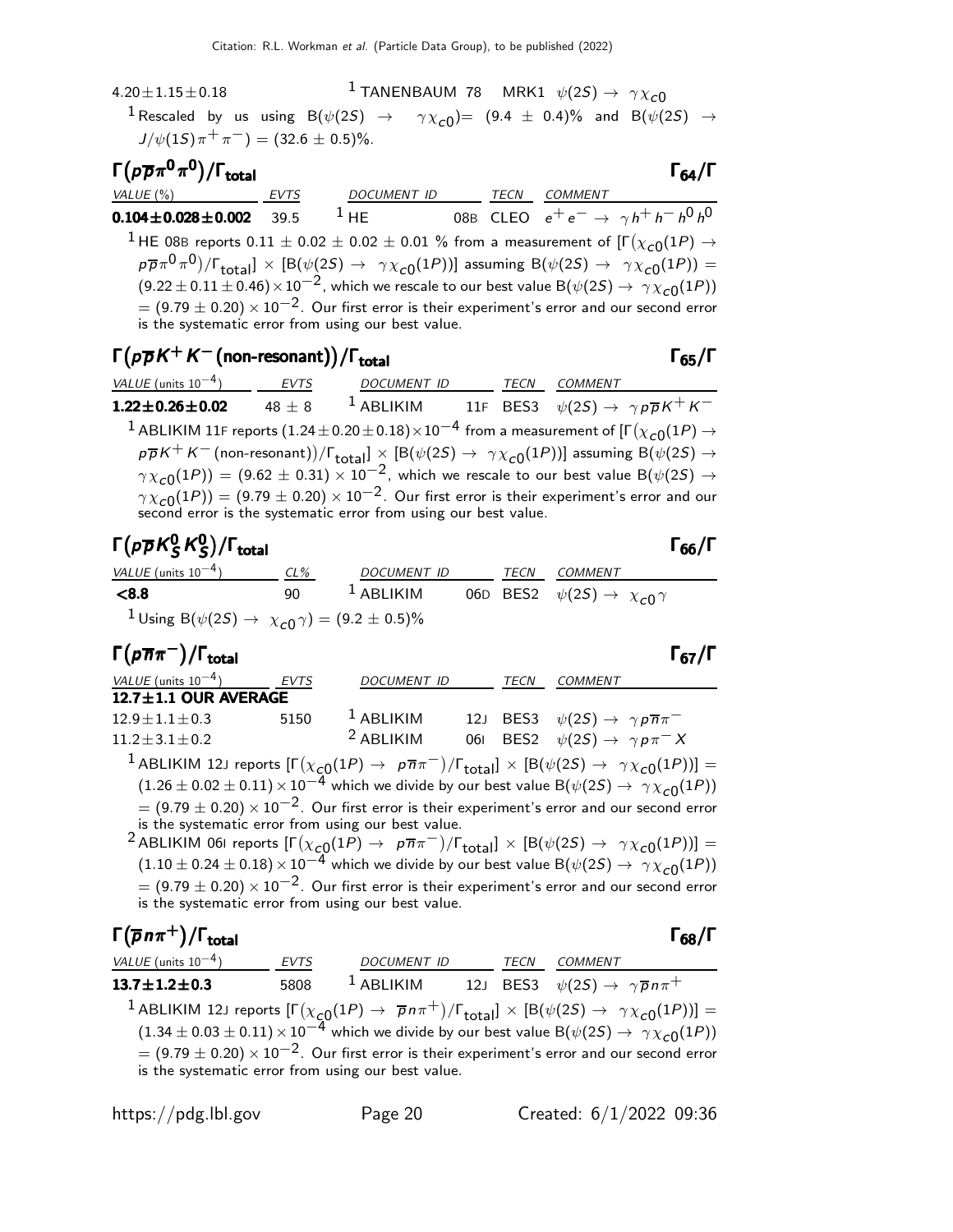| $\Gamma(p\overline{n}\pi^{-}\pi^{0})/\Gamma_{\text{total}}$                                                                                                                                                                                                                                                                                                                                                                                                  |             |                                                                                        |  |      |                | $\frac{1}{69}$ / $\Gamma$ |  |  |
|--------------------------------------------------------------------------------------------------------------------------------------------------------------------------------------------------------------------------------------------------------------------------------------------------------------------------------------------------------------------------------------------------------------------------------------------------------------|-------------|----------------------------------------------------------------------------------------|--|------|----------------|---------------------------|--|--|
| $VALUE$ (units $10^{-4}$ )                                                                                                                                                                                                                                                                                                                                                                                                                                   | <b>EVTS</b> | DOCUMENT ID                                                                            |  | TECN | <i>COMMENT</i> |                           |  |  |
| $23.4 \pm 2.0 \pm 0.5$                                                                                                                                                                                                                                                                                                                                                                                                                                       | 2480        | <sup>1</sup> ABLIKIM 12J BES3 $\psi(2S) \rightarrow \gamma p \overline{n} \pi^- \pi^0$ |  |      |                |                           |  |  |
| <sup>1</sup> ABLIKIM 12J reports $[\Gamma(\chi_{c0}(1P) \to p\overline{n}\pi^-\pi^0)/\Gamma_{\text{total}}] \times [B(\psi(2S) \to \gamma\chi_{c0}(1P))] =$<br>(2.29 ± 0.08 ± 0.18) × 10 <sup>-4</sup> which we divide by our best value B( $\psi(2S) \to \gamma\chi_{c0}(1P)$ )<br>$=$ (9.79 $\pm$ 0.20) $\times$ 10 <sup>-2</sup> . Our first error is their experiment's error and our second error<br>is the systematic error from using our best value. |             |                                                                                        |  |      |                |                           |  |  |
| $\Gamma(\overline{p}n\pi^+\pi^0)/\Gamma_{\rm total}$                                                                                                                                                                                                                                                                                                                                                                                                         |             |                                                                                        |  |      |                | $\Gamma_{70}/\Gamma$      |  |  |
| VALUE (units $10^{-4}$ )                                                                                                                                                                                                                                                                                                                                                                                                                                     | <b>EVTS</b> | <b>DOCUMENT ID</b>                                                                     |  | TECN | COMMENT        |                           |  |  |

| VALUL TUIILS 10                                                                                                                                             | $\cdots$ | <i>D</i> UCUMLIVI <sub>I</sub> |  | ,,,,,, | CONTRACTO                                                                                                                    |  |  |  |
|-------------------------------------------------------------------------------------------------------------------------------------------------------------|----------|--------------------------------|--|--------|------------------------------------------------------------------------------------------------------------------------------|--|--|--|
| $22.1 \pm 1.8 \pm 0.5$                                                                                                                                      | 2757     | $^1$ ABLIKIM                   |  |        | 12J BES3 $\psi(2S) \rightarrow \gamma \overline{p} n \pi^+ \pi^0$                                                            |  |  |  |
| <sup>1</sup> ABLIKIM 12J reports $[\Gamma(\chi_{c0}(1P) \to \overline{p}n\pi^+\pi^0)/\Gamma_{\text{total}}] \times [B(\psi(2S) \to \gamma\chi_{c0}(1P))] =$ |          |                                |  |        |                                                                                                                              |  |  |  |
|                                                                                                                                                             |          |                                |  |        | $(2.16 \pm 0.07 \pm 0.16) \times 10^{-4}$ which we divide by our best value B( $\psi(2S) \rightarrow \gamma \chi_{c0}(1P)$ ) |  |  |  |
| $= (9.79 \pm 0.20) \times 10^{-2}$ . Our first error is their experiment's error and our second error                                                       |          |                                |  |        |                                                                                                                              |  |  |  |
| is the systematic error from using our best value.                                                                                                          |          |                                |  |        |                                                                                                                              |  |  |  |

### Γ $(\Lambda \overline{\Lambda})/\Gamma_{\text{total}}$  Γ $_{71}/\Gamma$

| VALUE (units $10^{-4}$ ) | DOCUMENT ID |
|--------------------------|-------------|
| $3.59 \pm 0.15$ OUR FIT  |             |

### $\Gamma(\Lambda\overline{\Lambda}\pi^+\pi^-)/\Gamma_{\rm total}$

| VALUE (units $10^{-5}$ ) CL% EVTS |    |     | DOCUMENT ID TECN COMMENT                                                                                                          |  |                                                                                                                                                                         |
|-----------------------------------|----|-----|-----------------------------------------------------------------------------------------------------------------------------------|--|-------------------------------------------------------------------------------------------------------------------------------------------------------------------------|
| $118 + 12 + 2$                    |    | 426 |                                                                                                                                   |  | <sup>1</sup> ABLIKIM 121 BES3 $\psi(2S) \rightarrow \gamma A \overline{A} \pi^+ \pi^-$                                                                                  |
|                                   |    |     | • • • We do not use the following data for averages, fits, limits, etc. • • •                                                     |  |                                                                                                                                                                         |
| $<$ 400                           | 90 |     |                                                                                                                                   |  | <sup>2</sup> ABLIKIM 06D BES2 $\psi(2S) \rightarrow \chi_{c0} \gamma$                                                                                                   |
|                                   |    |     |                                                                                                                                   |  | <sup>1</sup> ABLIKIM 121 reports (119.0 $\pm$ 6.4 $\pm$ 11.4) $\times$ 10 <sup>-5</sup> from a measurement of [F( $\chi_{c0}(1P)$ $\rightarrow$                         |
|                                   |    |     |                                                                                                                                   |  | $\sqrt{2} \pi^+\pi^-$ / $\Gamma_{\text{total}}$ $\times$ [B( $\psi(2S) \rightarrow \gamma \chi_{c0}(1P)$ )] assuming B( $\psi(2S) \rightarrow \gamma \chi_{c0}(1P)$ ) = |
|                                   |    |     |                                                                                                                                   |  | $(9.68 \pm 0.31) \times 10^{-2}$ , which we rescale to our best value B( $\psi(2S) \rightarrow \gamma \chi_{c0}(1P)$ ) =                                                |
|                                   |    |     |                                                                                                                                   |  | $(9.79 \pm 0.20) \times 10^{-2}$ . Our first error is their experiment's error and our second error is                                                                  |
|                                   |    |     | the systematic error from using our best value.<br><sup>2</sup> Using B( $\psi(2S) \rightarrow \chi_{c0} \gamma$ ) = (9.2 ± 0.5)% |  |                                                                                                                                                                         |
|                                   |    |     |                                                                                                                                   |  |                                                                                                                                                                         |

### $\Gamma(\Lambda\overline{\Lambda}\pi^+\pi^-$ (non-resonant))/ $\Gamma_{\rm total}$  Γ<sub>73</sub>/Γ

| VALUE (units $10^{-5}$ ) CL%                   |     | DOCUMENT ID TECN |  | <i>COMMENT</i>                                                                                                                                                |
|------------------------------------------------|-----|------------------|--|---------------------------------------------------------------------------------------------------------------------------------------------------------------|
| $50$                                           | 90. |                  |  | <sup>1</sup> ABLIKIM 121 BES3 $\psi(2S) \rightarrow \gamma A \overline{A} \pi^+ \pi^-$                                                                        |
|                                                |     |                  |  | <sup>1</sup> ABLIKIM 121 reports $<$ 54 $\times$ 10 <sup>-5</sup> from a measurement of $[\Gamma(\chi_{c0}(1P) \rightarrow$                                   |
|                                                |     |                  |  | $\sqrt{14\pi^+}\pi^-$ (non-resonant))/ $\Gamma_{\text{total}}$ $\times$ [B( $\psi(2S) \rightarrow \gamma \chi_{c0}(1P)$ )] assuming B( $\psi(2S) \rightarrow$ |
|                                                |     |                  |  | $\gamma \chi_{c0}(1P)$ = (9.68 ± 0.31) × 10 <sup>-2</sup> , which we rescale to our best value B( $\psi(2S) \rightarrow$                                      |
| $\gamma \chi_{c0}(1P) = 9.79 \times 10^{-2}$ . |     |                  |  |                                                                                                                                                               |

| $\Gamma(\Sigma(1385)^+\overline{A}\pi^-+c.c.)/\Gamma_{total}$ |                                                                                                                                                                                 |             |                | $\Gamma_{74}/\Gamma$ |
|---------------------------------------------------------------|---------------------------------------------------------------------------------------------------------------------------------------------------------------------------------|-------------|----------------|----------------------|
|                                                               | VALUE (units $10^{-5}$ ) CL% DOCUMENT ID                                                                                                                                        | <b>TECN</b> | <i>COMMENT</i> |                      |
| $50$                                                          | 90 $1$ ABLIKIM 121 BES3 $\psi(2S) \rightarrow \gamma \Sigma(1385)^+ \overline{\Lambda} \pi^-$                                                                                   |             |                |                      |
|                                                               | <sup>1</sup> ABLIKIM 121 reports $<$ 55 $\times$ 10 <sup>-5</sup> from a measurement of $[\Gamma(\chi_{c0}(1P) \rightarrow$                                                     |             |                |                      |
|                                                               | $\Sigma(1385)^{+}\overline{\Lambda}\pi^{-}+$ c.c.)/ $\Gamma_{\text{total}}$ $\times$ [B( $\psi(25)$ $\rightarrow$ $\gamma\chi_{c0}(1P)$ )] assuming B( $\psi(25)$ $\rightarrow$ |             |                |                      |
|                                                               | $\gamma \chi_{c0}(1P)$ = (9.68 ± 0.31) × 10 <sup>-2</sup> , which we rescale to our best value B( $\psi(2S) \rightarrow$                                                        |             |                |                      |
| $\gamma \chi_{c0}(1P) = 9.79 \times 10^{-2}$ .                |                                                                                                                                                                                 |             |                |                      |

 $\Gamma_{72}/\Gamma$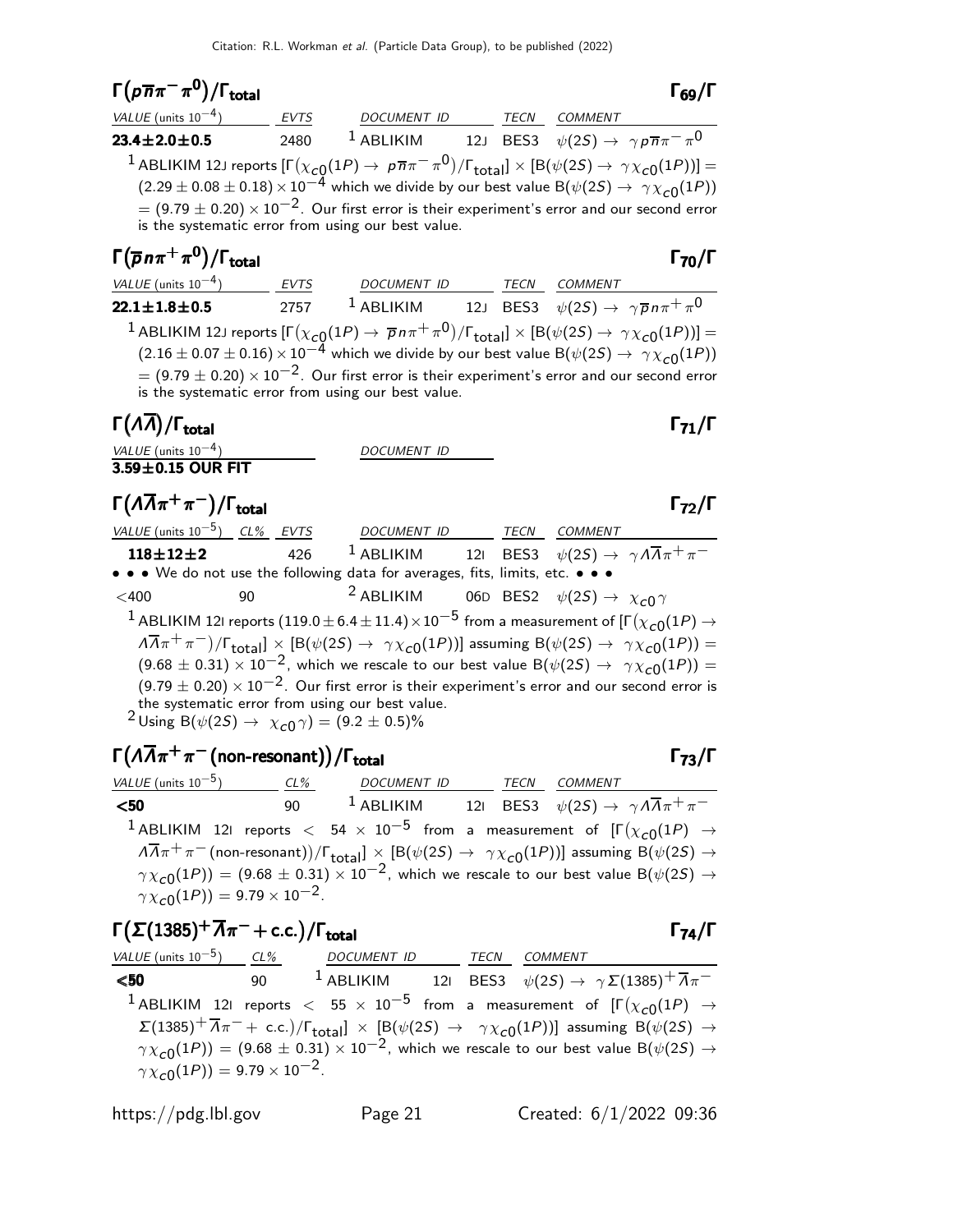### $\Gamma(\Sigma(1385)$ <sup>-</sup>  $\overline{Λ}$ π<sup>+</sup> + c.c.)/Γ<sub>total</sub> Γ<sub>75</sub>/Γ

| VALUE (units $10^{-5}$ ) CL%                        |         | DOCUMENT ID TECN COMMENT |  |                                                                                                                                                                                  |
|-----------------------------------------------------|---------|--------------------------|--|----------------------------------------------------------------------------------------------------------------------------------------------------------------------------------|
| $50$                                                | 90 — 10 |                          |  | <sup>1</sup> ABLIKIM 121 BES3 $\psi(2S) \rightarrow \gamma \Sigma (1385)^{-} \overline{A} \pi^{+}$                                                                               |
|                                                     |         |                          |  | <sup>1</sup> ABLIKIM 121 reports $<$ 50 $\times$ 10 <sup>-5</sup> from a measurement of $[\Gamma(\chi_{c0}(1P) \rightarrow$                                                      |
|                                                     |         |                          |  | $\Sigma(1385)^{-1}\overline{\Lambda}\pi^{+}+$ c.c.)/ $\Gamma_{\text{total}}$ $\times$ [B( $\psi(2S)$ $\rightarrow$ $\gamma\chi_{c0}(1P)$ )] assuming B( $\psi(2S)$ $\rightarrow$ |
|                                                     |         |                          |  | $\gamma \chi_{c0}(1P)$ = (9.68 ± 0.31) × 10 <sup>-2</sup> , which we rescale to our best value B( $\psi(2S) \rightarrow$                                                         |
| $\gamma \chi_{\rm C0}(1P)) = 9.79 \times 10^{-2}$ . |         |                          |  |                                                                                                                                                                                  |

### $\Gamma(K^+\overline{p}A + c.c.)/\Gamma_{\text{total}}$  Γ<sub>76</sub>/Γ

| VALUE (units $10^{-3}$ )                                  | EVTS | DOCUMENT ID      | TECN | COMMENT                                                                                                               |
|-----------------------------------------------------------|------|------------------|------|-----------------------------------------------------------------------------------------------------------------------|
| 1.25±0.12 OUR AVERAGE Error includes scale factor of 1.3. |      |                  |      |                                                                                                                       |
| $1.30 \pm 0.09 \pm 0.03$                                  |      | 9k $1,2$ ABLIKIM |      | 13D BES3 $\psi(2S) \rightarrow \gamma A \overline{p} K^+$                                                             |
| $1.01 + 0.19 + 0.02$                                      |      | $3$ ATHAR        |      | 07 CLEO $\psi(2S) \rightarrow \gamma h^+ h^- h^0$                                                                     |
|                                                           |      |                  |      | <sup>1</sup> ABLIKIM 13D reports $(1.32 + 0.03 + 0.10) \times 10^{-3}$ from a measurement of $\Gamma(\chi_{-2}(1P) -$ |

 $^1$  ABLIKIM 13D reports  $(1.32\pm0.03\pm0.10)\times10^{-3}$  from a measurement of [Г $(\chi_{\bf C0}(1P) \rightarrow$  $K^+\overline{p}A + \text{c.c.})/\Gamma_{\text{total}}] \times [B(\psi(2S) \rightarrow \gamma \chi_{c0}(1P))]$  assuming  $B(\psi(2S) \rightarrow \gamma \chi_{c0}(1P))$  $= (9.68 \pm 0.31) \times 10^{-2}$ , which we rescale to our best value B( $\psi(2S) \rightarrow \gamma \chi_{c0}^{\text{o}}(1P)$ )  $= (9.79 \pm 0.20) \times 10^{-2}$ . Our first error is their experiment's error and our second error is the systematic error from using our best value.

 $^{2}$  Using B( $A \rightarrow p\pi^{-}$ ) = 63.9%.

 $^3$  ATHAR 07 reports  $(1.07\pm0.17\pm0.12)\times10^{-3}$  from a measurement of [Г $(\chi_{\bf C0}(1P)\rightarrow$  $K^+\overline{p}A + \text{c.c.})/\Gamma_{\text{total}}] \times [\mathsf{B}(\psi(2S) \to \gamma \chi_{\text{c}0}(1P))]$  assuming  $\mathsf{B}(\psi(2S) \to \gamma \chi_{\text{c}0}(1P)) =$  $(9.22 \pm 0.11 \pm 0.46) \times 10^{-2}$ , which we rescale to our best value B( $\psi(2S) \rightarrow \gamma \chi_{c0}(1P)$ )  $= (9.79 \pm 0.20) \times 10^{-2}$ . Our first error is their experiment's error and our second error is the systematic error from using our best value.

#### $\Gamma(K^*(892)^+\overline{p}A + \text{c.c.})$  $\Gamma(K^*(892)^+ \overline{p} \Lambda + c.c.) / \Gamma_{\text{total}}$  Γ<sub>78</sub>/Γ

VALUE (units 10<sup>-4</sup>) EVTS DOCUMENT ID TECN COMMENT 4.8 $\pm$ 0.9 $\pm$ 0.1 254  $^1$  Ablikim 19au Bes3  $\psi(2S) \to \ \gamma K^{*+} \overline{\rho} \Lambda$  $^1$  ABLIKIM 19AU reports  $[\Gamma(\chi_{c0}(1P) \to_K^*(892)^+ \overline{\rho} \Lambda + \text{ c.c.})/\Gamma_{\text{total}}] \times [B(\psi(2S) \to$  $\gamma \chi_{\rm C0}(1P))$ ] = (4.7  $\pm$  0.7  $\pm$  0.5)  $\times$  10 $^{-5}$  which we divide by our best value B( $\psi(2S) \rightarrow$  $\gamma \chi_{\rm C0}(1P))=(9.79\pm0.20)\times 10^{-2}$ . Our first error is their experiment's error and our

second error is the systematic error from using our best value.

### $\Gamma(K^+\overline{\rho}\Lambda(1520)+$  c.c.)/ $\Gamma_{\text{total}}$   $\Gamma_{79}/\Gamma$

VALUE (units 10<sup>-4</sup>) EVTS DOCUMENT ID TECN COMMENT **2.9** $\pm$ **0.7** $\pm$ **0.1** 62  $\pm$  12  $^{-1}$  ABLIKIM 11F BES3  $\psi(2S) \rightarrow \ \gamma \rho \overline{\rho} K^{+} K^{-}$  $^1$  ABLIKIM 11F reports  $(3.00\pm0.58\pm0.50)\times10^{-4}$  from a measurement of [Г $(\chi_{\bf C0}(1P) \rightarrow$  $K^+ \overline{p}A(1520)+$  c.c.)/ $\Gamma_{\rm total}$ ]  $\times$  [B( $\psi(2S)$   $\rightarrow$   $\gamma \chi_{c0}(1P)$ )] assuming B( $\psi(2S)$   $\rightarrow$  $\gamma \chi_{\rm C0}(1P)) = (9.62 \pm 0.31) \times 10^{-2}$ , which we rescale to our best value B( $\psi(2S) \rightarrow$  $\gamma \chi_{\rm C0}(1P)) = (9.79 \pm 0.20) \times 10^{-2}$ . Our first error is their experiment's error and our second error is the systematic error from using our best value.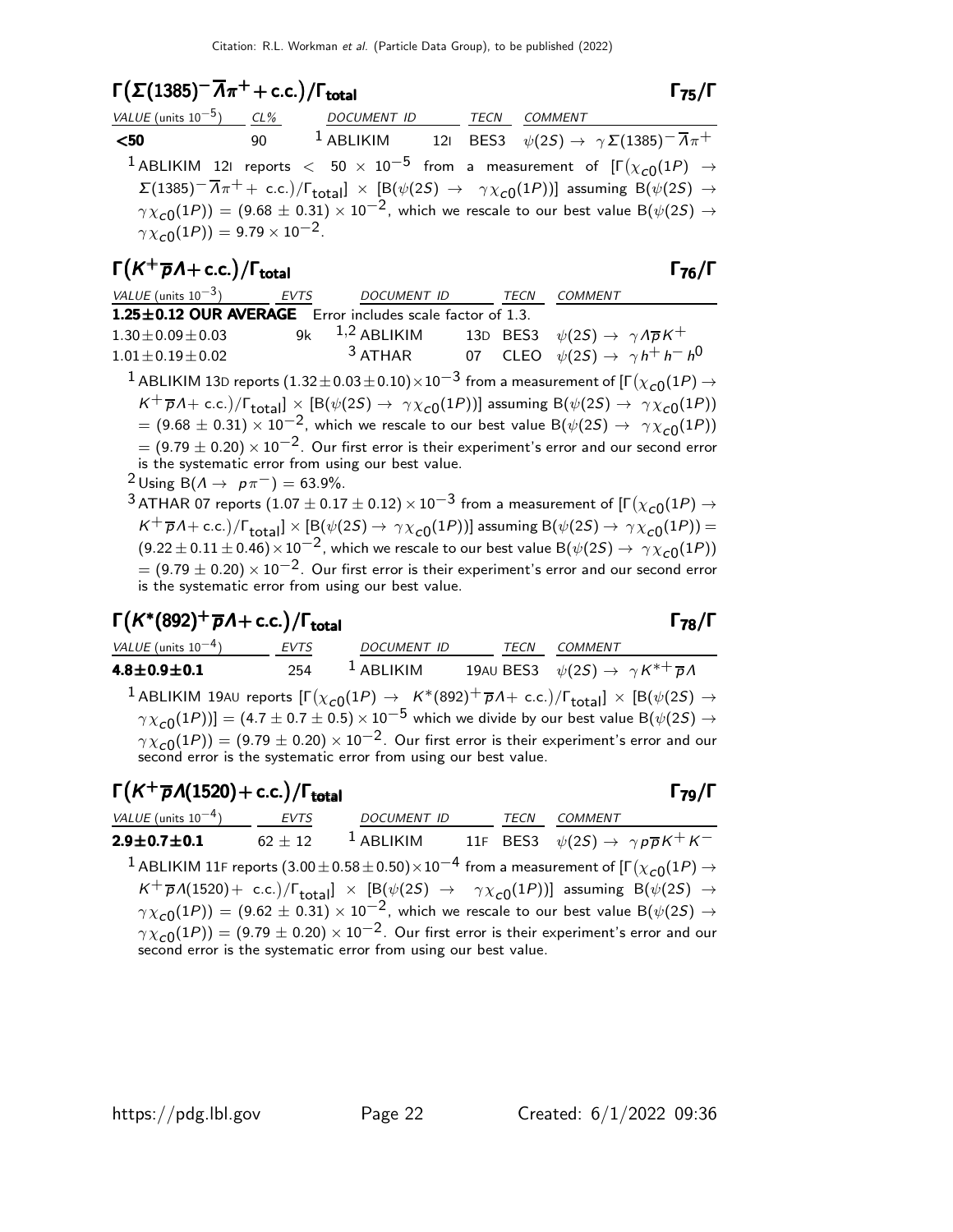## $\Gamma(nK^0_S\overline{\Lambda}+c.c.)/\Gamma_{\text{total}}$  Γ<sub>77</sub>/Γ

 $\zeta^{n}$  + C.C.  $/1$  total total to the set of  $\zeta^{n}$ VALUE (units 10<sup>-4</sup>) EVTS DOCUMENT ID TECN COMMENT **6.7±0.3±0.4** 1284 <sup>1</sup> ABLIKIM 21AV BES3  $\psi(2S) \to \gamma n K_S^0 \overline{A} + \text{c.c.}$ 1 ABLIKIM 21AV reports  $(6.65 \pm 0.26 \pm 0.41) \times 10^{-4}$  from a measurement of  $[\Gamma(\chi_{c0}(1P) \to nK^0_S \overline{\Lambda} + \text{c.c.})/\Gamma_{\text{total}}] \times [B(\psi(2S) \to \gamma \chi_{c0}(1P))]$  assuming  $\mathsf{B}(\psi(2S) \to \gamma \chi_{\mathsf{C}}(1P)) = 0.0979 \pm 0.0020$ . Also uses  $\mathsf{B}(\ \overline{\Lambda} \to \ \overline{\rho}\pi^+) = (63.9 \pm 0.5)\%$ and B(  $K_S^0 \to \pi^+ \pi^-$ ) = (69.20  $\pm$  0.05)%.

### Γ $(A(1520)\overline{A}(1520))$ /Γ<sub>total</sub> Γ<sub>80</sub>/Γ

| VALUE (units $10^{-4}$ )                                                                         | EVTS      | DOCUMENT ID                                                                                                                                                                                                                                                                                                                                                                                                                                                                   |  | TECN COMMENT |  |
|--------------------------------------------------------------------------------------------------|-----------|-------------------------------------------------------------------------------------------------------------------------------------------------------------------------------------------------------------------------------------------------------------------------------------------------------------------------------------------------------------------------------------------------------------------------------------------------------------------------------|--|--------------|--|
| $3.1 \pm 1.2 \pm 0.1$                                                                            | $28 + 10$ | <sup>1</sup> ABLIKIM 11F BES3 $\psi(2S) \rightarrow \gamma p \overline{p} K^+ K^-$                                                                                                                                                                                                                                                                                                                                                                                            |  |              |  |
| <sup>1</sup> ABLIKIM 11F reports $(3.18 \pm 1.11 \pm 0.53) \times 10^{-4}$ from a measurement of |           | $[\Gamma(\chi_{c0}(1P) \rightarrow A(1520)\overline{A}(1520))/\Gamma_{\text{total}}] \times [B(\psi(2S) \rightarrow \gamma \chi_{c0}(1P))]$ assuming<br>$B(\psi(2S) \rightarrow \gamma \chi_{c0}(1P)) = (9.62 \pm 0.31) \times 10^{-2}$ , which we rescale to our best value<br>$B(\psi(2S) \to \gamma \chi_{c0}(1P)) = (9.79 \pm 0.20) \times 10^{-2}$ . Our first error is their experiment's error and our second error is the systematic error from using our best value. |  |              |  |

| $\Gamma(\Sigma^0\overline{\Sigma}{}^0)/\Gamma_{\rm total}$                                                                                                                     |             |                                                                                                                             |      |                                                                     | $\Gamma_{81}/\Gamma$ |
|--------------------------------------------------------------------------------------------------------------------------------------------------------------------------------|-------------|-----------------------------------------------------------------------------------------------------------------------------|------|---------------------------------------------------------------------|----------------------|
| VALUE (units $10^{-4}$ )                                                                                                                                                       | <b>EVTS</b> | DOCUMENT ID                                                                                                                 | TECN | <b>COMMENT</b>                                                      |                      |
| $4.68 \pm 0.32$ OUR AVERAGE                                                                                                                                                    |             |                                                                                                                             |      |                                                                     |                      |
| $4.82 \pm 0.34 \pm 0.10$                                                                                                                                                       | 1046        | $1$ ABLIKIM                                                                                                                 |      | 18V BES3 $\psi(2S) \rightarrow \gamma \Sigma^0 \overline{\Sigma}^0$ |                      |
| 4.2 $\pm$ 0.7 $\pm$ 0.1 78 $\pm$ 10                                                                                                                                            |             | $2$ NAIK                                                                                                                    |      | 08 CLEO $\psi(2S) \rightarrow \gamma \Sigma^0 \overline{\Sigma}^0$  |                      |
| • • • We do not use the following data for averages, fits, limits, etc. • • •                                                                                                  |             |                                                                                                                             |      |                                                                     |                      |
| 4.7 $\pm 0.5 \pm 0.1$                                                                                                                                                          |             | 243 $^{-3,4}$ ABLIKIM $^{-13}$ H BES3 $\psi(2S) \rightarrow \gamma \Sigma^0 \overline{\Sigma}{}^0$                          |      |                                                                     |                      |
| <sup>1</sup> ABLIKIM 18V reports $[\Gamma(\chi_{c0}(1P) \to \Sigma^0 \overline{\Sigma}^0)/\Gamma_{total}] \times [B(\psi(2S) \to \gamma \chi_{c0}(1P))] =$                     |             |                                                                                                                             |      |                                                                     |                      |
|                                                                                                                                                                                |             | $(4.72 \pm 0.18 \pm 0.28) \times 10^{-5}$ which we divide by our best value B $(\psi(2S) \rightarrow \gamma \chi_{c0}(1P))$ |      |                                                                     |                      |
| $=$ (9.79 $\pm$ 0.20) $\times$ 10 <sup>-2</sup> . Our first error is their experiment's error and our second error                                                             |             |                                                                                                                             |      |                                                                     |                      |
| is the systematic error from using our best value.                                                                                                                             |             |                                                                                                                             |      |                                                                     |                      |
| <sup>2</sup> NAIK 08 reports (4.41 $\pm$ 0.56 $\pm$ 0.47) $\times$ 10 <sup>-4</sup> from a measurement of [F( $\chi_{c0}(1P)$ $\rightarrow$                                    |             |                                                                                                                             |      |                                                                     |                      |
| $\Sigma^0 \overline{\Sigma}{}^0$ )/ $\Gamma_{\text{total}}$ ] × [B( $\psi(2S) \rightarrow \gamma \chi_{c0}(1P)$ )] assuming B( $\psi(2S) \rightarrow \gamma \chi_{c0}(1P)$ ) = |             |                                                                                                                             |      |                                                                     |                      |
| $(9.22 \pm 0.11 \pm 0.46) \times 10^{-2}$ , which we rescale to our best value B $(\psi(2S) \rightarrow \gamma \chi_{c0}(1P))$                                                 |             |                                                                                                                             |      |                                                                     |                      |
| $=$ (9.79 $\pm$ 0.20) $\times$ 10 <sup>-2</sup> . Our first error is their experiment's error and our second error                                                             |             |                                                                                                                             |      |                                                                     |                      |
| is the systematic error from using our best value.                                                                                                                             |             |                                                                                                                             |      |                                                                     |                      |
| $^3$ ABLIKIM 13H reports (4.78 $\pm$ 0.34 $\pm$ 0.39) $\times10^{-4}$ from a measurement of [F $(\chi_{c0}(1P) \rightarrow$                                                    |             |                                                                                                                             |      |                                                                     |                      |
| $\Sigma^0 \overline{\Sigma}{}^0$ )/ $\Gamma_{\text{total}}$ ] × [B( $\psi(2S) \rightarrow \gamma \chi_{c0}(1P)$ )] assuming B( $\psi(2S) \rightarrow \gamma \chi_{c0}(1P)$ ) = |             |                                                                                                                             |      |                                                                     |                      |
| $(9.62 \pm 0.31) \times 10^{-2}$ , which we rescale to our best value B $(\psi(2S) \rightarrow \gamma \chi_{c0}(1P)) =$                                                        |             |                                                                                                                             |      |                                                                     |                      |

 $(9.79 \pm 0.20) \times 10^{-2}$ . Our first error is their experiment's error and our second error is the systematic error from using our best value.

4 Superseded by ABLIKIM 18<sup>V</sup>

| $\Gamma(\Sigma^+\overline{\Sigma}^-)/\Gamma_{\rm total}$ |      |                    |      | $\Gamma_{84}/\Gamma$                                                                             |
|----------------------------------------------------------|------|--------------------|------|--------------------------------------------------------------------------------------------------|
| <i>VALUE</i> (units $10^{-4}$ )                          | EVTS | <i>DOCUMENT ID</i> | TECN | COMMENT                                                                                          |
| 4.6 ±0.8 OUR AVERAGE Error includes scale factor of 2.6. |      |                    |      |                                                                                                  |
| $5.10 \pm 0.35 \pm 0.10$                                 |      |                    |      | 747 <sup>1</sup> ABLIKIM 18V BES3 $\psi(2S) \rightarrow \gamma \Sigma^{+} \overline{\Sigma}^{-}$ |
| 3.1 $\pm$ 0.7 $\pm$ 0.1                                  |      | $39 + 7$ 2 NAIK    |      | 08 CLEO $\psi(2S) \rightarrow \gamma \Sigma^+ \overline{\Sigma}^-$                               |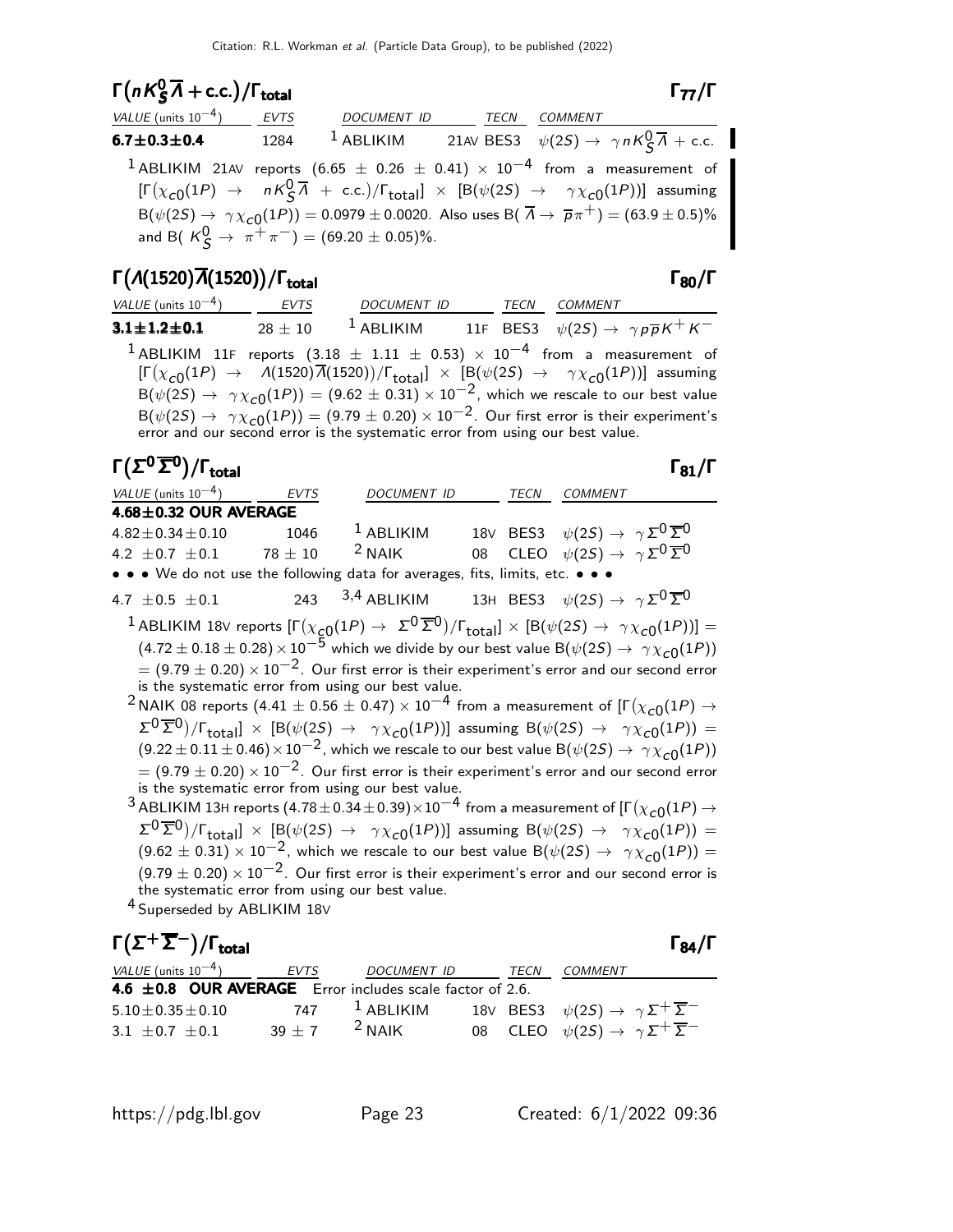- • We do not use the following data for averages, fits, limits, etc. • •
- 4.5 ±0.5 ±0.1 148  $^{3,4}$  ABLIKIM 13H BES3  $\psi(2S) \to \gamma \Sigma^{+} \overline{\Sigma}^{-}$  $^1$ ABLIKIM 18V reports  $[\Gamma(\chi_{\cal{L}0}(1P) \to~ \Sigma^+ \overline{\Sigma}^-)/\Gamma_{\rm total}]\times[{\cal B}(\psi(2S) \to~\gamma\chi_{\cal{C}0}(1P))] =$  $(4.99 \pm 0.24 \pm 0.24) \times 10^{-5}$  which we divide by our best value B( $\psi(2S) \rightarrow \gamma \chi_{c0}(1P)$ )  $= (9.79 \pm 0.20) \times 10^{-2}$ . Our first error is their experiment's error and our second error is the systematic error from using our best value.
	- $^2$ NAIK 08 reports (3.25  $\pm$  0.57  $\pm$  0.43)  $\times$   $10^{-4}$  from a measurement of [Г $(\chi_{\bm{c}0}(1P) \rightarrow$  $(\Sigma^+ \overline{\Sigma}^-)/\Gamma_{\text{total}}] \times [\mathsf{B}(\psi(2\mathsf{S}) \to \gamma \chi_{\text{c}0}(1\mathsf{P}))]$  assuming  $\mathsf{B}(\psi(2\mathsf{S}) \to \gamma \chi_{\text{c}0}(1\mathsf{P})) =$  $(9.22 \pm 0.11 \pm 0.46) \times 10^{-2}$ , which we rescale to our best value B $(\psi(2S) \rightarrow \gamma \chi_{c0}(1P))$  $= (9.79 \pm 0.20) \times 10^{-2}$ . Our first error is their experiment's error and our second error is the systematic error from using our best value.
	- $^3$  ABLIKIM 13H reports  $(4.54\pm0.42\pm0.30)\times10^{-4}$  from a measurement of [Г $(\chi_{\bf C0}(1P) \rightarrow$  $(\Sigma^+ \overline{\Sigma}^-)/\Gamma_{\text{total}}] \times [\text{B}(\psi(2S) \rightarrow \gamma \chi_{c0}(1P))]$  assuming  $\text{B}(\psi(2S) \rightarrow \gamma \chi_{c0}(1P)) =$  $(9.62 \pm 0.31) \times 10^{-2}$ , which we rescale to our best value B $(\psi(2S) \rightarrow \gamma \chi_{c0}(1P)) =$  $(9.79 \pm 0.20) \times 10^{-2}$ . Our first error is their experiment's error and our second error is the systematic error from using our best value.
	- 4 Superseded by ABLIKIM 18<sup>V</sup>

#### $\Gamma(\Sigma^-\overline{\Sigma}^+)$ /Γ<sub>total</sub> Γερ )/Γ<sub>total</sub> Γ<sub>85</sub>/Γ

VALUE (units  $10^{-4}$ ) EVTS DOCUMENT ID TECN COMMENT **5.1±0.2±0.4** 2143 <sup>1</sup> ABLIKIM 20I BES3  $\psi(2S) \to \gamma \Sigma^{-} \overline{\Sigma}^{+}$  $^1$  ABLIKIM 201 reports  $(5.13\pm0.24\pm0.41)\times10^{-4}$  from a measurement of [Г $(\chi_{\bf C0}(1P) \rightarrow$  $\Sigma^{-}(\overline{\Sigma}^{+})/\Gamma_{\text{total}}] \times [\text{B}(\psi(2S) \rightarrow \gamma \chi_{c0}(1P))]$  assuming  $\text{B}(\psi(2S) \rightarrow \gamma \chi_{c0}(1P)) =$  $(9.79 \pm 0.20) \times 10^{-2}$ .

#### Γ $(\Sigma(1385)^+\overline{\Sigma}(1385)^-)$ /Γ<sub>total</sub> Γ<sub>86</sub>/Γ total and the set of the set of the set of the set of the set of the set of the set of the set of the set of t

VALUE (units  $10^{-5}$ ) EVTS DOCUMENT ID TECN COMMENT **16.2±5.8±0.3** 27 <sup>1</sup> ABLIKIM 12I BES3  $\psi(2S) \to \gamma A \overline{A} \pi^+ \pi^ ^1$  ABLIKIM 121 reports  $(16.4\pm5.7\pm1.6)\times10^{-5}$  from a measurement of [Г $(\chi_{\bf C0}(1P)\rightarrow$  $\Sigma(1385)^+\overline{\Sigma}(1385)^-) / \Gamma_{\text{total}}] \times [\mathsf{B}(\psi(2S) \rightarrow \gamma \chi_{\text{C}0}(1P))]$  assuming  $\mathsf{B}(\psi(2S) \rightarrow \mathsf{B}(\psi(2S))$  $\gamma \chi_{\rm C}(1)$  =  $(9.68 \pm 0.31) \times 10^{-2}$ , which we rescale to our best value B( $\psi(2)$   $\rightarrow$  $\gamma \chi_{\bf C 0}(1P))=(9.79\pm0.20)\times 10^{-2}.$  Our first error is their experiment's error and our second error is the systematic error from using our best value.

### Γ $(\Sigma(1385)^-\overline{\Sigma}(1385)^+)$ /Γ<sub>total</sub> Γ<sub>87</sub>/Γ

VALUE (units 10<sup>-5</sup>) EVTS DOCUMENT ID TECN COMMENT **23.2±6.5±0.5** 33 <sup>1</sup> ABLIKIM 12I BES3  $\psi(2S) \to \gamma A \overline{A} \pi^+ \pi^ ^1$  ABLIKIM 121 reports  $(23.5\pm6.2\pm2.3)\times10^{-5}$  from a measurement of [Г $(\chi_{\bf C0}(1P)\rightarrow$  $\Sigma(1385)^{-1} \overline{\Sigma}(1385)^{+})/\Gamma_{\rm total}$ ] × [B( $\psi(2S) \rightarrow \gamma \chi_{c0}(1P)$ )] assuming B( $\psi(2S) \rightarrow$  $\gamma \chi_{\rm C0}(1P)) = (9.68 \pm 0.31) \times 10^{-2}$ , which we rescale to our best value B( $\psi(2S) \rightarrow$  $\gamma \chi_{\rm C0}(1P))=(9.79\pm0.20)\times 10^{-2}.$  Our first error is their experiment's error and our second error is the systematic error from using our best value.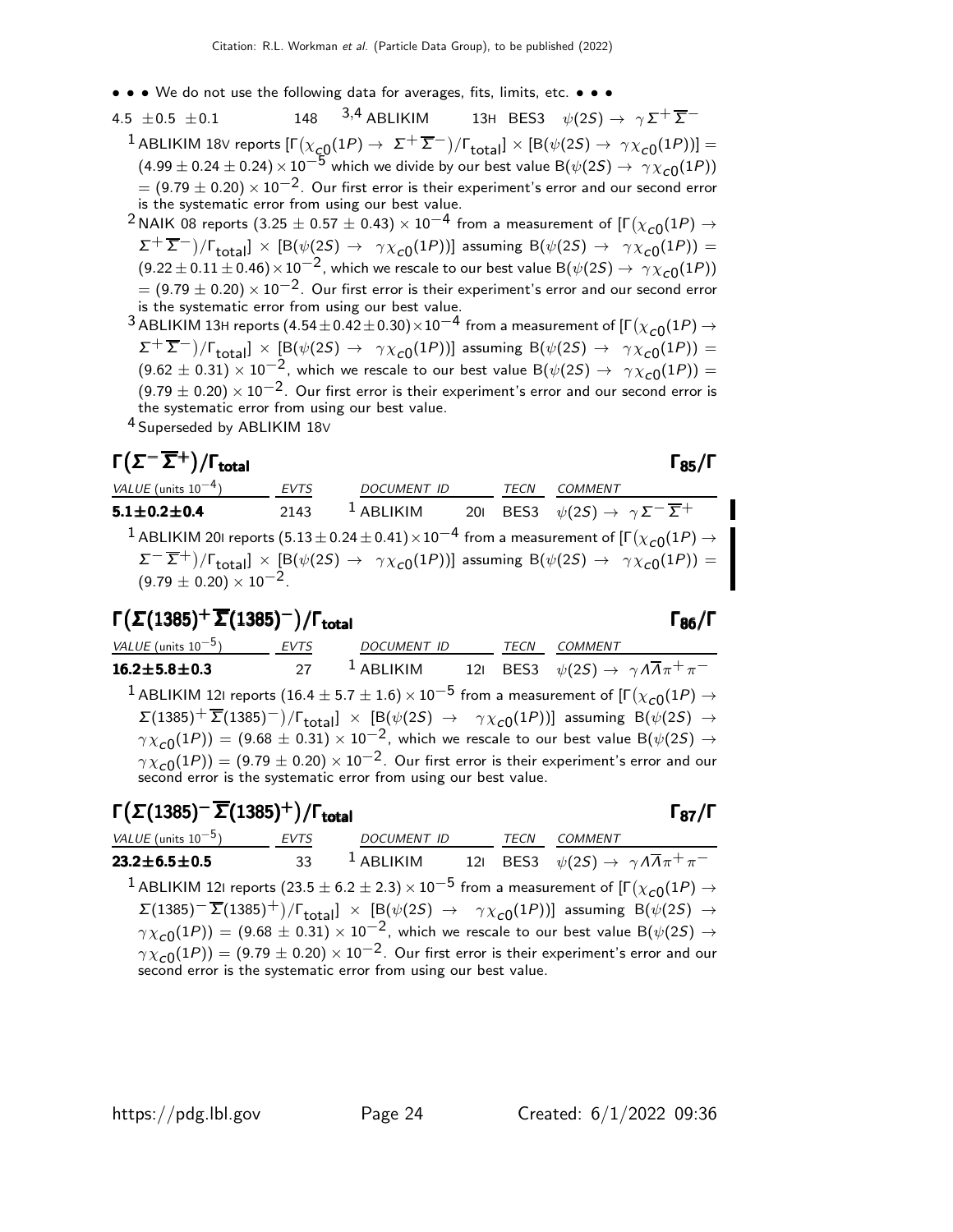## $\Gamma(K^-\Lambda\overline{\Xi}^+ + \text{c.c.})/\Gamma_{\text{total}}$  Γ<sub>88</sub>/Γ

| <i>VALUE</i> (units $10^{-4}$ ) | EVTS | DOCUMENT ID  |  | TECN | <i>COMMENT</i>                                                                                                                                                                  |  |
|---------------------------------|------|--------------|--|------|---------------------------------------------------------------------------------------------------------------------------------------------------------------------------------|--|
| $1.94 \pm 0.35 \pm 0.04$ 57     |      | $^1$ ABLIKIM |  |      | 151 BES3 $\psi(2S) \rightarrow \gamma K^{-} \Lambda \overline{\Xi}^{+} + \text{c.c.}$                                                                                           |  |
|                                 |      |              |  |      | <sup>1</sup> ABLIKIM 151 reports $[\Gamma(\chi_{c0}(1P) \to K^- \Lambda \overline{\Xi}^+ + c.c.)/\Gamma_{total}] \times [B(\psi(2S) \to$                                        |  |
|                                 |      |              |  |      | $\gamma \chi_{c0}(1P)$ ] = (1.90 ± 0.30 ± 0.16) × 10 <sup>-5</sup> which we divide by our best value B( $\psi$ (2S) $\rightarrow$                                               |  |
|                                 |      |              |  |      | $\gamma \chi_{c0}(1P)$ = (9.79 ± 0.20) × 10 <sup>-2</sup> . Our first error is their experiment's error and our second error is the systematic error from using our best value. |  |

#### Γ(Ξ<sup>0</sup>Ξ<sup>0</sup>)/Γ<sub>total</sub> Γεργασία Στου Γεργα total and total and the set of the set of the set of the set of the set of the set of the set of the set of th VALUE (units 10<sup>-4</sup>) EVTS DOCUMENT ID TECN COMMENT 3.1 $\pm$ 0.8 $\pm$ 0.1 23.3 $\pm$ 4.9  $^1$  NAIK 08 CLEO  $\psi(2S) \rightarrow \ \gamma \, \Xi^{\text{O}} \, \overline{\Xi}{}^{\text{O}}$  $^{\text{1}}$ NAIK 08 reports (3.34  $\pm$  0.70  $\pm$  0.48)  $\times$   $10^{-4}$  from a measurement of [Г $(\chi_{\text{c}0}(1P)$   $\rightarrow$  $\Xi^0 \overline{\Xi}{}^0)/\Gamma_{\text{total}}] \times [\text{B}(\psi(2S) \rightarrow \gamma \chi_{c0}(1P))]$  assuming  $\text{B}(\psi(2S) \rightarrow \gamma \chi_{c0}(1P)) =$  $(9.22 \pm 0.11 \pm 0.46) \times 10^{-2}$ , which we rescale to our best value B( $\psi(2S) \rightarrow \gamma \chi_{c0}(1P)$ )  $= (9.79 \pm 0.20) \times 10^{-2}$ . Our first error is their experiment's error and our second error is the systematic error from using our best value.

## $\Gamma(\Xi^-\overline{\Xi}{}^+)$ / $\Gamma_{\rm total}$

| VALUE (units $10^{-4}$ ) CL% EVTS                                                                                             |                                                                                            | DOCUMENT ID TECN COMMENT                           |  |  |                                                                                                                                                                |  |  |  |
|-------------------------------------------------------------------------------------------------------------------------------|--------------------------------------------------------------------------------------------|----------------------------------------------------|--|--|----------------------------------------------------------------------------------------------------------------------------------------------------------------|--|--|--|
| 4.8 $\pm$ 0.7 $\pm$ 0.1                                                                                                       | $95 + 11$                                                                                  |                                                    |  |  | <sup>1</sup> NAIK 08 CLEO $\psi(2S) \rightarrow \gamma \Xi^+ \overline{\Xi}^-$                                                                                 |  |  |  |
| • • • We do not use the following data for averages, fits, limits, etc. • • •                                                 |                                                                                            |                                                    |  |  |                                                                                                                                                                |  |  |  |
| ${<}10.3$                                                                                                                     | 90                                                                                         |                                                    |  |  | <sup>2</sup> ABLIKIM 06D BES2 $\psi(2S) \rightarrow \chi_{c0} \gamma$                                                                                          |  |  |  |
| $^1$ NAIK 08 reports (5.14 $\pm$ 0.60 $\pm$ 0.47) $\times$ 10 $^{-4}$ from a measurement of [F $(\chi_{c0}(1P)$ $\rightarrow$ |                                                                                            |                                                    |  |  |                                                                                                                                                                |  |  |  |
|                                                                                                                               |                                                                                            |                                                    |  |  | $E^{-\frac{m}{2}+}$ )/ $\Gamma_{\text{total}}$ × [B( $\psi(2S) \rightarrow \gamma \chi_{c0}(1P)$ ] assuming B( $\psi(2S) \rightarrow \gamma \chi_{c0}(1P)$ ) = |  |  |  |
|                                                                                                                               |                                                                                            |                                                    |  |  | $(9.22 \pm 0.11 \pm 0.46) \times 10^{-2}$ , which we rescale to our best value B $(\psi(2S) \rightarrow \gamma \chi_{c0}(1P))$                                 |  |  |  |
|                                                                                                                               |                                                                                            |                                                    |  |  | $=$ (9.79 $\pm$ 0.20) $\times$ 10 <sup>-2</sup> . Our first error is their experiment's error and our second error                                             |  |  |  |
|                                                                                                                               |                                                                                            | is the systematic error from using our best value. |  |  |                                                                                                                                                                |  |  |  |
|                                                                                                                               | <sup>2</sup> Using B( $\psi$ (2 <i>S</i> ) $\rightarrow \chi_{c0} \gamma$ ) = (9.2 ± 0.5)% |                                                    |  |  |                                                                                                                                                                |  |  |  |

| $\Gamma(\eta_c \pi^+\pi^-)/\Gamma_{\rm total}$ |    |                    |      |         | 91 |
|------------------------------------------------|----|--------------------|------|---------|----|
| <i>VALUE</i>                                   | 1% | <b>DOCUMENT ID</b> | TECN | COMMENT |    |

| $\Gamma(\eta_c \pi^+\pi^-)/\Gamma_{\rm total}$                                                                                 |                                                                                                                                               |  | $\Gamma_{91}/\Gamma$ |  |
|--------------------------------------------------------------------------------------------------------------------------------|-----------------------------------------------------------------------------------------------------------------------------------------------|--|----------------------|--|
| <b>VALUE</b><br>$CL\%$                                                                                                         | DOCUMENT ID TECN                                                                                                                              |  | COMMENT              |  |
|                                                                                                                                | <b>&lt; 7 x 10<sup>-4</sup></b> 90 <sup>1,2</sup> ABLIKIM 13B BES3 $e^+e^- \rightarrow \psi(2S) \rightarrow \gamma \chi_{c0}$                 |  |                      |  |
|                                                                                                                                | • • • We do not use the following data for averages, fits, limits, etc. • • •                                                                 |  |                      |  |
|                                                                                                                                | $\langle 41 \times 10^{-4}$ 90 1,3 ABLIKIM 13B BES3 $e^+e^- \rightarrow \psi(25) \rightarrow \gamma \chi_{c0}$                                |  |                      |  |
| <sup>2</sup> From the $\eta_c \to K_S^0 K^{\pm} \pi^{\mp}$ decays.<br><sup>3</sup> From the $\eta_c \to K^+ K^- \pi^0$ decays. | <sup>1</sup> Using 1.06 $\times$ 10 <sup>8</sup> $\psi$ (25) mesons and B( $\psi$ (25) $\rightarrow \chi_{c0} \gamma$ ) = (9.68 $\pm$ 0.31)%. |  |                      |  |

### Γ( $p\overline{p}$ )/Γ<sub>total</sub> × Γ( $\pi\pi$ )/Γ<sub>total</sub> Σεντροφής του Γ<sub>58</sub>/Γ × Γ<sub>32</sub>/Γ

#### $\Gamma_{58}/\Gamma \times \Gamma_{32}/\Gamma$

| $18.8 \pm 1.0$ OUR FIT                                                                                                                    |  |                                                                                              |
|-------------------------------------------------------------------------------------------------------------------------------------------|--|----------------------------------------------------------------------------------------------|
| $15.3 \pm 2.4 \pm 0.8$                                                                                                                    |  | <sup>1</sup> ANDREOTTI 03 E835 $\overline{p}p \rightarrow \chi_{c0} \rightarrow \pi^0 \pi^0$ |
| <sup>1</sup> We have multiplied B( $p\overline{p}$ )·B( $\pi^{0}\pi^{0}$ ) measurement by 3 to obtain B( $p\overline{p}$ )·B( $\pi\pi$ ). |  |                                                                                              |

VALUE (units 10<sup>-7</sup>) DOCUMENT ID TECN COMMENT

| $\Gamma(p\overline{p})/\Gamma_{\text{total}} \times \Gamma(\pi^0\eta)/\Gamma_{\text{total}}$ |                                                           |      | $\Gamma_{58}/\Gamma \times \Gamma_{33}/\Gamma$ |
|----------------------------------------------------------------------------------------------|-----------------------------------------------------------|------|------------------------------------------------|
| VALUE (units $10^{-7}$ )                                                                     | <i>DOCUMENT ID</i>                                        | TECN | <i>COMMENT</i>                                 |
| $0.4$                                                                                        | ANDREOTTI 05C E835 $\overline{p}p \rightarrow \pi^0 \eta$ |      |                                                |
| https://pdg.lbl.gov                                                                          | Page 25                                                   |      | Created: $6/1/2022$ 09:36                      |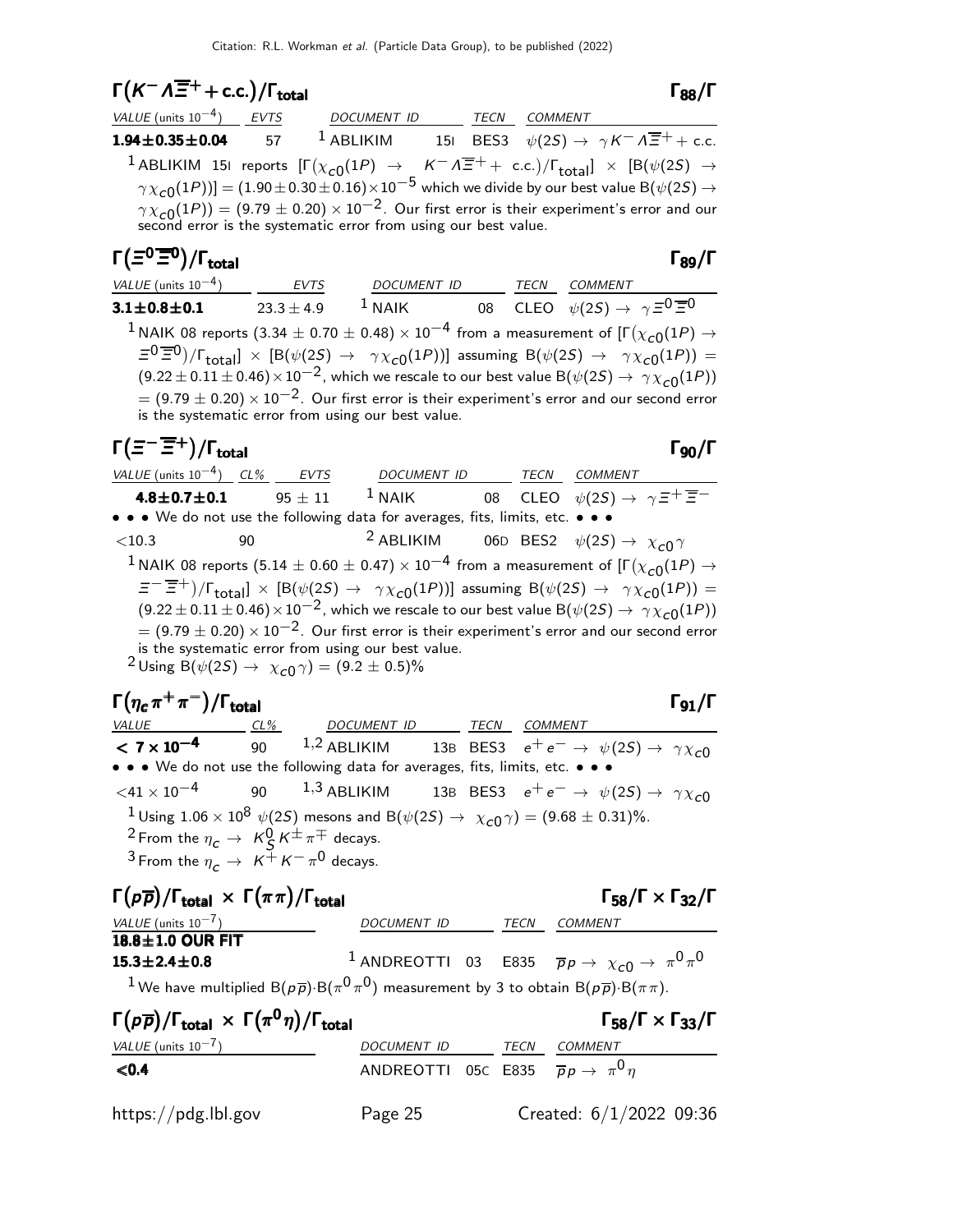| $\Gamma(p\overline{p})/\Gamma_{\text{total}} \times \Gamma(\pi^0\eta')/\Gamma_{\text{total}}$                                                                                                                                                                                      |                                                                                        |  | $\Gamma_{58}/\Gamma \times \Gamma_{34}/\Gamma$                                        |
|------------------------------------------------------------------------------------------------------------------------------------------------------------------------------------------------------------------------------------------------------------------------------------|----------------------------------------------------------------------------------------|--|---------------------------------------------------------------------------------------|
| VALUE (units $10^{-7}$ )                                                                                                                                                                                                                                                           | DOCUMENT ID TECN COMMENT                                                               |  |                                                                                       |
| < 2.5                                                                                                                                                                                                                                                                              | ANDREOTTI 05C E835 $\overline{p}p \rightarrow \pi^0 \eta$                              |  |                                                                                       |
| $\Gamma(p\overline{p})/\Gamma_{\text{total}} \times \Gamma(\eta\eta)/\Gamma_{\text{total}}$                                                                                                                                                                                        |                                                                                        |  | $\Gamma_{58}/\Gamma \times \Gamma_{36}/\Gamma$                                        |
| VALUE (units $10^{-7}$ )                                                                                                                                                                                                                                                           | DOCUMENT ID                                                                            |  | TECN COMMENT                                                                          |
| $6.7 \pm 0.5$ OUR FIT                                                                                                                                                                                                                                                              |                                                                                        |  |                                                                                       |
| $4.0 \pm 1.2 \begin{array}{c} +0.5 \\ -0.3 \end{array}$                                                                                                                                                                                                                            | ANDREOTTI 05C E835 $\bar{p}p \rightarrow \eta \eta$                                    |  |                                                                                       |
| $\Gamma(p\overline{p})/\Gamma_{\text{total}} \times \Gamma(\eta\eta')/\Gamma_{\text{total}}$                                                                                                                                                                                       |                                                                                        |  | $\Gamma_{58}/\Gamma \times \Gamma_{37}/\Gamma$                                        |
| VALUE (units $10^{-6}$ )<br>DOCUMENT ID TECN COMMENT                                                                                                                                                                                                                               |                                                                                        |  |                                                                                       |
| • • • We do not use the following data for averages, fits, limits, etc. • • •                                                                                                                                                                                                      |                                                                                        |  |                                                                                       |
| $2.1 + 2.3$                                                                                                                                                                                                                                                                        | ANDREOTTI 05C E835 $\overline{p}p \rightarrow \pi^0 \eta$                              |  |                                                                                       |
|                                                                                                                                                                                                                                                                                    | <b>NADIATIVE DECAYS - RADIATIVE DECAYS</b>                                             |  |                                                                                       |
|                                                                                                                                                                                                                                                                                    |                                                                                        |  |                                                                                       |
| $\Gamma(\gamma J/\psi(1S))/\Gamma_{\rm total}$                                                                                                                                                                                                                                     |                                                                                        |  | $\Gamma_{92}/\Gamma$                                                                  |
| VALUE (units $10^{-2}$ ) EVTS                                                                                                                                                                                                                                                      | DOCUMENT ID TECN COMMENT                                                               |  |                                                                                       |
| $1.40\pm0.05$ OUR FIT<br>• • • We do not use the following data for averages, fits, limits, etc. • • •                                                                                                                                                                             |                                                                                        |  |                                                                                       |
|                                                                                                                                                                                                                                                                                    |                                                                                        |  |                                                                                       |
| 12k<br>$0.25 \pm 0.16 \pm 2.15$<br>2.0 $\pm$ 0.2 $\pm$ 0.2                                                                                                                                                                                                                         | $^1$ ABLIKIM $\qquad$ 170 $\,$ BES3 $\,$ $\,$ e $^+$ e $^ \rightarrow$ $\,$ $\gamma X$ |  | <sup>2</sup> ADAM 05A CLEO $e^+e^- \rightarrow \psi(2S) \rightarrow \gamma \chi_{c0}$ |
|                                                                                                                                                                                                                                                                                    |                                                                                        |  |                                                                                       |
| <sup>1</sup> Not independent from B( $\psi(2S) \rightarrow \gamma \chi_{c0}(1P)$ ) and the product B( $\psi(2S) \rightarrow \gamma \chi_{c0}(1P)$ ) × B( $\chi_{c0}(1P) \rightarrow \gamma J/\psi(1S)$ ) also measured in ABLIKIM 170.                                             |                                                                                        |  |                                                                                       |
| <sup>2</sup> Uses B( $\psi(2S) \to \gamma \chi_{c0} \to \gamma \gamma J/\psi$ ) from ADAM 05A and B( $\psi(2S) \to \gamma \chi_{c0}$ ) from                                                                                                                                        |                                                                                        |  |                                                                                       |
| ATHAR 04.                                                                                                                                                                                                                                                                          |                                                                                        |  |                                                                                       |
| $\Gamma(\gamma \rho^0)/\Gamma_{\rm total}$                                                                                                                                                                                                                                         |                                                                                        |  | $\Gamma_{93}/\Gamma$                                                                  |
| $VALU E$ (units $10^{-6}$ ) CL% EVTS DOCUMENT ID TECN COMMENT                                                                                                                                                                                                                      |                                                                                        |  |                                                                                       |
| $\lt 9$<br>90                                                                                                                                                                                                                                                                      |                                                                                        |  | 1.2 ± 4.5 <sup>1</sup> BENNETT 08A CLEO $\psi(2S) \rightarrow \gamma \gamma \rho^0$   |
| • • • We do not use the following data for averages, fits, limits, etc. • • •                                                                                                                                                                                                      |                                                                                        |  |                                                                                       |
| $\langle 10$ 90 6 ± 12 <sup>2</sup> ABLIKIM 11E BES3 $\psi(2S) \rightarrow \gamma \gamma \rho^0$                                                                                                                                                                                   |                                                                                        |  |                                                                                       |
| <sup>1</sup> BENNETT 08A reports $< 9.6 \times 10^{-6}$ from a measurement of $[\Gamma(\chi_{c0}(1P) \to \gamma \rho^0)/\Gamma_{\text{total}}] \times [B(\psi(2S) \to \gamma \chi_{c0}(1P))]$ assuming $B(\psi(2S) \to \gamma \chi_{c0}(1P)) = (9.2 \pm 0.4) \times$               |                                                                                        |  |                                                                                       |
| $10^{-2}$ , which we rescale to our best value B $(\psi(2S) \rightarrow \gamma \chi_{c0}(1P)) = 9.79 \times 10^{-2}$ .                                                                                                                                                             |                                                                                        |  |                                                                                       |
| <sup>2</sup> ABLIKIM 11E reports $<$ 10.5 $\times$ 10 <sup>-6</sup> from a measurement of $[\Gamma(\chi_{c0}(1P) \to \gamma \rho^0)/\Gamma_{\text{total}}] \times [B(\psi(2S) \to \gamma \chi_{c0}(1P))]$ assuming $B(\psi(2S) \to \gamma \chi_{c0}(1P)) = (9.62 \pm 0.31) \times$ |                                                                                        |  |                                                                                       |
|                                                                                                                                                                                                                                                                                    |                                                                                        |  |                                                                                       |
| $10^{-2}$ , which we rescale to our best value B $(\psi(2S) \rightarrow \gamma \chi_{c0}(1P)) = 9.79 \times 10^{-2}$ .                                                                                                                                                             |                                                                                        |  |                                                                                       |
| $\Gamma(\gamma\omega)/\Gamma_{\rm total}$                                                                                                                                                                                                                                          |                                                                                        |  | $\Gamma_{94}/\Gamma$                                                                  |
| VALUE (units $10^{-6}$ ) CL %<br>F1/TS                                                                                                                                                                                                                                             | DOCUMENT ID                                                                            |  | <b>TECN</b><br>COMMENT                                                                |

VALUE (units 10<sup>-6</sup>) CL% EVTS DOCUMENT ID TECN COMMENT  $\leq 8$  90 0.0  $\pm$  2.8  $^{\text{1}}$  BENNETT  $\qquad$  08A CLEO  $\;\psi(2S) \rightarrow \; \gamma \, \gamma \, \omega$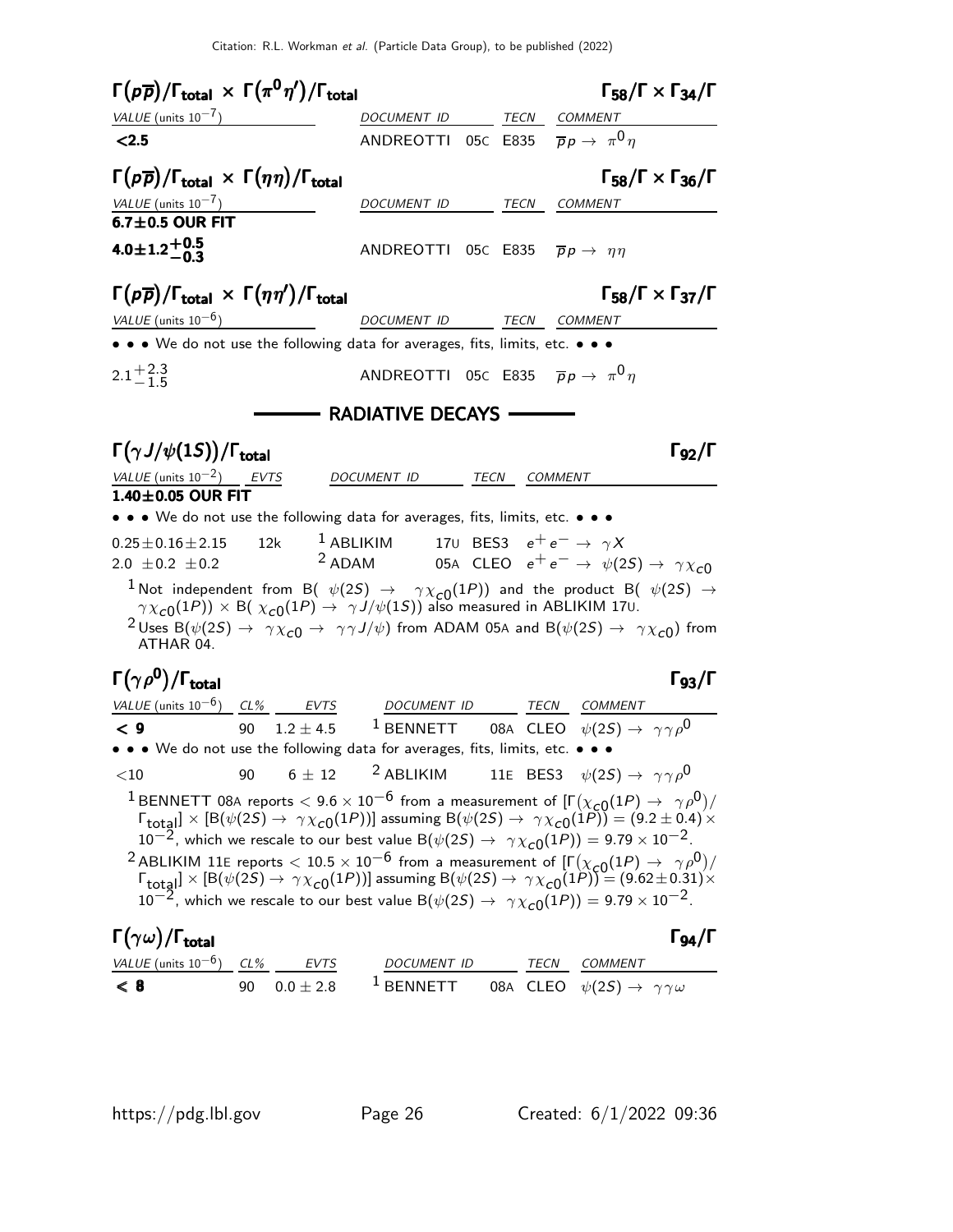• • • We do not use the following data for averages, fits, limits, etc. • • •

 $\lt 13$  90  $5 \pm 11$  <sup>2</sup> ABLIKIM 11E BES3  $\psi(2S) \to \gamma \gamma \omega$ <sup>1</sup> BENNETT 08A reports  $< 8.8 \times 10^{-6}$  from a measurement of  $[\Gamma(\chi_{c0}(1P) \rightarrow \gamma \omega)/$  $\Gamma_{\rm total} \propto [{\rm B}(\psi(2S) \to \gamma \chi_{c0}(1P))]$  assuming  ${\rm B}(\psi(2S) \to \gamma \chi_{c0}(1P)) = (9.2 \pm 0.4) \times 10^{-10}$  $10^{-2}$ , which we rescale to our best value B $(\psi(2S) \rightarrow \gamma \chi_{c0}(1P)) = 9.79 \times 10^{-2}$ .  $^2$  ABLIKIM 11E reports  $<$  12.9 $\times10^{-6}$  from a measurement of  $[\Gamma(\chi_{\bf C0}(1P) \to\ \gamma \omega)/\Gamma_{\bf total}]$  $\times$  [B( $\psi(2S) \rightarrow \gamma \chi_{c0}(1P)$ )] assuming B( $\psi(2S) \rightarrow \gamma \chi_{c0}(1P)$ ) = (9.62 ± 0.31)  $\times 10^{-2}$ , which we rescale to our best value  $B(\psi(2S) \rightarrow \gamma \chi_{c0}(1P)) = 9.79 \times 10^{-2}$ .

### $\Gamma(\gamma \phi)/\Gamma_{\rm total}$  Γg<sub>5</sub>/Γ

| VALUE (units $10^{-6}$ ) CL% EVTS                                             |  |             | DOCUMENT ID TECN                                                                                          |             |  | <i>COMMENT</i>                                                                                                                                                                                                                                                                                                                                                                                                                                                                                                                                                                                                                                              |  |  |
|-------------------------------------------------------------------------------|--|-------------|-----------------------------------------------------------------------------------------------------------|-------------|--|-------------------------------------------------------------------------------------------------------------------------------------------------------------------------------------------------------------------------------------------------------------------------------------------------------------------------------------------------------------------------------------------------------------------------------------------------------------------------------------------------------------------------------------------------------------------------------------------------------------------------------------------------------------|--|--|
| < 6<br><u>90</u>                                                              |  | $0.1\pm1.6$ |                                                                                                           | $1$ BENNETT |  | 08A CLEO $\psi(2S) \rightarrow \gamma \gamma \phi$                                                                                                                                                                                                                                                                                                                                                                                                                                                                                                                                                                                                          |  |  |
| • • • We do not use the following data for averages, fits, limits, etc. • • • |  |             |                                                                                                           |             |  |                                                                                                                                                                                                                                                                                                                                                                                                                                                                                                                                                                                                                                                             |  |  |
| $<$ 16                                                                        |  |             | 90 $15 \pm 7$ <sup>2</sup> ABLIKIM 11E BES3 $\psi(2S) \rightarrow \gamma \gamma \phi$                     |             |  |                                                                                                                                                                                                                                                                                                                                                                                                                                                                                                                                                                                                                                                             |  |  |
|                                                                               |  |             | which we rescale to our best value $B(\psi(2S) \rightarrow \gamma \chi_{c0}(1P)) = 9.79 \times 10^{-2}$ . |             |  | <sup>1</sup> BENNETT 08A reports $< 6.4 \times 10^{-6}$ from a measurement of $[\Gamma(\chi_{c0}(1P) \to \gamma \phi)/\Gamma_{\text{total}}] \times [B(\psi(2S) \to \gamma \chi_{c0}(1P))]$ assuming $B(\psi(2S) \to \gamma \chi_{c0}(1P)) = (9.2 \pm 0.4) \times 10^{-2}$ , which we rescale to our best value $B(\psi(2S) \to \gamma \chi_{c0}($<br><sup>2</sup> ABLIKIM 11E reports $<$ 16.2 $\times$ 10 $^{-6}$ from a measurement of [F $(\chi_{c0}(1P) \rightarrow \gamma \phi)/$ Ftotal]<br>$\times$ [B( $\psi(2S) \rightarrow \gamma \chi_{c0}(1P)$ )] assuming B( $\psi(2S) \rightarrow \gamma \chi_{c0}(1P)$ ) = (9.62 ± 0.31) $\times 10^{-2}$ , |  |  |

### Γ $(\gamma \gamma)/\Gamma_{\rm total}$  Γg<sub>6</sub>/Γ

/Γ<sub>total</sub> Γ<sub>96</sub>/Γ <sub>96</sub>/Γ

|  | $2.04 \pm 0.09$ OUR FIT |  |  |  |  |  |
|--|-------------------------|--|--|--|--|--|
|  |                         |  |  |  |  |  |

• • • We do not use the following data for averages, fits, limits, etc. • • •

VALUE (units  $10^{-4}$ ) CL% DOCUMENT ID TECN COMMENT

 $\langle 7 \rangle$  90  $^1$  WICHT 08 BELL  $B^{\pm} \rightarrow K^{\pm} \gamma \gamma$  $^1$ WICHT 08 reports [Г $(\chi_{\bf C0}(1P)\to\,\gamma\gamma)/\Gamma_{\bf total}]\times[{\sf B}(B^+\to\,\chi_{\bf C0}\,K^+)]<\,$  0.11 $\times10^{-6}$ which we divide by our best value B( $B^+ \rightarrow \chi_{c0} K^+$ ) = 1.51 × 10<sup>-4</sup>.

## $\Gamma(e^+e^-J/\psi(1S))/\Gamma_{\text{total}}$  Γ97/Γ

| VALUE (units $10^{-4}$ )                                                      | <b>EVTS</b> | DOCUMENT ID | TECN | COMMENT                                                                                                                                                                                                                                                     |
|-------------------------------------------------------------------------------|-------------|-------------|------|-------------------------------------------------------------------------------------------------------------------------------------------------------------------------------------------------------------------------------------------------------------|
| • • • We do not use the following data for averages, fits, limits, etc. • • • |             |             |      |                                                                                                                                                                                                                                                             |
| $1.54 \pm 0.33 \pm 0.03$                                                      |             |             |      | 56 <sup>1,2</sup> ABLIKIM 171 BES3 $\psi(2S) \rightarrow \gamma e^+ e^- J/\psi$                                                                                                                                                                             |
|                                                                               |             |             |      | <sup>1</sup> ABLIKIM 17I reports $(1.51 \pm 0.30 \pm 0.13) \times 10^{-4}$ from a measurement of $[\Gamma(\chi_{c0}(1P) \rightarrow$                                                                                                                        |
|                                                                               |             |             |      | $e^+e^- J/\psi(1S))/\Gamma_{\text{total}}] \times [B(\psi(2S) \to \gamma \chi_{c0}(1P))]$ assuming $B(\psi(2S) \to \gamma \chi_{c0}(1P))$<br>= (9.99 ± 0.27) × 10 <sup>-2</sup> , which we rescale to our best value $B(\psi(2S) \to \gamma \chi_{c0}(1P))$ |
|                                                                               |             |             |      |                                                                                                                                                                                                                                                             |
|                                                                               |             |             |      | $=$ (9.79 $\pm$ 0.20) $\times$ 10 <sup>-2</sup> . Our first error is their experiment's error and our second error                                                                                                                                          |
| is the systematic error from using our best value.                            |             |             |      |                                                                                                                                                                                                                                                             |
| $2$ Not independent from other measurements reported by ABLIKIM 171           |             |             |      |                                                                                                                                                                                                                                                             |

| $\Gamma(e^+e^-J/\psi(1S))/\Gamma(\gamma J/\psi(1S))$                                                                                                                                                                       |      |                    |  |      |         | $\Gamma$ <sub>97</sub> / $\Gamma$ <sub>92</sub>      |
|----------------------------------------------------------------------------------------------------------------------------------------------------------------------------------------------------------------------------|------|--------------------|--|------|---------|------------------------------------------------------|
| <i>VALUE</i> (units $10^{-3}$ )                                                                                                                                                                                            | EVTS | <i>DOCUMENT ID</i> |  | TECN | COMMENT |                                                      |
| $9.5 \pm 1.9 \pm 0.7$                                                                                                                                                                                                      | 56   | $^1$ ABLIKIM       |  |      |         | 171 BES3 $\psi(2S) \rightarrow e^+e^- \gamma J/\psi$ |
| <sup>1</sup> Uses B( $\psi(2S) \rightarrow \gamma \chi_{c0}(1P) \times B(\chi_{c0}(1P) \rightarrow \gamma J/\psi(1S)) = (15.8 \pm 0.3 \pm 0.6) \times 10^{-4}$ from ABLIKIM 17N and accounts for common systematic errors. |      |                    |  |      |         |                                                      |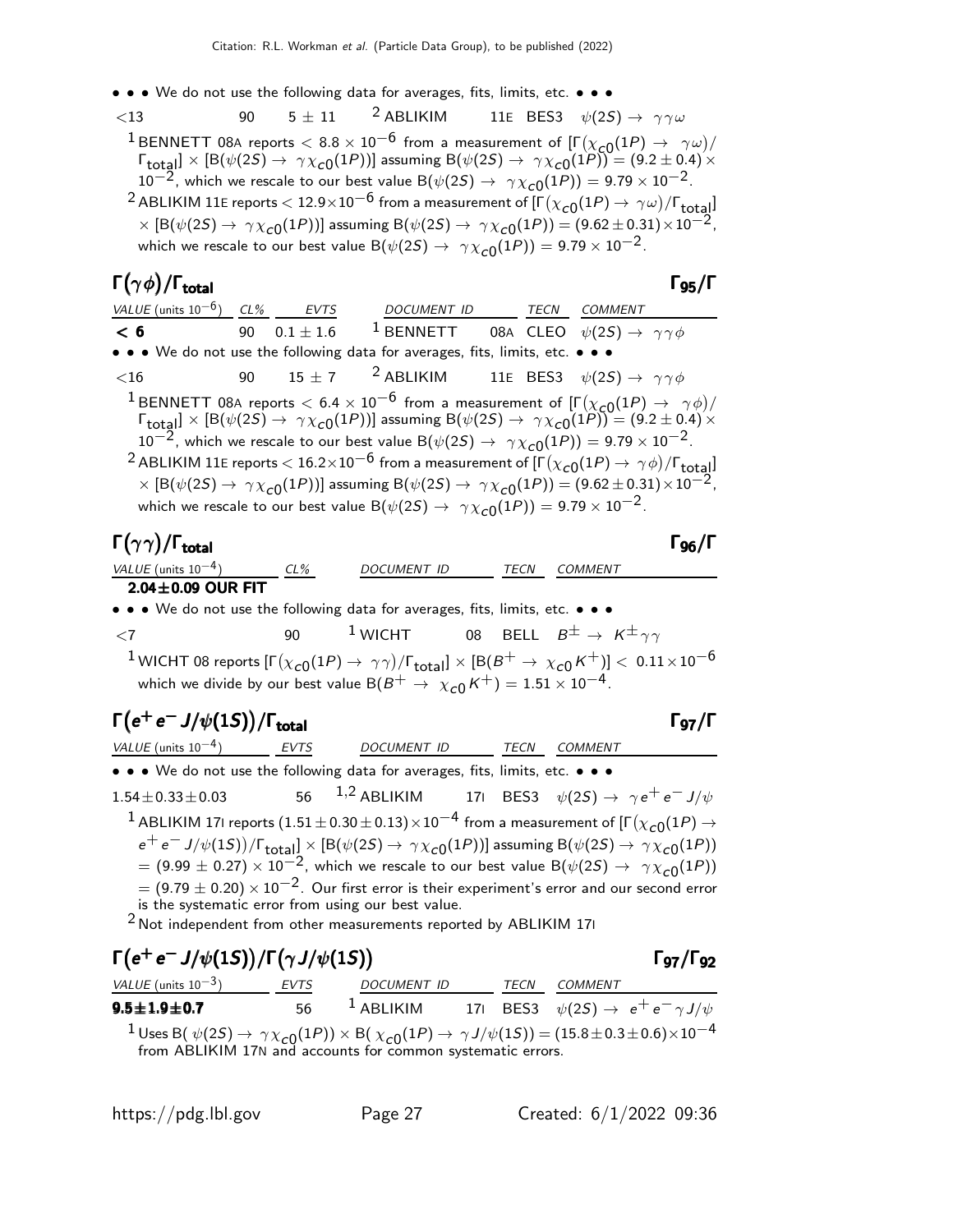| $\Gamma(\mu^+\mu^- J/\psi(1S))/\Gamma(e^+e^- J/\psi(1S))$                                                                              |                 |             |                                                                                                                                                                               |             |      |                                                                                                | $\Gamma_{98}/\Gamma_{97}$                                                                                                                                                                                                                                                                    |
|----------------------------------------------------------------------------------------------------------------------------------------|-----------------|-------------|-------------------------------------------------------------------------------------------------------------------------------------------------------------------------------|-------------|------|------------------------------------------------------------------------------------------------|----------------------------------------------------------------------------------------------------------------------------------------------------------------------------------------------------------------------------------------------------------------------------------------------|
| <b>VALUE</b>                                                                                                                           | <u>CL% EVTS</u> |             | DOCUMENT ID                                                                                                                                                                   |             |      | TECN COMMENT                                                                                   |                                                                                                                                                                                                                                                                                              |
| < 0.14                                                                                                                                 | 90              | < 9.5       | ABLIKIM                                                                                                                                                                       |             |      | 197 BES3 $\psi(2S) \rightarrow \gamma \chi_c \rightarrow$                                      | $\gamma(\mu^+\mu^-J/\psi)$                                                                                                                                                                                                                                                                   |
| $\Gamma(\gamma\gamma)/\Gamma(\gamma J/\psi(1S))$                                                                                       |                 |             |                                                                                                                                                                               |             |      |                                                                                                | Г96/Г92                                                                                                                                                                                                                                                                                      |
| VALUE (units $10^{-2}$ )                                                                                                               |                 |             | <i>DOCUMENT ID</i>                                                                                                                                                            |             | TECN | <b>COMMENT</b>                                                                                 |                                                                                                                                                                                                                                                                                              |
| $1.45\pm0.08$ OUR FIT<br>$2.0 \pm 0.4$ OUR AVERAGE                                                                                     |                 |             |                                                                                                                                                                               |             |      |                                                                                                |                                                                                                                                                                                                                                                                                              |
| 2.2 $\pm$ 0.4 $+$ 0.1 $-$ 0.2                                                                                                          |                 |             | 1 ANDREOTTI 04 E835 $p\overline{p} \rightarrow \chi_{c0} \rightarrow \gamma\gamma$                                                                                            |             |      |                                                                                                |                                                                                                                                                                                                                                                                                              |
| $1.45 \pm 0.74$                                                                                                                        |                 |             | <sup>2</sup> AMBROGIANI 00B E835 $\bar{p}p \rightarrow \chi_{c2} \rightarrow \gamma \gamma$ , $\gamma J/\psi$                                                                 |             |      |                                                                                                |                                                                                                                                                                                                                                                                                              |
|                                                                                                                                        |                 |             | independent. The latter is used in the fit because of smaller systematics.<br><sup>2</sup> Calculated by us using B( $J/\psi(1S) \rightarrow e^+e^-$ ) = 0.0593 $\pm$ 0.0010. |             |      |                                                                                                | $^1$ The values of B( $\rho\overline{\rho}$ )B( $\gamma\gamma$ ) and B( $\gamma\gamma$ )B( $\gamma$ J/ $\psi$ ) measured by ANDREOTTI 04 are not                                                                                                                                             |
| $\Gamma(p\overline{p})/\Gamma_{\text{total}} \times \Gamma(\gamma J/\psi(1S))/\Gamma_{\text{total}}$                                   |                 |             |                                                                                                                                                                               |             |      |                                                                                                | $\Gamma_{58}/\Gamma \times \Gamma_{92}/\Gamma$                                                                                                                                                                                                                                               |
| VALUE (units $10^{-7}$ )                                                                                                               |                 | <b>EVTS</b> |                                                                                                                                                                               | DOCUMENT ID |      | TECN COMMENT                                                                                   |                                                                                                                                                                                                                                                                                              |
| $31.1 \pm 1.5$ OUR FIT<br>28.2±2.1 OUR AVERAGE                                                                                         |                 |             |                                                                                                                                                                               |             |      |                                                                                                |                                                                                                                                                                                                                                                                                              |
| $28.0 \pm 1.9 \pm 1.3$                                                                                                                 |                 | 392         |                                                                                                                                                                               |             |      |                                                                                                | 1,2,3 BAGNASCO 02 E835 $\bar{p}p \rightarrow \chi_{c0} \rightarrow J/\psi \gamma$                                                                                                                                                                                                            |
| 29.3 $\frac{+5.7}{-4.7}$ ± 1.5                                                                                                         |                 | 89          |                                                                                                                                                                               |             |      |                                                                                                | $1,2$ AMBROGIANI 99B $\overline{p}p \rightarrow \chi_{c0} \rightarrow J/\psi \gamma$                                                                                                                                                                                                         |
| width.<br><sup>3</sup> Recalculated by ANDREOTTI 05A.                                                                                  |                 |             | 2 Calculated by us using $B(J/\psi(1S) \to e^+e^-) = 0.0593 \pm 0.0010$ .                                                                                                     |             |      |                                                                                                | <sup>1</sup> Values in $(\Gamma(p\overline{p}) \times \Gamma(\gamma J/\psi(1S))/\Gamma_{total})$ and $(\Gamma(p\overline{p})/\Gamma_{total} \times \Gamma(\gamma J/\psi(1S))/\Gamma_{total})$<br>are not independent. The latter is used in the fit since it is less correlated to the total |
| $\Gamma(p\overline{p})/\Gamma_{\text{total}} \times \Gamma(\gamma\gamma)/\Gamma_{\text{total}}$                                        |                 |             |                                                                                                                                                                               |             |      |                                                                                                | $\Gamma_{58}/\Gamma \times \Gamma_{96}/\Gamma$                                                                                                                                                                                                                                               |
| VALUE (units $10^{-8}$ )                                                                                                               |                 |             |                                                                                                                                                                               |             |      | DOCUMENT ID TECN COMMENT                                                                       |                                                                                                                                                                                                                                                                                              |
| 4.52±0.27 OUR FIT<br>• • • We do not use the following data for averages, fits, limits, etc. • • •                                     |                 |             |                                                                                                                                                                               |             |      |                                                                                                |                                                                                                                                                                                                                                                                                              |
| $6.52 \pm 1.18 \begin{array}{c} +0.48 \\ -0.72 \end{array}$                                                                            |                 |             |                                                                                                                                                                               |             |      | <sup>1</sup> ANDREOTTI 04 E835 $p\overline{p} \rightarrow \chi_{c0} \rightarrow \gamma \gamma$ |                                                                                                                                                                                                                                                                                              |
|                                                                                                                                        |                 |             |                                                                                                                                                                               |             |      |                                                                                                | <sup>1</sup> The values of B( $p\overline{p}$ )B( $\gamma\gamma$ ) and B( $\gamma\gamma$ )B( $\gamma J/\psi$ ) measured by ANDREOTTI 04 are not independent. The latter is used in the fit because of smaller systematics.                                                                   |
|                                                                                                                                        |                 |             | $\chi_{c0}(1P)$ CROSS-PARTICLE BRANCHING RATIOS                                                                                                                               |             |      |                                                                                                |                                                                                                                                                                                                                                                                                              |
| $\Gamma(\chi_{c0}(1P) \to p\overline{p})/\Gamma_{\text{total}} \times \Gamma(\psi(2S) \to \gamma \chi_{c0}(1P))/\Gamma_{\text{total}}$ |                 |             |                                                                                                                                                                               |             |      |                                                                                                |                                                                                                                                                                                                                                                                                              |
|                                                                                                                                        |                 |             |                                                                                                                                                                               |             |      |                                                                                                | $\Gamma_{58}/\Gamma \times \Gamma_{162}^{\psi(25)}/\Gamma^{\psi(25)}$                                                                                                                                                                                                                        |
| $\frac{\text{VALUE (units 10}^{-6})}{\text{21.7} \pm \text{0.9}} \frac{\text{EVTS}}{\text{OUR FIT}}$                                   |                 |             | DOCUMENT ID TECN COMMENT                                                                                                                                                      |             |      |                                                                                                |                                                                                                                                                                                                                                                                                              |
| $23.7 \pm 1.0$ OUR AVERAGE                                                                                                             |                 |             |                                                                                                                                                                               |             |      |                                                                                                |                                                                                                                                                                                                                                                                                              |
| $23.7 \pm 0.8 \pm 0.9$                                                                                                                 |                 | 1222        | ABLIKIM 13V BES3 $\psi(2S) \rightarrow \gamma p \overline{p}$                                                                                                                 |             |      |                                                                                                |                                                                                                                                                                                                                                                                                              |
| $23.7 \pm 1.4 \pm 1.4$ 383 $\pm$ 22                                                                                                    |                 |             | $1$ NAIK                                                                                                                                                                      |             |      | 08 CLEO $\psi(2S) \rightarrow \gamma p \overline{p}$                                           |                                                                                                                                                                                                                                                                                              |
| $23.6 + \frac{3.7}{3.4} \pm 3.4$ 89.5 $+ \frac{14}{13}$                                                                                |                 |             | BAI                                                                                                                                                                           |             |      |                                                                                                | 04F BES $\psi(2S) \rightarrow \gamma \chi_{c0}(1P) \rightarrow \gamma \overline{p}p$                                                                                                                                                                                                         |

<sup>1</sup> Calculated by us. NAIK 08 reports B( $(\chi_{c0} \to p\bar{p}) = (25.7 \pm 1.5 \pm 1.5 \pm 1.3) \times 10^{-5}$ using B $(\psi(2S) \rightarrow \gamma \chi_{c0}) = (9.22 \pm 0.11 \pm 0.46)\%.$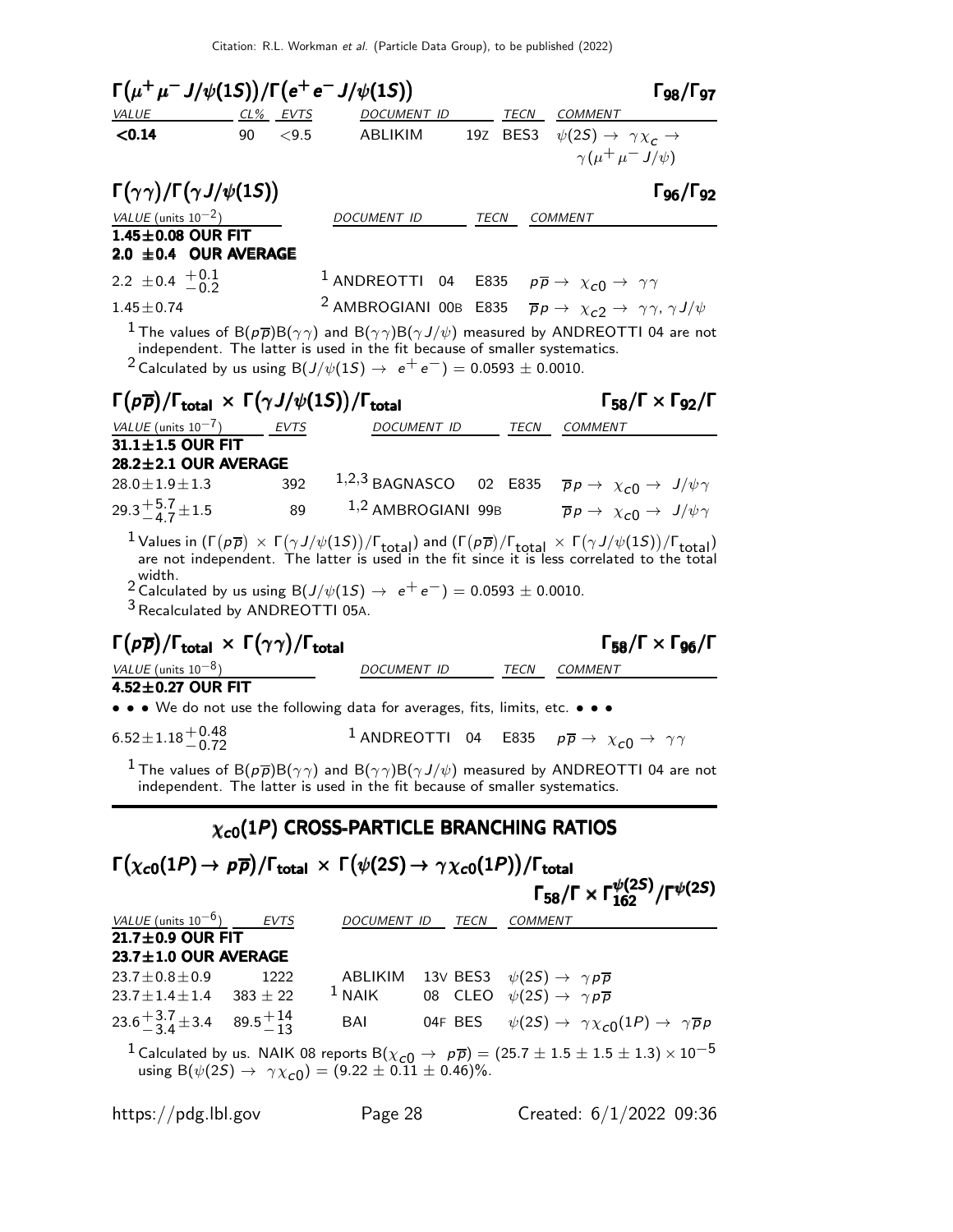| $\Gamma(\chi_{\bf c 0}(1P) \to\, p \overline{\rho})/\Gamma_{\bf total}\,\times\,\Gamma\big(\psi(2S) \to\, \gamma\chi_{\bf c 0}(1P)\big)/\Gamma\big(\psi(2S) \to$                                          |                     |                                                             |      |                                                                                                                                                                                                                 |
|-----------------------------------------------------------------------------------------------------------------------------------------------------------------------------------------------------------|---------------------|-------------------------------------------------------------|------|-----------------------------------------------------------------------------------------------------------------------------------------------------------------------------------------------------------------|
| $J/\psi(1S)\pi^{+}\pi^{-}$                                                                                                                                                                                |                     |                                                             |      | $\Gamma_{58}/\Gamma \times \Gamma_{162}^{\psi(25)}/\Gamma_{12}^{\psi(25)}$                                                                                                                                      |
| VALUE (units $10^{-5}$ )                                                                                                                                                                                  |                     | DOCUMENT ID TECN COMMENT                                    |      |                                                                                                                                                                                                                 |
| $6.25 \pm 0.26$ OUR FIT                                                                                                                                                                                   |                     |                                                             |      |                                                                                                                                                                                                                 |
| 4.6 $\pm 1.9$                                                                                                                                                                                             |                     | $1$ BAI                                                     |      | 981 BES $\psi(2S) \rightarrow \gamma \chi_{c0} \rightarrow \gamma \overline{p} p$                                                                                                                               |
|                                                                                                                                                                                                           |                     |                                                             |      | $^1$ Calculated by us. The value for B $(\chi_{c0} \rightarrow$ $\rho \overline{\rho})$ reported in BAI 981 is derived using                                                                                    |
| [BAI 98D].                                                                                                                                                                                                |                     |                                                             |      | $B(\psi(2S) \to \gamma \chi_{c0}) = (9.3 \pm 0.8)\%$ and $B(\psi(2S) \to J/\psi(1S)\pi^{+}\pi^{-}) = (32.4 \pm 2.6)\%$                                                                                          |
| $\Gamma(\chi_{c0}(1P) \to \Lambda \overline{\Lambda})/\Gamma_{\rm total} \times \Gamma(\psi(2S) \to \gamma \chi_{c0}(1P))/\Gamma_{\rm total}$                                                             |                     |                                                             |      |                                                                                                                                                                                                                 |
|                                                                                                                                                                                                           |                     |                                                             |      | $\Gamma_{71}/\Gamma \times \Gamma_{162}^{\psi(25)}/\Gamma^{\psi(25)}$                                                                                                                                           |
| VALUE (units $10^{-6}$ )                                                                                                                                                                                  | EVTS                | DOCUMENT ID                                                 | TECN | COMMENT                                                                                                                                                                                                         |
| 35.2±1.3 OUR FIT                                                                                                                                                                                          |                     |                                                             |      |                                                                                                                                                                                                                 |
| 35.1±1.4 OUR AVERAGE Error includes scale factor of 1.1.                                                                                                                                                  |                     |                                                             |      |                                                                                                                                                                                                                 |
| $35.6 \pm 1.0 \pm 1.0$                                                                                                                                                                                    | 1486                | ABLIKIM                                                     |      | 21L BES3 $\psi(2S) \rightarrow \gamma p \pi^- \overline{p} \pi^+$                                                                                                                                               |
| $31.2 \pm 3.3 \pm 2.0$                                                                                                                                                                                    | 131                 | $1$ NAIK<br>$\overline{08}$                                 |      | CLEO $\psi(2S) \rightarrow \gamma \Lambda \overline{\Lambda}$                                                                                                                                                   |
| • • • We do not use the following data for averages, fits, limits, etc. • • •<br>$32.0 \pm 1.9 \pm 2.2$                                                                                                   |                     | 369 $2,3$ ABLIKIM                                           |      | 13H BES3 $\psi(2S) \rightarrow \gamma A \overline{A}$                                                                                                                                                           |
|                                                                                                                                                                                                           |                     |                                                             |      | $^1$ Calculated by us. NAIK 08 reports B $(\chi_{c0}\to\ A\overline\Lambda)=(33.8\pm3.6\pm2.2\pm1.7)\times10^{-5}$                                                                                              |
| $\gamma \chi_{c0}$ ) = (9.62 ± 0.31)%.<br>$\Gamma(\chi_{c0}(1P) \to A\overline{A})/\Gamma_{\rm total} \times \Gamma(\psi(2S) \to \gamma \chi_{c0}(1P))/\Gamma(\psi(2S) \to$<br>$J/\psi(1S)\pi^{+}\pi^{-}$ |                     |                                                             |      | from a measurement of B( $\chi_{c0} \to A\overline{A}$ ) $\times$ B( $\psi(2S) \to \gamma \chi_{c0}$ ) assuming B( $\psi(2S) \to$<br>$\Gamma_{71}/\Gamma \times \Gamma_{162}^{\psi(2S)}/\Gamma_{12}^{\psi(2S)}$ |
| VALUE (units $10^{-5}$ )                                                                                                                                                                                  |                     | DOCUMENT ID                                                 | TECN | <i>COMMENT</i>                                                                                                                                                                                                  |
| $10.1 \pm 0.4$ OUR FIT                                                                                                                                                                                    | $\frac{EVTS}{EVTS}$ |                                                             |      |                                                                                                                                                                                                                 |
| <b>13.0<sup>+3.6</sup>±2.5</b> 15.2 <sup>+4.2</sup> 1 BAI                                                                                                                                                 |                     |                                                             |      | 03E BES $\psi(2S) \rightarrow \gamma A \overline{A}$                                                                                                                                                            |
|                                                                                                                                                                                                           |                     |                                                             |      | $^1$ BAI 03E reports [ B $(\chi_{\bm{c}\bm{0}}\to~A\overline\Lambda)$ B $(\psi(2S)\to~\gamma\chi_{\bm{c}\bm{0}})$ / B $(\psi(2S)\to~J/\psi\pi^+\pi^-)$ ] $\times$                                               |
|                                                                                                                                                                                                           |                     |                                                             |      | $[\text{B}^2(\Lambda \to \pi^- p) / \text{B}(J/\psi \to p\overline{p})] = (2.45\frac{+0.68}{-0.65} \pm 0.46)\%$ . We calculate from this                                                                        |
| $p\overline{p}$ ) = (2.17 ± 0.07) × 10 <sup>-3</sup> .                                                                                                                                                    |                     |                                                             |      | measurement the presented value using B( $\Lambda \to \pi^- p$ ) = (63.9 ± 0.5)% and B(J/ $\psi \to$                                                                                                            |
| $\Gamma(\chi_{c0}(1P) \to \gamma J/\psi(1S))/\Gamma_{\rm total} \times \Gamma(\psi(2S) \to \gamma \chi_{c0}(1P))/\Gamma_{\rm total}$                                                                      |                     |                                                             |      |                                                                                                                                                                                                                 |
|                                                                                                                                                                                                           |                     |                                                             |      | $\Gamma_{92}/\Gamma \times \Gamma_{162}^{\psi(25)}/\Gamma^{\psi(25)}$                                                                                                                                           |
|                                                                                                                                                                                                           |                     |                                                             |      |                                                                                                                                                                                                                 |
| VALUE (units $10^{-2}$ )                                                                                                                                                                                  | EVTS                | DOCUMENT ID                                                 |      | TECN COMMENT                                                                                                                                                                                                    |
| $\overline{0.138 \pm 0.005}$ OUR FIT                                                                                                                                                                      |                     |                                                             |      |                                                                                                                                                                                                                 |
| $0.147 \pm 0.029$ OUR AVERAGE<br>$0.158 \pm 0.003 \pm 0.006$                                                                                                                                              | 4.8k                | Error includes scale factor of 4.6.<br><sup>1</sup> ABLIKIM |      | 17N BES3 $\psi(2S) \rightarrow \gamma \gamma J/\psi$                                                                                                                                                            |
| $0.024 \pm 0.015 \pm 0.205$                                                                                                                                                                               | 12k                 | ABLIKIM                                                     |      | 170 BES3 $e^+e^- \rightarrow \gamma X$                                                                                                                                                                          |
| $0.069 \pm 0.018$                                                                                                                                                                                         |                     | <sup>2</sup> OREGLIA                                        |      | 82 CBAL $\psi(2S) \rightarrow \gamma \chi_{c0}$                                                                                                                                                                 |
| $0.4 \pm 0.3$                                                                                                                                                                                             |                     | <sup>3</sup> BRANDELIK                                      |      | 79B DASP $\psi(2S) \rightarrow \gamma \chi_{c0}$                                                                                                                                                                |
| $0.16 \pm 0.11$                                                                                                                                                                                           |                     | <sup>3</sup> BARTEL                                         |      |                                                                                                                                                                                                                 |

3.3  $\pm 1.7$ 

https://pdg.lbl.gov Page 29 Created: 6/1/2022 09:36

<sup>4</sup> BIDDICK 77 CNTR  $e^+e^- \rightarrow \gamma \overrightarrow{X}$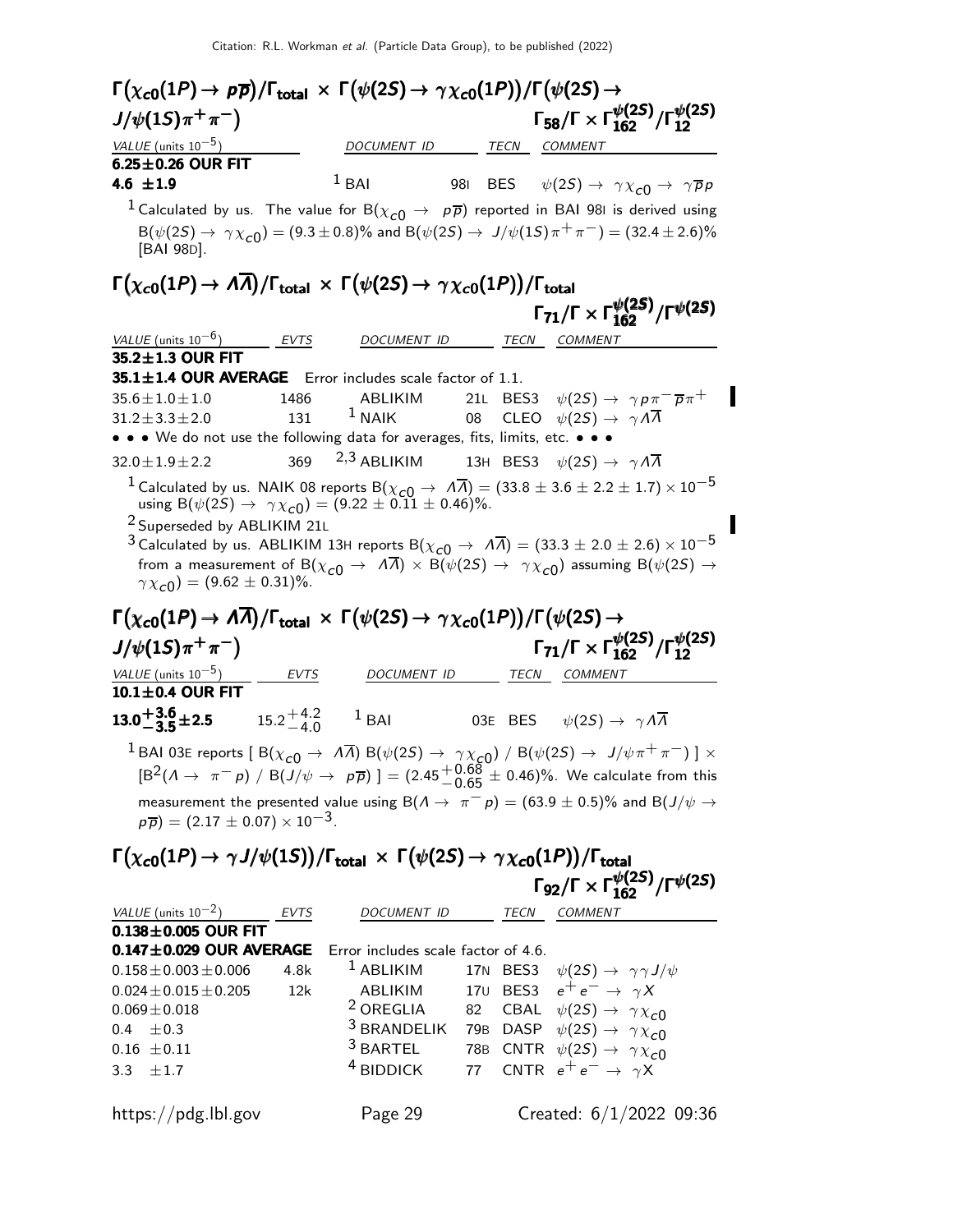• • • We do not use the following data for averages, fits, limits, etc. • • •

| $0.151 \pm 0.003 \pm 0.010$                                                                                                                                                                                                                                                                                                                                                                                                                             | 4.3k | <sup>5</sup> ABLIKIM |             | 120 BES3 $\psi(2S) \rightarrow \gamma \chi_{c0}$                                                                                                            |
|---------------------------------------------------------------------------------------------------------------------------------------------------------------------------------------------------------------------------------------------------------------------------------------------------------------------------------------------------------------------------------------------------------------------------------------------------------|------|----------------------|-------------|-------------------------------------------------------------------------------------------------------------------------------------------------------------|
| $0.125 \pm 0.007 \pm 0.013$                                                                                                                                                                                                                                                                                                                                                                                                                             | 560  | $6$ MENDEZ           |             | 08 CLEO $\psi(2S) \rightarrow \gamma \chi_{c0}$                                                                                                             |
| $0.18 \pm 0.01 \pm 0.02$                                                                                                                                                                                                                                                                                                                                                                                                                                | 172  | <sup>7</sup> ADAM    |             | 05A CLEO Repl. by MENDEZ 08                                                                                                                                 |
| $0.033$ )%.<br><sup>2</sup> Recalculated by us using B( $J/\psi(1S) \rightarrow \ell^+ \ell^-$ ) = 0.1181 $\pm$ 0.0020.<br><sup>3</sup> Recalculated by us using B( $J/\psi(1S) \to \mu^+ \mu^-$ ) = 0.0588 ± 0.0010.<br><sup>4</sup> Assumes isotropic gamma distribution.<br><sup>5</sup> Superseded by ABLIKIM 17N.<br><sup>6</sup> Not independent from other measurements of MENDEZ 08.<br>Not independent from other values reported by ADAM 05A. |      |                      |             | $^1$ Uses B( $J/\psi$ $\rightarrow$ $\,$ $\mathrm{e^+e^-})$ $=$ (5.971 $\pm$ 0.032)% and B( $\,$ $J/\psi$ $\rightarrow$ $\,$ $\mu^+\mu^-)$ $=$ (5.961 $\pm$ |
|                                                                                                                                                                                                                                                                                                                                                                                                                                                         |      |                      |             |                                                                                                                                                             |
| $\Gamma(\chi_{c0}(1P) \to \gamma J/\psi(1S))/\Gamma_{\rm total} \times \Gamma(\psi(2S) \to \gamma \chi_{c0}(1P))/\Gamma(\psi(2S) \to$                                                                                                                                                                                                                                                                                                                   |      |                      |             |                                                                                                                                                             |
| $J/\psi(1S)$ anything)                                                                                                                                                                                                                                                                                                                                                                                                                                  |      |                      |             | $\Gamma_{92}/\Gamma \times \Gamma_{162}^{\psi(2S)}/\Gamma_{10}^{\psi(2S)}$                                                                                  |
| $\Gamma_{92}/\Gamma \times \Gamma_{162}^{\psi(25)}/\Gamma_{10}^{\psi(25)} = \Gamma_{92}/\Gamma \times \Gamma_{162}^{\psi(25)}/(\Gamma_{12}^{\psi(25)} + \Gamma_{13}^{\psi(25)} + \Gamma_{14}^{\psi(25)} +$<br>0.343 $\Gamma_{163}^{\psi(2S)}$ +0.190 $\Gamma_{164}^{\psi(2S)}$ )                                                                                                                                                                        |      |                      |             |                                                                                                                                                             |
| VALUE (units $10^{-2}$ )                                                                                                                                                                                                                                                                                                                                                                                                                                |      | <b>DOCUMENT ID</b>   | <b>TECN</b> | <b>COMMENT</b>                                                                                                                                              |
| $\frac{\text{VALUE (units 10}^{-2})}{0.224 \pm 0.009} \frac{\text{EVTS}}{\text{D}}$                                                                                                                                                                                                                                                                                                                                                                     |      |                      |             |                                                                                                                                                             |
| • • • We do not use the following data for averages, fits, limits, etc. • • •                                                                                                                                                                                                                                                                                                                                                                           |      |                      |             |                                                                                                                                                             |
| $0.201 \pm 0.011 \pm 0.021$                                                                                                                                                                                                                                                                                                                                                                                                                             | 560  | $1$ MENDEZ           |             | 08 CLEO $\psi(2S) \rightarrow \gamma \chi_{c0}$                                                                                                             |
| $0.31 \pm 0.02 \pm 0.03$                                                                                                                                                                                                                                                                                                                                                                                                                                | 172  | ADAM                 |             | 05A CLEO Repl. by MENDEZ 08                                                                                                                                 |
| $1$ Not independent from other measurements of MENDEZ 08.                                                                                                                                                                                                                                                                                                                                                                                               |      |                      |             |                                                                                                                                                             |
| $\Gamma(\chi_{c0}(1P) \to \gamma J/\psi(1S))/\Gamma_{\rm total} \times \Gamma(\psi(2S) \to \gamma \chi_{c0}(1P))/\Gamma(\psi(2S) \to$                                                                                                                                                                                                                                                                                                                   |      |                      |             |                                                                                                                                                             |
| $J/\psi(15)\pi^{+}\pi^{-}$                                                                                                                                                                                                                                                                                                                                                                                                                              |      |                      |             | $\Gamma_{92}/\Gamma \times \Gamma_{162}^{\psi(2S)}/\Gamma_{12}^{\psi(2S)}$                                                                                  |
| VALUE (units $10^{-2}$ )                                                                                                                                                                                                                                                                                                                                                                                                                                | EVTS | DOCUMENT ID          |             | TECN COMMENT                                                                                                                                                |
| $0.397 \pm 0.015$ OUR FIT                                                                                                                                                                                                                                                                                                                                                                                                                               |      |                      |             |                                                                                                                                                             |

**0.358±0.020±0.037** 560 MENDEZ 08 CLEO  $\psi(2S) \to \gamma \chi_{c0}$ • • • We do not use the following data for averages, fits, limits, etc. • • •  $0.55 \pm 0.04 \pm 0.06$  172 <sup>1</sup> ADAM 05A CLEO Repl. by MENDEZ 08  $1$  Not independent from other values reported by ADAM 05A.

# $\Gamma(\chi_{c0}(1P) \to \gamma \gamma) / \Gamma_{\rm total} \times \Gamma(\psi(2S) \to \gamma \chi_{c0}(1P)) / \Gamma_{\rm total} \ \Gamma_{96} / \Gamma \times \Gamma_{162}^{\psi(2S)} / \Gamma^{\psi(2S)}$

|                                                                               |             |                |             | $\Gamma_{96}/\Gamma \times \Gamma_{162}^{\psi(25)}/\Gamma^{\psi(25)}$                     |
|-------------------------------------------------------------------------------|-------------|----------------|-------------|-------------------------------------------------------------------------------------------|
| <i>VALUE</i> (units $10^{-5}$ )                                               | <i>EVTS</i> | DOCUMENT ID    | <b>TECN</b> | <b>COMMENT</b>                                                                            |
| $2.00\pm0.08$ OUR FIT                                                         |             |                |             |                                                                                           |
| $1.95 \pm 0.09$ OUR AVERAGE                                                   |             |                |             |                                                                                           |
| $1.93 \pm 0.08 \pm 0.05$                                                      | 3.5k        | ABLIKIM        |             | 17AE BES3 $\psi(2S) \rightarrow \gamma \chi_{c0} \rightarrow 3\gamma$                     |
| $2.17 + 0.32 + 0.10$                                                          | 0.2k        | <b>ECKLUND</b> |             | 08A CLEO $\psi(2S) \rightarrow \gamma \chi_{c0} \rightarrow 3\gamma$                      |
| $3.7 + 1.8 + 1.0$                                                             |             | LEE.           |             | 85 CBAL $\psi(2S) \rightarrow \gamma \chi_{c0}$                                           |
| • • • We do not use the following data for averages, fits, limits, etc. • • • |             |                |             |                                                                                           |
| $2.17 \pm 0.17 \pm 0.12$ 0.8k                                                 |             |                |             | <sup>1</sup> ABLIKIM 12A BES3 $\psi(2S) \rightarrow \gamma \chi_{c0} \rightarrow 3\gamma$ |
| <sup>1</sup> Superseded by ABLIKIM 17AE.                                      |             |                |             |                                                                                           |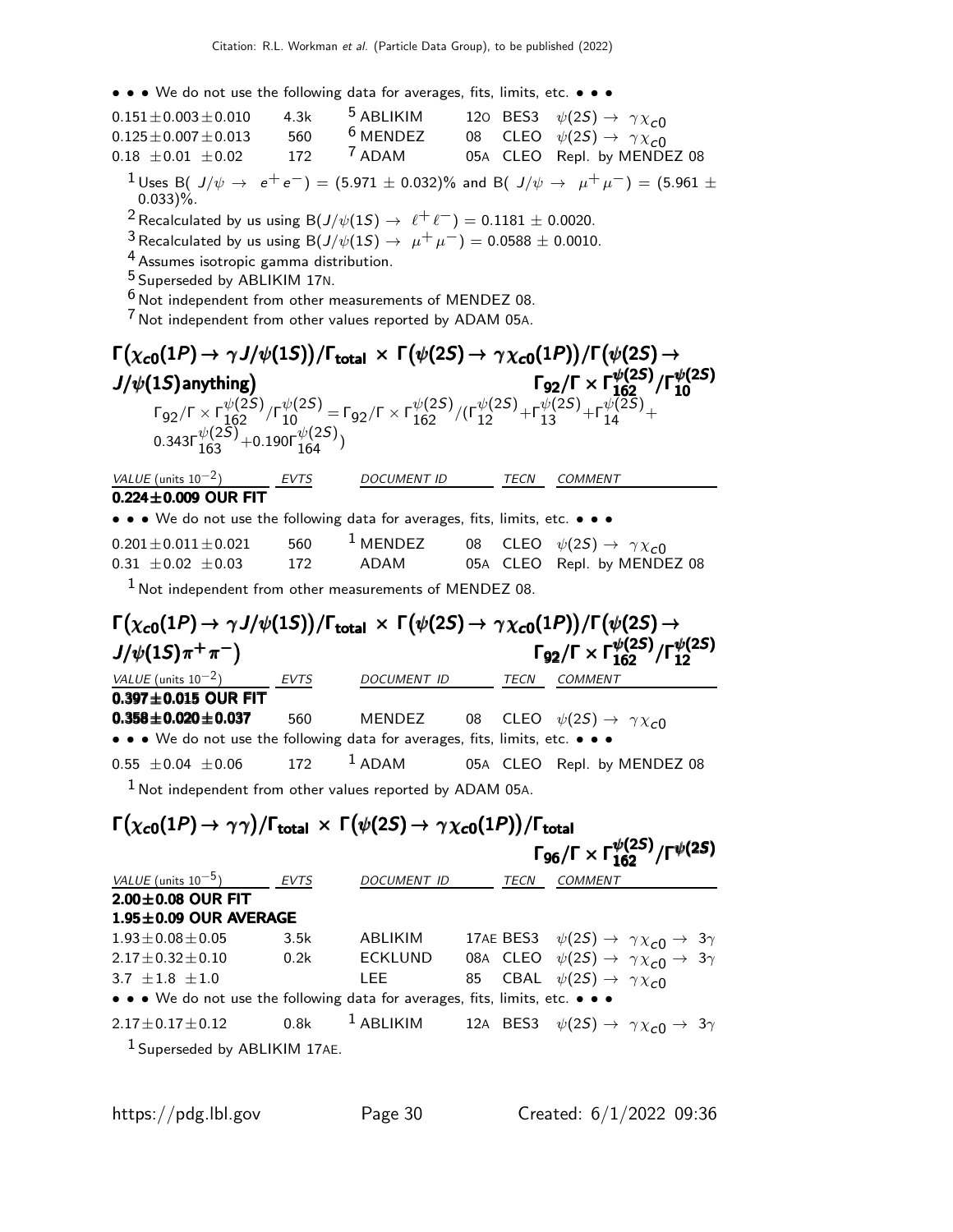|                                                                                                                                                                                                                                                                             |             | Citation: R.L. Workman et al. (Particle Data Group), to be published (2022)                                                                            |                          |                                                                                                                                                                                                                                                                                                                                                                                                                                                                                                                                                                                                                                                                                                                                                                             |                                                                            |
|-----------------------------------------------------------------------------------------------------------------------------------------------------------------------------------------------------------------------------------------------------------------------------|-------------|--------------------------------------------------------------------------------------------------------------------------------------------------------|--------------------------|-----------------------------------------------------------------------------------------------------------------------------------------------------------------------------------------------------------------------------------------------------------------------------------------------------------------------------------------------------------------------------------------------------------------------------------------------------------------------------------------------------------------------------------------------------------------------------------------------------------------------------------------------------------------------------------------------------------------------------------------------------------------------------|----------------------------------------------------------------------------|
| $\Gamma(\chi_{\bf c 0}(1P) \to\pi\pi)/\Gamma_{\bf total}\,\times\,\Gamma\big(\psi(2S) \to\,\gamma\chi_{\bf c 0}(1P)\big)/\Gamma_{\bf total}$                                                                                                                                |             |                                                                                                                                                        |                          |                                                                                                                                                                                                                                                                                                                                                                                                                                                                                                                                                                                                                                                                                                                                                                             |                                                                            |
|                                                                                                                                                                                                                                                                             |             |                                                                                                                                                        |                          |                                                                                                                                                                                                                                                                                                                                                                                                                                                                                                                                                                                                                                                                                                                                                                             | $\Gamma_{32}/\Gamma\times\Gamma_{162}^{\psi(2S)}/\Gamma^{\psi(2S)}$        |
| VALUE (units $10^{-4}$ ) EVTS                                                                                                                                                                                                                                               |             | DOCUMENT ID TECN COMMENT                                                                                                                               |                          |                                                                                                                                                                                                                                                                                                                                                                                                                                                                                                                                                                                                                                                                                                                                                                             |                                                                            |
| $8.34\pm0.29$ OUR FIT                                                                                                                                                                                                                                                       |             |                                                                                                                                                        |                          |                                                                                                                                                                                                                                                                                                                                                                                                                                                                                                                                                                                                                                                                                                                                                                             |                                                                            |
| $8.80 \pm 0.34$ OUR AVERAGE                                                                                                                                                                                                                                                 |             | $1$ ABLIKIM                                                                                                                                            |                          |                                                                                                                                                                                                                                                                                                                                                                                                                                                                                                                                                                                                                                                                                                                                                                             |                                                                            |
| $9.11 \pm 0.08 \pm 0.65$<br>$8.81 \pm 0.11 \pm 0.43$                                                                                                                                                                                                                        | 17k<br>8.9k | <sup>2</sup> ASNER                                                                                                                                     |                          | 10A BES3 $e^+e^- \rightarrow \psi(2S) \rightarrow \gamma \chi_{c0}$<br>09 CLEO $\psi(2S) \rightarrow \gamma \pi^+ \pi^-$                                                                                                                                                                                                                                                                                                                                                                                                                                                                                                                                                                                                                                                    |                                                                            |
| $8.13\!\pm\!0.19\!\pm\!0.89$                                                                                                                                                                                                                                                | 2.8k        | <sup>3</sup> ASNER                                                                                                                                     | 09                       | CLEO $\psi(2S) \rightarrow \gamma \pi^0 \pi^0$                                                                                                                                                                                                                                                                                                                                                                                                                                                                                                                                                                                                                                                                                                                              |                                                                            |
| measurement by 3 to obtain $\pi\pi$ .<br>$\pi^{0}\pi^{0}$ measurement by 3 to obtain $\pi\pi$ .<br>$\Gamma\big(\chi_{c0}(1P)\to\pi\pi\big)/\Gamma_{\rm total}\,\times\,\Gamma\big(\psi(2S)\to\gamma\chi_{c0}(1P)\big)/\Gamma\big(\psi(2S)\to$<br>$J/\psi(1S)\pi^{+}\pi^{-}$ |             | the $\pi^+\pi^-$ measurement by 3/2 to obtain $\pi\pi$ .                                                                                               |                          | $^1$ Calculated by us. ABLIKIM 10A reports B $(\chi_{c0} \rightarrow \ \pi^0 \pi^0) = (3.23 \pm 0.03 \pm 0.23 \pm 0.03)$<br>$(0.14)\times 10^{-3}$ using B $(\psi(2S) \to \gamma \chi_{c0}) = (9.4 \pm 0.4)\%$ . We have multiplied the $\pi^0 \pi^0$<br><sup>2</sup> Calculated by us. ASNER 09 reports B( $\chi_{c0} \rightarrow \pi^+ \pi^-$ ) = (6.37 $\pm$ 0.08 $\pm$ 0.31 $\pm$<br>0.32) $\times$ 10 <sup>-3</sup> using B( $\psi(2S) \to \gamma \chi_{c0}$ ) = (9.22 $\pm$ 0.11 $\pm$ 0.46)%. We have multiplied<br><sup>3</sup> Calculated by us. ASNER 09 reports B( $\chi_{c0}\to\pi^0\pi^0$ ) = (2.94 $\pm$ 0.07 $\pm$ 0.32 $\pm$ 0.15) $\times$<br>$10^{-3}$ using B( $\psi(2S) \to \gamma \chi_{c0}$ ) = (9.22 $\pm$ 0.11 $\pm$ 0.46)%. We have multiplied the | $\Gamma_{32}/\Gamma \times \Gamma_{162}^{\psi(25)}/\Gamma_{12}^{\psi(25)}$ |
| VALUE (units $10^{-4}$ ) EVTS                                                                                                                                                                                                                                               |             |                                                                                                                                                        | DOCUMENT ID TECN COMMENT |                                                                                                                                                                                                                                                                                                                                                                                                                                                                                                                                                                                                                                                                                                                                                                             |                                                                            |
| $24.0 \pm 0.8$ OUR FIT<br>$20.7 \pm 1.7$ OUR AVERAGE                                                                                                                                                                                                                        |             |                                                                                                                                                        |                          |                                                                                                                                                                                                                                                                                                                                                                                                                                                                                                                                                                                                                                                                                                                                                                             |                                                                            |
| $23.9 \!\pm\! 2.7 \!\pm\! 4.1$                                                                                                                                                                                                                                              | $97 \pm 11$ | $1$ BAI                                                                                                                                                |                          | 03C BES $\psi(2S) \rightarrow \gamma \chi_{c0} \rightarrow \gamma \pi^0 \pi^0$                                                                                                                                                                                                                                                                                                                                                                                                                                                                                                                                                                                                                                                                                              |                                                                            |
| $20.2 \pm 1.1 \pm 1.5$ 720 $\pm$ 32                                                                                                                                                                                                                                         |             | $2$ BAI                                                                                                                                                |                          | 981 BES $\psi(2S) \rightarrow \gamma \chi_{c0} \rightarrow \gamma \pi^+ \pi^-$                                                                                                                                                                                                                                                                                                                                                                                                                                                                                                                                                                                                                                                                                              |                                                                            |
|                                                                                                                                                                                                                                                                             |             | $^1$ We have multiplied $\pi^0\,\pi^0$ measurement by 3 to obtain $\pi\pi.$<br>We have multiplied $\pi^+\pi^-$ measurement by 3/2 to obtain $\pi\pi$ . |                          | <sup>2</sup> Calculated by us. The value for B( $\chi_{c0} \to \pi^+ \pi^-$ ) reported in BAI 981 is derived using<br>$B(\psi' \to \gamma \chi_{c0}) = (9.3 \pm 0.8)\%$ and $B(\psi' \to J/\psi \pi^+ \pi^-) = (32.4 \pm 2.6)\%$ [BAI 98D].                                                                                                                                                                                                                                                                                                                                                                                                                                                                                                                                 |                                                                            |
| $\Gamma(\chi_{\bf c 0}(1P) \to \eta \eta)/\Gamma_{\bf total} \, \times \, \Gamma(\psi(2S) \to \, \gamma \chi_{\bf c 0}(1P))/\Gamma_{\bf total}$                                                                                                                             |             |                                                                                                                                                        |                          |                                                                                                                                                                                                                                                                                                                                                                                                                                                                                                                                                                                                                                                                                                                                                                             | $\Gamma_{36}/\Gamma \times \Gamma_{162}^{\psi(25)}/\Gamma^{\psi(25)}$      |
|                                                                                                                                                                                                                                                                             |             |                                                                                                                                                        |                          |                                                                                                                                                                                                                                                                                                                                                                                                                                                                                                                                                                                                                                                                                                                                                                             |                                                                            |
| VALUE (units $10^{-4}$ )<br>$2.95 \pm 0.18$ OUR FIT                                                                                                                                                                                                                         | <b>EVTS</b> | DOCUMENT ID                                                                                                                                            | TECN                     | COMMENT                                                                                                                                                                                                                                                                                                                                                                                                                                                                                                                                                                                                                                                                                                                                                                     |                                                                            |
| $3.12 \pm 0.19$ OUR AVERAGE                                                                                                                                                                                                                                                 |             |                                                                                                                                                        |                          |                                                                                                                                                                                                                                                                                                                                                                                                                                                                                                                                                                                                                                                                                                                                                                             |                                                                            |
| $3.23 \pm 0.09 \pm 0.23$                                                                                                                                                                                                                                                    | 2132        | $1$ ABLIKIM                                                                                                                                            |                          | 10A BES3 $e^+e^- \rightarrow \psi(2S) \rightarrow \gamma \chi_{c0}$                                                                                                                                                                                                                                                                                                                                                                                                                                                                                                                                                                                                                                                                                                         |                                                                            |
| $2.93 \pm 0.12 \pm 0.29$                                                                                                                                                                                                                                                    | 0.9k        | <sup>2</sup> ASNER                                                                                                                                     | 09                       | CLEO $\psi(2S) \rightarrow \gamma \eta \eta$                                                                                                                                                                                                                                                                                                                                                                                                                                                                                                                                                                                                                                                                                                                                |                                                                            |
| • • • We do not use the following data for averages, fits, limits, etc. • • •                                                                                                                                                                                               |             |                                                                                                                                                        |                          |                                                                                                                                                                                                                                                                                                                                                                                                                                                                                                                                                                                                                                                                                                                                                                             |                                                                            |
| $2.86 \pm 0.46 \pm 0.37$                                                                                                                                                                                                                                                    | 48          | <sup>3</sup> ADAMS                                                                                                                                     |                          | 07 CLEO $\psi(2S) \rightarrow \gamma \chi_{c0}$                                                                                                                                                                                                                                                                                                                                                                                                                                                                                                                                                                                                                                                                                                                             |                                                                            |
|                                                                                                                                                                                                                                                                             |             |                                                                                                                                                        |                          | $^1$ Calculated by us. ABLIKIM 10A reports B $(\chi_{c0} \rightarrow \ \eta\eta) = (3.44 \pm 0.10 \pm 0.24 \pm 0.13) \times$                                                                                                                                                                                                                                                                                                                                                                                                                                                                                                                                                                                                                                                |                                                                            |
|                                                                                                                                                                                                                                                                             |             | 10 <sup>-3</sup> using B( $\psi$ (2S) $\rightarrow \gamma \chi_{c0}$ ) = (9.4 ± 0.4)%.                                                                 |                          |                                                                                                                                                                                                                                                                                                                                                                                                                                                                                                                                                                                                                                                                                                                                                                             |                                                                            |
|                                                                                                                                                                                                                                                                             |             | using B( $\psi(2S) \rightarrow \gamma \chi_{c0}$ ) = (9.22 ± 0.11 ± 0.46)%.                                                                            |                          | <sup>2</sup> Calculated by us. ASNER 09 reports B( $\chi_{c0} \rightarrow \eta \eta$ ) = (3.18 $\pm$ 0.13 $\pm$ 0.31 $\pm$ 0.16) $\times$ 10 $^{-3}$                                                                                                                                                                                                                                                                                                                                                                                                                                                                                                                                                                                                                        |                                                                            |

<sup>3</sup> Superseded by ASNER 09. Calculated by us. The value of  $B(\chi_{c0}(1P) \to \eta \eta)$  reported by ADAMS 07 was derived using B $(\psi(2S) \rightarrow \gamma \chi_{c0}(1P)) = (9.22 \pm 0.11 \pm 0.46)\%$ (ATHAR 04).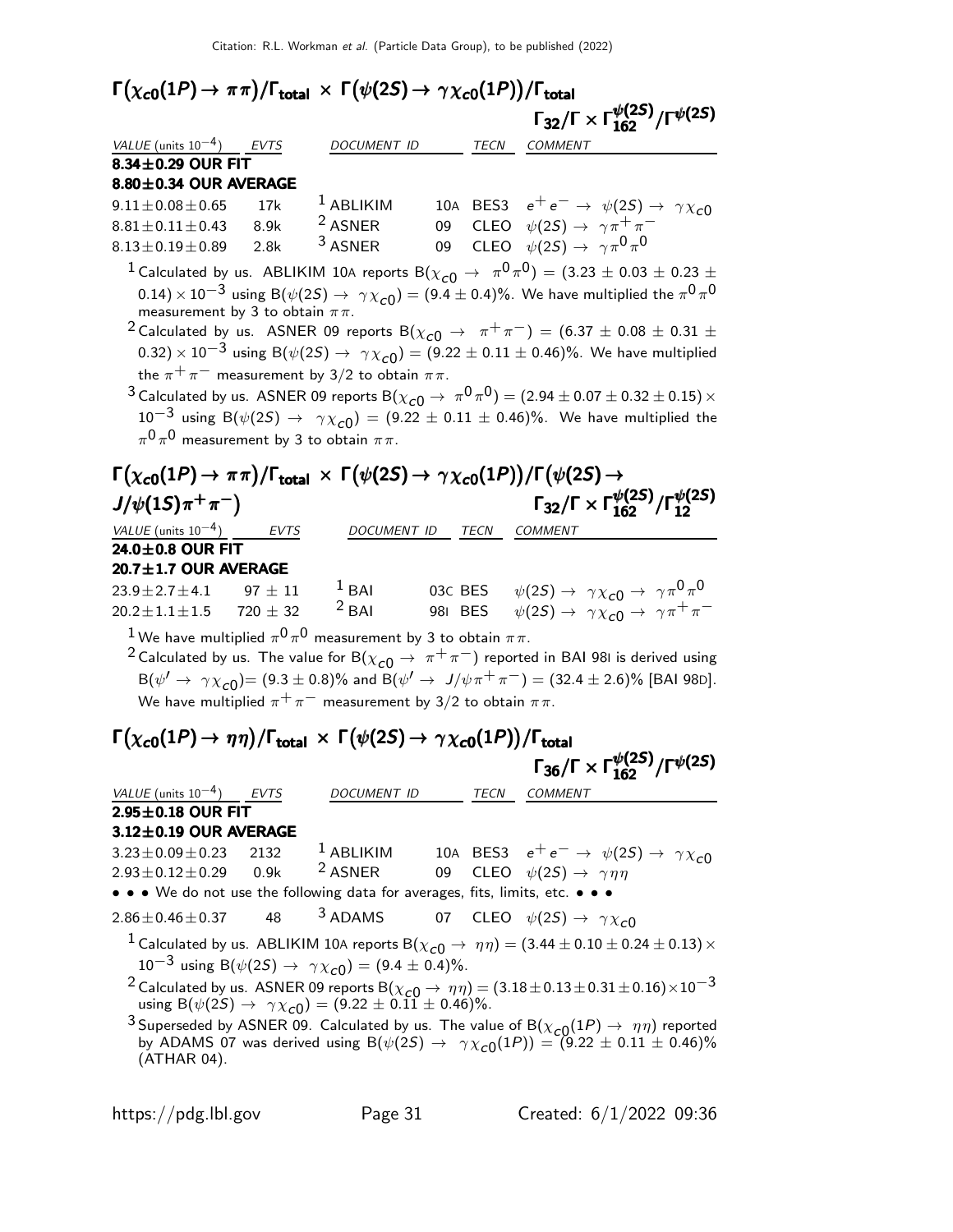| $\Gamma(\chi_{\bf c 0}(1P) \to \eta \eta)/\Gamma_{\bf total} \, \times \, \Gamma(\psi(2S) \to \, \gamma \chi_{\bf c 0}(1P))/\Gamma(\psi(2S) \to$                                                                                                                     |            |                                      |      |                                                                              |                                                                            |
|----------------------------------------------------------------------------------------------------------------------------------------------------------------------------------------------------------------------------------------------------------------------|------------|--------------------------------------|------|------------------------------------------------------------------------------|----------------------------------------------------------------------------|
| $J/\psi(1S)\pi^{+}\pi^{-}$                                                                                                                                                                                                                                           |            |                                      |      |                                                                              | $\Gamma_{36}/\Gamma \times \Gamma_{162}^{\psi(25)}/\Gamma_{12}^{\psi(25)}$ |
| VALUE (units $10^{-3}$ )                                                                                                                                                                                                                                             |            | DOCUMENT ID                          |      | TECN COMMENT                                                                 |                                                                            |
| 0.85 $\pm$ 0.05 OUR FIT<br>$0.578 \pm 0.241 \pm 0.158$                                                                                                                                                                                                               |            | BAI                                  |      | 03C BES $\psi(2S) \rightarrow \gamma \eta \eta$                              |                                                                            |
| $\Gamma(\chi_{c0}(1P) \to K^+K^-)/\Gamma_{\rm total} \times \Gamma(\psi(2S) \to \gamma \chi_{c0}(1P))/\Gamma_{\rm total}$                                                                                                                                            |            |                                      |      |                                                                              |                                                                            |
|                                                                                                                                                                                                                                                                      |            |                                      |      |                                                                              | $\Gamma_{42}/\Gamma \times \Gamma_{162}^{\psi(2S)}/\Gamma^{\psi(2S)}$      |
| VALUE (units $10^{-4}$ )<br>$5.92 \pm 0.28$ OUR FIT                                                                                                                                                                                                                  |            | <u>EVTS DOCUMENT ID TECN COMMENT</u> |      |                                                                              |                                                                            |
| $5.97 \pm 0.07 \pm 0.32$                                                                                                                                                                                                                                             |            | 8.1k $1$ ASNER                       |      |                                                                              | 09 CLEO $\psi(2S) \rightarrow \gamma K^+ K^-$                              |
| <sup>1</sup> Calculated by us. ASNER 09 reports B( $\chi_{c0} \rightarrow K^{+} K^{-}$ ) = (6.47 $\pm$ 0.08 $\pm$ 0.35 $\pm$                                                                                                                                         |            |                                      |      |                                                                              |                                                                            |
| 0.32) $\times$ 10 <sup>-3</sup> using B( $\psi$ (2 <i>S</i> ) $\rightarrow \gamma \chi_{c0}$ ) = (9.22 $\pm$ 0.11 $\pm$ 0.46)%.                                                                                                                                      |            |                                      |      |                                                                              |                                                                            |
| $\Gamma(\chi_{\bf c0}(1P)\to K^+K^-)/\Gamma_{\bf total}\,\times\,\Gamma(\psi(2S)\to\gamma\chi_{\bf c0}(1P))/\Gamma(\psi(2S)\to$                                                                                                                                      |            |                                      |      |                                                                              |                                                                            |
| $J/\psi(15)\pi^{+}\pi^{-}$                                                                                                                                                                                                                                           |            |                                      |      |                                                                              | $\Gamma_{42}/\Gamma \times \Gamma_{162}^{\psi(2S)}/\Gamma_{12}^{\psi(2S)}$ |
| <i>VALUE</i> (units $10^{-3}$ )                                                                                                                                                                                                                                      |            |                                      |      |                                                                              |                                                                            |
| $1.71 \pm 0.08$ OUR FIT                                                                                                                                                                                                                                              | EVTS       |                                      |      | DOCUMENT ID TECN COMMENT                                                     |                                                                            |
| $1.63 \pm 0.10 \pm 0.15$                                                                                                                                                                                                                                             | $774\pm38$ |                                      |      |                                                                              | <sup>1</sup> BAI 981 BES $\psi(2S) \rightarrow \gamma K^+ K^-$             |
| <sup>1</sup> Calculated by us. The value for B( $\chi_{c0} \rightarrow K^+K^-$ ) reported by BAI 981 is derived using                                                                                                                                                |            |                                      |      |                                                                              |                                                                            |
| $B(\psi(2S) \rightarrow \gamma \chi_{c0}) = (9.3 \pm 0.8)\%$ and $B(\psi(2S) \rightarrow J/\psi \pi^{+} \pi^{-}) = (32.4 \pm 2.6)\%$<br>[BAI 98D].                                                                                                                   |            |                                      |      |                                                                              |                                                                            |
| $\Gamma(\chi_{c0}(1P) \to K_S^0 K_S^0)/\Gamma_{\text{total}} \times \Gamma(\psi(2S) \to \gamma \chi_{c0}(1P))/\Gamma_{\text{total}}$                                                                                                                                 |            |                                      |      |                                                                              |                                                                            |
|                                                                                                                                                                                                                                                                      |            |                                      |      |                                                                              | $\Gamma_{43}/\Gamma \times \Gamma_{162}^{\psi(25)}/\Gamma^{\psi(25)}$      |
| VALUE (units $10^{-4}$ )                                                                                                                                                                                                                                             | EVTS       | DOCUMENT ID                          | TECN | <i>COMMENT</i>                                                               |                                                                            |
| 3.10±0.16 OUR FIT                                                                                                                                                                                                                                                    |            |                                      |      |                                                                              |                                                                            |
| $3.18 \pm 0.17$ OUR AVERAGE                                                                                                                                                                                                                                          | 2.1k       | $^1$ ASNER                           |      | 09 CLEO $\psi(2S) \rightarrow \gamma K_S^0 K_S^0$                            |                                                                            |
| $3.22 \pm 0.07 \pm 0.17$<br>$3.02 \pm 0.19 \pm 0.33$                                                                                                                                                                                                                 | 322        | ABLIKIM                              |      | 050 BES2 $\psi(2S) \rightarrow \gamma K_S^{\overline{0}} K_S^{\overline{0}}$ |                                                                            |
|                                                                                                                                                                                                                                                                      |            |                                      |      |                                                                              |                                                                            |
| $^1$ Calculated by us. $\,$ ASNER 09 reports B $(\chi_{\bm{c}0}^{} \rightarrow \,\,\,$ $\,\,\,$ K $^0_S\,$ K $^0_S)$ $=$ $(3.49\,\pm\,0.08\,\pm\,0.18\,\pm\,$<br>$(0.17) \times 10^{-3}$ using B( $\psi(2S) \rightarrow \gamma \chi_{c0}$ ) = (9.22 ± 0.11 ± 0.46)%. |            |                                      |      |                                                                              |                                                                            |
|                                                                                                                                                                                                                                                                      |            |                                      |      |                                                                              |                                                                            |
| $\Gamma(\chi_{c0}(1P) \to K_S^0 K_S^0)/\Gamma_{\text{total}} \times \Gamma(\psi(2S) \to \gamma \chi_{c0}(1P))/\Gamma(\psi(2S) \to$                                                                                                                                   |            |                                      |      |                                                                              |                                                                            |
| $J/\psi(1S)\pi^{+}\pi^{-}$                                                                                                                                                                                                                                           |            |                                      |      |                                                                              | $\Gamma_{43}/\Gamma \times \Gamma_{162}^{\psi(25)}/\Gamma_{12}^{\psi(25)}$ |
| $\frac{VALUE \text{ (units 10}^{-4})}{8.9 \pm 0.5 \text{ OUR FIT}}$                                                                                                                                                                                                  |            |                                      |      | DOCUMENT ID TECN COMMENT                                                     |                                                                            |
| $5.6 \pm 0.8 \pm 1.3$                                                                                                                                                                                                                                                |            | $1$ BAI                              |      | 99B BES $\psi(2S) \rightarrow \gamma K_S^0 K_S^0$                            |                                                                            |
|                                                                                                                                                                                                                                                                      |            |                                      |      |                                                                              |                                                                            |
| $^1$ Calculated by us. The value of B $(\chi_{\bm{c}\bm{0}}\to\,\mathsf{K}^{\bm{0}}_{\bm{S}}\,\mathsf{K}^{\bm{0}}_{\bm{S}})$ reported by BAI 99B was derived using                                                                                                   |            |                                      |      |                                                                              |                                                                            |
| $B(\psi(2S) \to \gamma \chi_{c0}(1P)) = (9.3 \pm 0.8)\%$ and $B(\psi(2S) \to J/\psi \pi^+ \pi^-) = (32.4 \pm 2.6)\%$<br>[BAI 98D].                                                                                                                                   |            |                                      |      |                                                                              |                                                                            |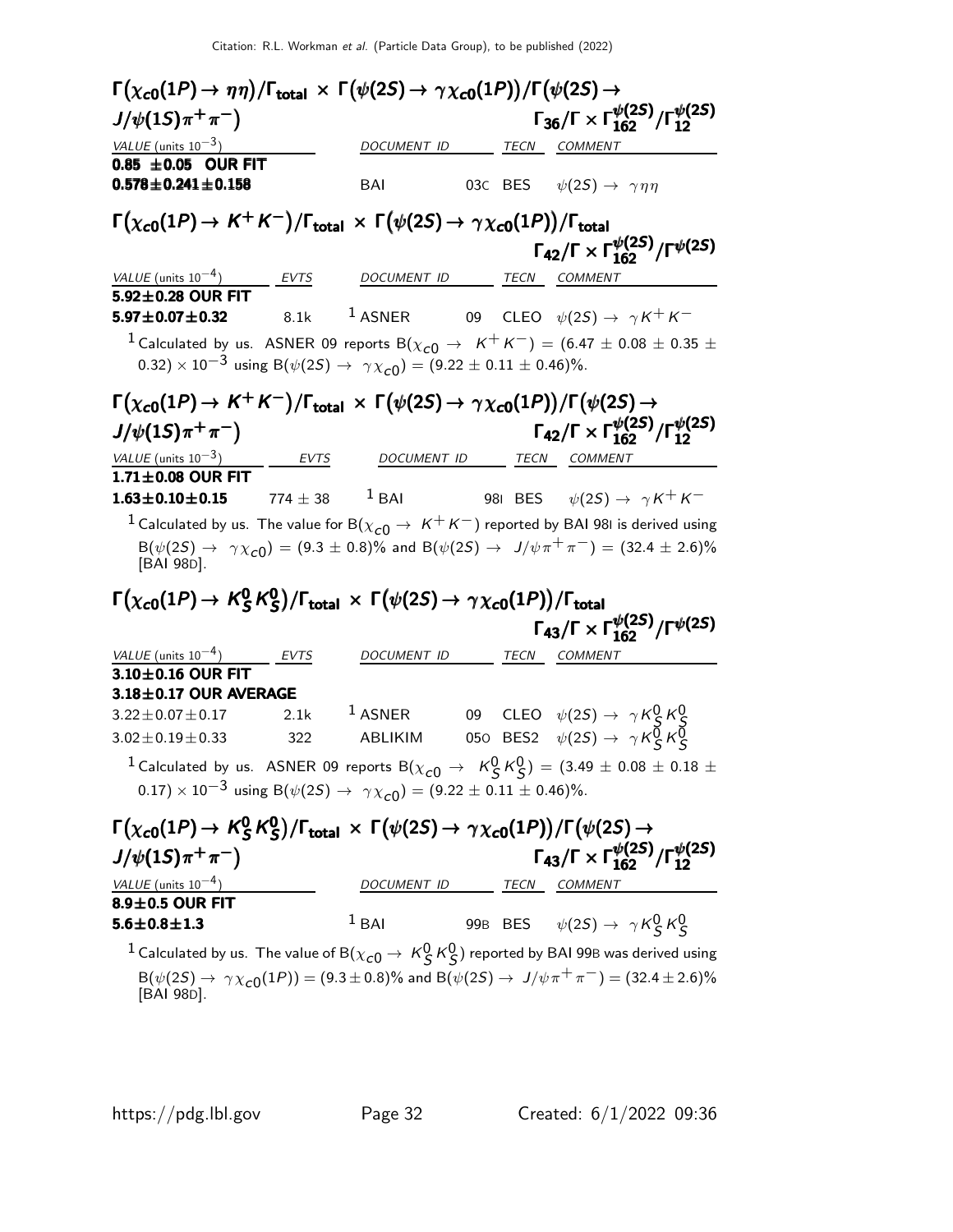| $\Gamma\big(\chi_{\bf c 0}(1P) \to 2(\pi^+\pi^-)\big)/\Gamma_{\bf total}\,\times\,\Gamma\big(\psi(2S) \to \gamma\chi_{\bf c 0}(1P)\big)/\Gamma\big(\psi(2S) \to$                  |                                            |  |                                                                                                                                       |
|-----------------------------------------------------------------------------------------------------------------------------------------------------------------------------------|--------------------------------------------|--|---------------------------------------------------------------------------------------------------------------------------------------|
| $J/\psi(15)\pi^{+}\pi^{-}$                                                                                                                                                        |                                            |  | $\Gamma_1/\Gamma \times \Gamma_{162}^{\psi(25)}/\Gamma_{12}^{\psi(25)}$                                                               |
| VALUE (units $10^{-3}$ )                                                                                                                                                          | DOCUMENT ID TECN COMMENT                   |  |                                                                                                                                       |
| $6.6 \pm 0.5$ OUR FIT                                                                                                                                                             |                                            |  |                                                                                                                                       |
| 6.9±2.4 OUR AVERAGE Error includes scale factor of 3.8.                                                                                                                           |                                            |  |                                                                                                                                       |
| $4.4 \pm 0.1 \pm 0.9$                                                                                                                                                             | $1$ BAI                                    |  | 99B BES $\psi(2S) \rightarrow \gamma \chi_{c0}$                                                                                       |
| $9.3 \pm 0.9$                                                                                                                                                                     |                                            |  | <sup>2</sup> TANENBAUM 78 MRK1 $\psi(2S) \rightarrow \gamma \chi_{c0}$                                                                |
| $^1$ Calculated by us. The value for B $(\chi_{c0}^{} \rightarrow 2\pi^+2\pi^-)$ reported in BAI 99B is derived using                                                             |                                            |  |                                                                                                                                       |
| $B(\psi(2S) \to \gamma \chi_{c0}) = (9.3 \pm 0.8)\%$ and $B(\psi(2S) \to J/\psi(1S)\pi^{+}\pi^{-}) = (32.4 \pm 2.6)\%$<br>[BAI 98D].                                              |                                            |  |                                                                                                                                       |
| <sup>2</sup> The value B( $\psi(15) \rightarrow \gamma \chi_{c0}$ ) $\times$ B( $\chi_{c0} \rightarrow 2\pi^+ 2\pi^-$ ) reported in TANENBAUM 78 is                               |                                            |  |                                                                                                                                       |
| derived using $B(\psi(2S) \to J/\psi(1S)\pi^+\pi^-) \times B(J/\psi(1S) \to \ell^+\ell^-) = (4.6 \pm 0.7)\%$ .                                                                    |                                            |  |                                                                                                                                       |
| Calculated by us using $B(J/\psi(1S) \rightarrow \ell^+ \ell^-) = 0.1181 \pm 0.0020$ .                                                                                            |                                            |  |                                                                                                                                       |
|                                                                                                                                                                                   |                                            |  |                                                                                                                                       |
| $\Gamma(\chi_{c0}(1P) \to \pi^+ \pi^- K^+ K^-)/\Gamma_{\rm total} \times \Gamma(\psi(2S) \to \gamma \chi_{c0}(1P))/\Gamma_{\rm total}$                                            |                                            |  |                                                                                                                                       |
|                                                                                                                                                                                   |                                            |  | $\Gamma_8/\Gamma \times \Gamma_{162}^{\psi(2S)}/\Gamma^{\psi(2S)}$                                                                    |
| VALUE (units $10^{-3}$ )                                                                                                                                                          | DOCUMENT ID                                |  | TECN COMMENT                                                                                                                          |
| $1.78 \pm 0.14$ OUR FIT                                                                                                                                                           |                                            |  |                                                                                                                                       |
| $1.64 \pm 0.05 \pm 0.2$                                                                                                                                                           | ABLIKIM                                    |  | 05Q BES2 $\psi(2S) \rightarrow \gamma \chi_{c0}$                                                                                      |
|                                                                                                                                                                                   |                                            |  |                                                                                                                                       |
| $\Gamma(\chi_{c0}(1P) \to \pi^+ \pi^- K^+ K^-)/\Gamma_{\rm total} \times \Gamma(\psi(2S) \to \gamma \chi_{c0}(1P))/\Gamma(\psi(2S) \to$                                           |                                            |  |                                                                                                                                       |
| $J/\psi(15)\pi^{+}\pi^{-}$                                                                                                                                                        |                                            |  | $\Gamma_8/\Gamma \times \Gamma_{162}^{\psi(25)}/\Gamma_{12}^{\psi(25)}$                                                               |
| VALUE (units $10^{-3}$ )                                                                                                                                                          | DOCUMENT ID TECN COMMENT                   |  |                                                                                                                                       |
| 5.1 $\pm$ 0.4 OUR FIT                                                                                                                                                             |                                            |  |                                                                                                                                       |
| 5.8 $\pm 1.6$ OUR AVERAGE<br>$4.22 \pm 0.20 \pm 0.97$                                                                                                                             | Error includes scale factor of 2.3.<br>BAI |  |                                                                                                                                       |
| 7.4 $\pm 1.0$                                                                                                                                                                     |                                            |  | 99B BES $\psi(2S) \rightarrow \gamma \chi_{c0}$<br>$^1$ TANENBAUM 78 MRK1 $\psi(2S) \rightarrow \ \gamma \chi_{\small{\mathcal{CO}}}$ |
| $^{-1}$ The reported value is derived using B( $\psi(2S) \to~\pi^+\pi^- J/\psi) \times$ B(J/ $\psi \to~\ell^+\ell^-) = 0$                                                         |                                            |  |                                                                                                                                       |
| $(4.6 \pm 0.7)\%$ . Calculated by us using B $(J/\psi \to \ell^+ \ell^-) = 0.1181 \pm 0.0020$ .                                                                                   |                                            |  |                                                                                                                                       |
|                                                                                                                                                                                   |                                            |  |                                                                                                                                       |
| $\Gamma(\chi_{c0}(1P) \to K^+K^-K^+K^-)/\Gamma_{\rm total} \times \Gamma(\psi(2S) \to \gamma \chi_{c0}(1P))/\Gamma_{\rm total}$                                                   |                                            |  |                                                                                                                                       |
|                                                                                                                                                                                   |                                            |  | $\Gamma_{51}/\Gamma \times \Gamma_{162}^{\psi(25)}/\Gamma^{\psi(25)}$                                                                 |
| $VALUE$ (units $10^{-4}$ ) EVTS                                                                                                                                                   | DOCUMENT ID TECN COMMENT                   |  |                                                                                                                                       |
| $2.76 \pm 0.28$ OUR FIT                                                                                                                                                           |                                            |  |                                                                                                                                       |
| 278<br>$3.20 \pm 0.11 \pm 0.41$                                                                                                                                                   |                                            |  | $^1$ ABLIKIM 06T BES2 $\psi(2S) \rightarrow \ \gamma 2K^+ 2K^-$                                                                       |
| <sup>1</sup> Calculated by us. The value of B( $\chi_{c0} \to 2K^+ 2K^-$ ) reported by ABLIKIM 06T was derived using B( $\psi(2S) \to \gamma \chi_{c0}(1P)$ ) = (9.2 $\pm$ 0.4)%. |                                            |  |                                                                                                                                       |
|                                                                                                                                                                                   |                                            |  |                                                                                                                                       |
| $\Gamma(\chi_{c0}(1P) \to K^+K^-K^+K^-)/\Gamma_{\text{total}} \times \Gamma(\psi(2S) \to \gamma \chi_{c0}(1P))/$                                                                  |                                            |  |                                                                                                                                       |
|                                                                                                                                                                                   |                                            |  |                                                                                                                                       |
| $\Gamma(\psi(2S) \rightarrow J/\psi(1S)\pi^+\pi^-)$                                                                                                                               |                                            |  | $\Gamma_{51}/\Gamma \times \Gamma_{162}^{\psi(25)}/\Gamma_{12}^{\psi(25)}$                                                            |
| VALUE (units $10^{-4}$ )                                                                                                                                                          | DOCUMENT ID TECN COMMENT                   |  |                                                                                                                                       |
| 8.0±0.8 OUR FIT                                                                                                                                                                   |                                            |  |                                                                                                                                       |
| $6.1 \pm 0.8 \pm 0.9$                                                                                                                                                             | $1$ BAI                                    |  | 99B BES $\psi(2S) \rightarrow \gamma 2K^+ 2K^-$                                                                                       |
| $^1$ Calculated by us. The value of B $(\chi_{c0} \rightarrow\ 2K^+2K^-)$ reported by BAI 99B was derived                                                                         |                                            |  |                                                                                                                                       |
| using B $(\psi(2S) \rightarrow \gamma \chi_{c0}(1P)) = (9.3 \pm 0.8)\%$ and B $(\psi(2S) \rightarrow J/\psi \pi^{+} \pi^{-}) = (32.4 \pm 0.8)\%$<br>2.6)% [BAI 98D].              |                                            |  |                                                                                                                                       |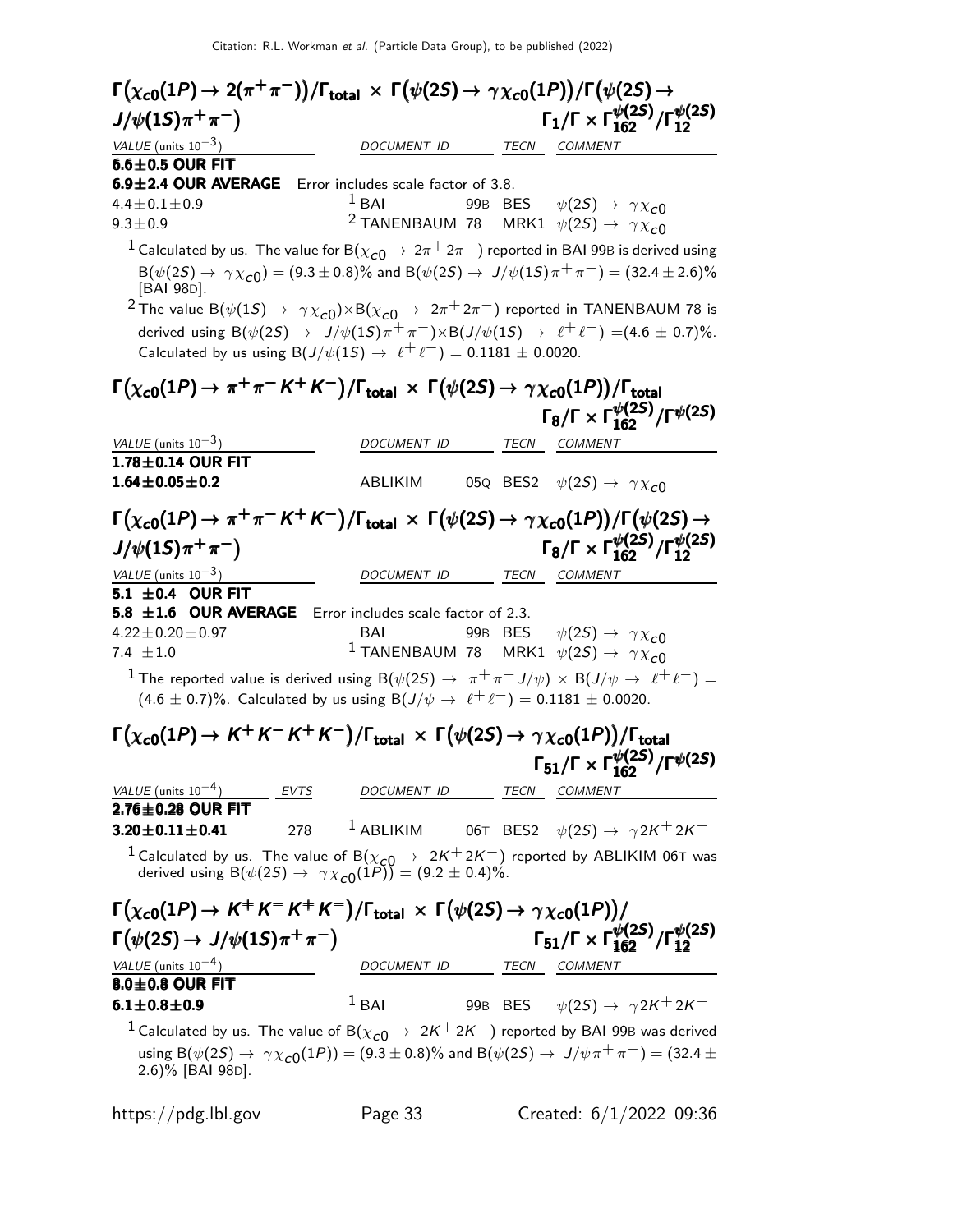#### $\Gamma(\chi_{c0}(1P) \rightarrow \phi \phi) / \Gamma_{\text{total}} \times \Gamma(\psi(2S) \rightarrow \gamma \chi_{c0}(1P)) / \Gamma_{\text{total}}$ <br> $\Gamma_{56}/\Gamma \times \Gamma_{162}^{\psi(2S)} / \Gamma^{\psi(2S)}$ Γ $_{56}/$ Γ $\times$  Γ $_{162}^{\psi(2S)}/$ Γ $^{\psi(2S)}$ VALUE (units  $10^{-4}$ ) EVTS DOCUMENT ID TECN COMMENT  $0.78\pm0.07$  OUR FIT  $78 \pm 0.08$  OUR AVERAGE

| <u>U.IO LU.UO VUINTAVEINAUE</u> |     |                      |                                                  |
|---------------------------------|-----|----------------------|--------------------------------------------------|
| $0.77 \pm 0.03 \pm 0.08$        | 612 | $^1$ ABLIKIM         | 11K BES3 $\psi(2S) \rightarrow \gamma$ hadrons   |
| $0.86 \pm 0.19 \pm 0.12$        | 26  | <sup>2</sup> ABLIKIM | 06T BES2 $\psi(2S) \rightarrow \gamma 2K^+ 2K^-$ |

<sup>1</sup> Calculated by us. The value of B( $\chi_{c0} \rightarrow \phi \phi$ ) reported by ABLIKIM 11K was derived using  $B(\psi(2S) \to \gamma \chi_{c0}(1P)) = (9.62 \pm 0.31)\%.$ 

<sup>2</sup> Calculated by us. The value of B( $\chi_{c0} \rightarrow \phi \phi$ ) reported by ABLIKIM 06T was derived using  $B(\psi(2S) \to \gamma \chi_{c0}(1P)) = (9.2 \pm 0.4)\%.$ 

#### $\Gamma(\chi_{c0}(1P) \to \phi \phi)/\Gamma_{\rm total} \times \Gamma(\psi(2S) \to \gamma \chi_{c0}(1P))/\Gamma(\psi(2S) \to$  $J/\psi(1S)\pi^{+}\pi^{-}$ Γ<sub>56</sub>/Γ × Γ $\frac{\psi(2S)}{162}$ /Γ $\frac{\psi(2S)}{12}$ VALUE (units  $10^{-4}$ ) DOCUMENT ID TECN COMMENT  $2.25 \pm 0.21$  OUR FIT

| $2.6 \pm 1.0 \pm 1.1$ | $\frac{1}{2}$ BAI |  |  |  | 99B BES $\psi(2S) \rightarrow \gamma 2K^+ 2K^-$ |
|-----------------------|-------------------|--|--|--|-------------------------------------------------|
|-----------------------|-------------------|--|--|--|-------------------------------------------------|

<sup>1</sup> Calculated by us. The value of B( $\chi_{c0} \rightarrow \phi \phi$ ) reported by BAI 99B was derived using  ${\rm B}(\psi(2S) \to \gamma \chi_{c0}(1P)) = (9.3 \pm 0.8)\%$  and  ${\rm B}(\psi(2S) \to J/\psi \pi^+ \pi^-) = (32.4 \pm 2.6)\%$ [BAI 98D].

#### $\Gamma(\chi_{c0}(1P) \to \Sigma^+ \overline{\rho} K^0_S + \text{c.c.})/\Gamma_{\text{total}} \times \Gamma(\psi(2S) \to \gamma \chi_{c0}(1P))/\Gamma_{\text{total}}$ Γ<sub>82</sub>/Γ × Γ $\frac{\psi(2S)}{162}$ /Γ $\psi(2S)$  $\chi_{\bf c0}(1P)\to~\sf \Sigma^+\overline\rho K^0_S+c.c.)/\Gamma_{\bf total}~\times~\Gamma\big(\psi(2S)\to\gamma\chi_{\bf c0}(1P)\big)/\Gamma_{\bf total}$ Γ $_{82}/$ Γ  $\times$  Γ $_{162}^{\psi(2S)}$  $\Gamma(\chi_{c0}(1P) \to \Sigma^{+} \overline{\rho} K_{S}^{0} + \text{c.c.})/\Gamma_{\text{total}} \times \Gamma(\psi(2S) \to \gamma \chi_{c0}(1P))/\Gamma_{\text{total}}$ <br>  $\Gamma_{82}/\Gamma \times \Gamma_{162}^{\psi(2S)}/\Gamma^{\psi(2S)}$  $\chi_{\rm c0}(1P)$  →  $\mathsf{\Sigma^{+} \overline{\rho} K_{S}^{0}+c.c.})/\Gamma_{\rm total} \times \Gamma(\psi(2S) \rightarrow \gamma \chi_{\rm c0}(1P))/\Gamma_{\rm total} \ \Gamma_{82}/\Gamma \times \Gamma_{162}^{\psi(2S)}/\Gamma^{\psi(2S)}$ Γ $_{82}/$ Γ $\times$  Γ $_{162}^{\psi(2S)}/$ Γ $^{\psi(2S)}$

| VALUE (units $10^{-5}$ ) EVTS   | DOCUMENT ID | TECN | <b>COMMENT</b>                                                                                                                     |
|---------------------------------|-------------|------|------------------------------------------------------------------------------------------------------------------------------------|
| $3.45 \pm 0.17 \pm 0.19$<br>493 | $1$ ABLIKIM |      | 19BB BES3 $\psi(2S) \rightarrow \gamma \Sigma^+ \overline{p} K^0_S$ + c.c.                                                         |
|                                 |             |      | <sup>1</sup> Calculated by us. ABLIKIM 19BB reports B( $\chi^0_c \rightarrow \Sigma^+ \overline{p} K^0_S$ + c.c.) = (3.52 ± 0.19 ± |
|                                 |             |      | $(0.21) \times 10^{-4}$ using B $(\psi(2S) \rightarrow \gamma \chi^0_C) = (9.79 \pm 0.20)\%$ and other branching fractions         |

from PDG 18.

#### $\Gamma(\chi_{\bf c 0}(1P) \to \, \Sigma^{\bf 0} \overline{p} K^+ + {\rm c.c.})/\Gamma_{\bf total} \, \times \, \Gamma\big(\psi(2S) \to \, \gamma \, \chi_{\bf c 0}(1P)\big)/\Gamma_{\bf total}$ Γ<sub>83</sub>/Γ × Γ $\frac{\psi(2S)}{162}$ /Γ $\psi(2S)$  $\Gamma(\chi_{c0}(1P) \to \,\mathsf{\Sigma}^0\overline{\rho}\,K^+ + \text{c.c.})/\Gamma_{\text{total}}\,\times\,\Gamma\big(\psi(2S) \to \,\gamma\,\chi_{c0}(1P)\big)/\Gamma_{\text{total}}$  $\Gamma(\chi_{c0}(1P) \to \Sigma^0 \overline{\rho} K^+ + \text{c.c.})/\Gamma_{\text{total}} \times \Gamma(\psi(2S) \to \gamma \chi_{c0}(1P))/\Gamma_{\text{total}} \ \Gamma_{83}/\Gamma \times \Gamma_{162}^{\psi(2S)}/\Gamma^{\psi(2S)}$  $\Gamma(\chi_{c0}(1P) \to \mathcal{E}^0\overline{p}K^+ + \text{c.c.})/\Gamma_{\text{total}} \times \Gamma(\psi(2S) \to \gamma \chi_{c0}(1P))/\Gamma_{\text{total}} \ \Gamma_{83}/\Gamma \times \Gamma_{162}^{\psi(2S)}/\Gamma^{\psi(2S)}$ Γ<sub>83</sub>/Γ × Γ $\frac{\psi(2S)}{162}$ /Γ $\psi(2S)$

| VALUE (units $10^{-5}$ )                                                                                                  | <b>EVTS</b> | <b>DOCUMENT ID</b> | TECN | <b>COMMENT</b>                                                                                                                                |  |
|---------------------------------------------------------------------------------------------------------------------------|-------------|--------------------|------|-----------------------------------------------------------------------------------------------------------------------------------------------|--|
| $2.97 \pm 0.12 \pm 0.14$                                                                                                  | 871         | $1$ ABLIKIM        |      | 20AE BES3 $\psi(2S) \rightarrow \gamma \Sigma^0 \overline{p} K^+$                                                                             |  |
|                                                                                                                           |             |                    |      | $+$ c.c.                                                                                                                                      |  |
|                                                                                                                           |             |                    |      | <sup>1</sup> Calculated by us. ABLIKIM 20AE reports B( $\chi^0_c \to \Sigma^0 \bar{p} K^+ + \text{c.c.}) = (3.03 \pm 0.12 \pm 0.12 \pm 0.12)$ |  |
| $(0.15) \times 10^{-4}$ using B $(\psi(2S) \rightarrow \gamma \chi^0$ = $(9.79 \pm 0.20)\%$ and other branching fractions |             |                    |      |                                                                                                                                               |  |
| from PDG 20.                                                                                                              |             |                    |      |                                                                                                                                               |  |

#### $\chi_{c0}(1P)$  REFERENCES

| ABLIKIM                                                                                                                                                                                                                       | 21AV JHEP 2111 217  | M. Ablikim et al.        | (BESIII Collab.) |
|-------------------------------------------------------------------------------------------------------------------------------------------------------------------------------------------------------------------------------|---------------------|--------------------------|------------------|
| ABLIKIM                                                                                                                                                                                                                       | 21L PR D103 112004  | M. Ablikim et al.        | (BESIII Collab.) |
| ABLIKIM                                                                                                                                                                                                                       | 20AE PR D102 092006 | M. Ablikim et al.        | (BESIII Collab.) |
| ABLIKIM                                                                                                                                                                                                                       | 20B PR D101 012012  | M. Ablikim et al.        | (BESIII Collab.) |
| ABLIKIM                                                                                                                                                                                                                       | 201 PR D101 092002  | M. Ablikim et al.        | (BESIII Collab.) |
| PDG and the post of the set of the set of the set of the set of the set of the set of the set of the set of the set of the set of the set of the set of the set of the set of the set of the set of the set of the set of the | 20 PTEP 2020 083C01 | P.A. Zyla <i>et al.</i>  | (PDG Collab.)    |
| ABLIKIM                                                                                                                                                                                                                       | 19AA PR D99 052008  | M. Ablikim et al.        | (BESIII Collab.) |
| ABLIKIM                                                                                                                                                                                                                       | 19AU PR D100 052010 | M. Ablikim et al.        | (BESIII Collab.) |
| ABLIKIM                                                                                                                                                                                                                       | 19BB PR D100 092006 | M. Ablikim <i>et al.</i> | (BESIII Collab.) |

https://pdg.lbl.gov Page 34 Created: 6/1/2022 09:36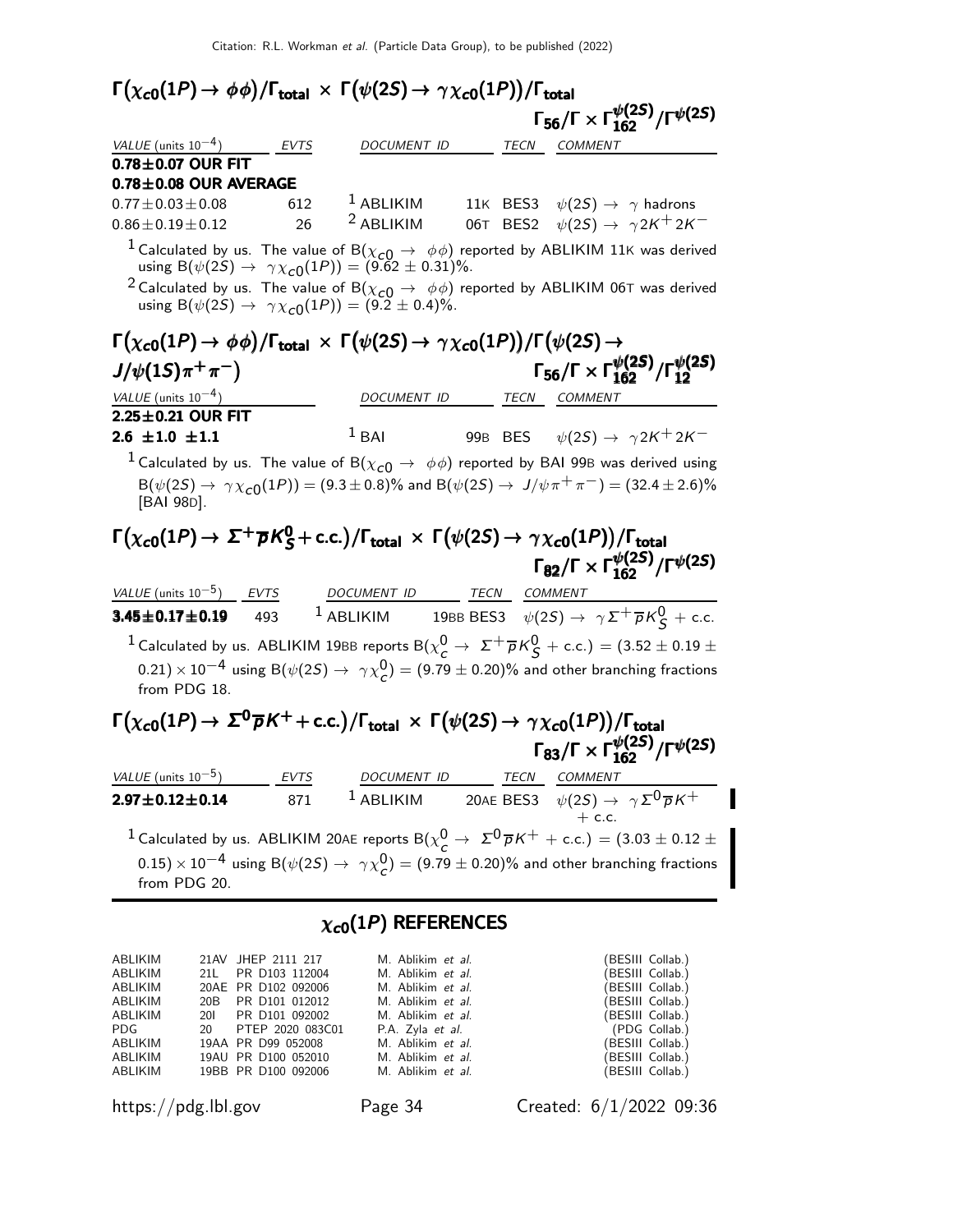| ABLIKIM                | 19 J       | PR D99 012015                    | M. Ablikim et al.                         | (BESIII Collab.)                     |
|------------------------|------------|----------------------------------|-------------------------------------------|--------------------------------------|
| ABLIKIM                | 19Z        | PR D99 051101                    | M. Ablikim et al.                         | (BESIII Collab.)                     |
| ABLIKIM<br><b>PDG</b>  | 18V<br>18  | PR D97 052011<br>PR D98 030001   | M. Ablikim et al.<br>M. Tanabashi et al.  | (BESIII Collab.)<br>(PDG Collab.)    |
| AAIJ                   |            | 17BB EPJ C77 609                 | R. Aaij et al.                            | (LHCb Collab.)                       |
| ABLIKIM                |            | 17AE PR D96 092007               | M. Ablikim et al.                         | (BESIII Collab.)                     |
| ABLIKIM                |            | 17AI PR D96 112006               | M. Ablikim et al.                         | (BESIII Collab.)                     |
| ABLIKIM                | 17I        | PRL 118 221802                   | M. Ablikim et al.                         | BESIII Collab.)                      |
| ABLIKIM<br>ABLIKIM     | 17N<br>17U | PR D95 072004<br>PR D96 032001   | M. Ablikim et al.<br>M. Ablikim et al.    | (BESIII Collab.)<br>(BESIII Collab.) |
| <b>PDG</b>             | 16         | CP C40 100001                    | C. Patrignani et al.                      | (PDG Collab.)                        |
| ABLIKIM                | 15I        | PR D91 092006                    | M. Ablikim et al.                         | (BESIII Collab.)                     |
| ABLIKIM                | 15M        | PR D91 112008                    | M. Ablikim et al.                         | (BESIII Collab.)                     |
| ABLIKIM                | 15N        | PR D91 112018                    | M. Ablikim et al.                         | (BESIII Collab.)                     |
| ABLIKIM                | 13B        | PR D87 012002                    | M. Ablikim et al.<br>M. Ablikim et al.    | (BESIII Collab.)                     |
| ABLIKIM<br>ABLIKIM     | 13D<br>13H | PR D87 012007<br>PR D87 032007   | M. Ablikim et al.                         | (BESIII Collab.)<br>(BESIII Collab.) |
| ABLIKIM                | 13V        | PR D88 112001                    | M. Ablikim et al.                         | (BESIII Collab.)                     |
| <b>UEHARA</b>          | 13         | PTEP 2013 123C01                 | S. Uehara et al.                          | (BELLE Collab.)                      |
| ABLIKIM                | 12A        | PR D85 112008                    | M. Ablikim et al.                         | (BESIII Collab.)                     |
| ABLIKIM                | 12I        | PR D86 052004                    | M. Ablikim et al.                         | (BESIII Collab.)                     |
| ABLIKIM                | 12J        | PR D86 052011                    | M. Ablikim et al.                         | (BESIII Collab.)                     |
| ABLIKIM<br>LIU         | 120<br>12B | PRL 109 172002<br>PRL 108 232001 | M. Ablikim et al.<br>Z.Q. Liu et al.      | (BESIII Collab.)<br>(BELLE Collab.)  |
| ABLIKIM                | 11A        | PR D83 012006                    | M. Ablikim et al.                         | (BESIII Collab.)                     |
| ABLIKIM                | 11E        | PR D83 112005                    | M. Ablikim et al.                         | (BESIII Collab.)                     |
| ABLIKIM                | 11F        | PR D83 112009                    | M. Ablikim et al.                         | (BESIII Collab.)                     |
| ABLIKIM                | 11K        | PRL 107 092001                   | M. Ablikim et al.                         | (BESIII Collab.)                     |
| DEL-AMO-SA 11M         |            | PR D84 012004                    | P. del Amo Sanchez et al.                 | (BABAR Collab.)                      |
| ABLIKIM<br>ONYISI      | 10A<br>10  | PR D81 052005<br>PR D82 011103   | M. Ablikim et al.<br>P.U.E. Onyisi et al. | (BESIII Collab.)                     |
| UEHARA                 | 10A        | PR D82 114031                    | S. Uehara et al.                          | (CLEO Collab.)<br>(BELLE Collab.)    |
| ASNER                  | 09         | PR D79 072007                    | D.M. Asner et al.                         | (CLEO Collab.)                       |
| UEHARA                 | 09         | PR D79 052009                    | S. Uehara et al.                          | (BELLE Collab.)                      |
| <b>BENNETT</b>         | 08A        | PRL 101 151801                   | J.V. Bennett et al.                       | (CLEO Collab.)                       |
| ECKLUND                | 08A        | PR D78 091501                    | K.M. Ecklund et al.                       | (CLEO Collab.)                       |
| HE                     | 08B        | PR D78 092004                    | Q. He et al.                              | (CLEO Collab.)                       |
| MENDEZ<br>NAIK         | 08<br>08   | PR D78 011102<br>PR D78 031101   | H. Mendez <i>et al.</i><br>P. Naik et al. | (CLEO Collab.)<br>(CLEO Collab.)     |
| UEHARA                 | 08         | EPJ C53 1                        | S. Uehara et al.                          | (BELLE Collab.)                      |
| <b>WICHT</b>           | 08         | PL B662 323                      | J. Wicht et al.                           | (BELLE Collab.)                      |
| ABE                    | 07         | PRL 98 082001                    | K. Abe et al.                             | (BELLE Collab.)                      |
| ADAMS                  | 07         | PR D75 071101                    | G.S. Adams et al.                         | (CLEO Collab.)                       |
| ATHAR                  | 07         | PR D75 032002                    | S.B. Athar et al.<br>W.T. Chen et al.     | (CLEO Collab.)                       |
| <b>CHEN</b><br>ABLIKIM | 07B<br>06D | PL B651 15<br>PR D73 052006      | M. Ablikim et al.                         | (BELLE Collab.)<br>(BES Collab.)     |
| ABLIKIM                | 06I        | PR D74 012004                    | M. Ablikim et al.                         | (BES Collab.)                        |
| ABLIKIM                | 06R        | PR D74 072001                    | M. Ablikim et al.                         | (BES Collab.)                        |
| ABLIKIM                | 06T        | PL B642 197                      | M. Ablikim et al.                         | (BES Collab.)                        |
| ABLIKIM                | 05G        | PR D71 092002                    | M. Ablikim et al.                         | (BES Collab.)                        |
| ABLIKIM                | 05N        | PL B630 7                        | M. Ablikim <i>et al.</i>                  | (BES Collab.)                        |
| ABLIKIM<br>ABLIKIM     | 05O<br>05Q | PL B630 21<br>PR D72 092002      | M. Ablikim et al.<br>M. Ablikim et al.    | (BES Collab.)<br>(BES Collab.)       |
| ADAM                   | 05A        | PRL 94 232002                    | N.E. Adam et al.                          | (CLEO Collab.)                       |
| ANDREOTTI              | 05A        | NP B717 34                       | M. Andreotti et al.                       | (FNAL E835 Collab.)                  |
| ANDREOTTI              | 05C        | PR D72 112002                    | M. Andreotti et al.                       | (FNAL E835 Collab.)                  |
| NAKAZAWA               | 05         | PL B615 39                       | H. Nakazawa et al.                        | (BELLE Collab.)                      |
| ABE<br>ABLIKIM         | 04G<br>04G | PR D70 071102<br>PR D70 092002   | K. Abe <i>et al.</i><br>M. Ablikim et al. | (BELLE Collab.)                      |
| ABLIKIM                | 04H        | PR D70 092003                    | M. Ablikim et al.                         | (BES Collab.)<br>(BES Collab.)       |
| ANDREOTTI              | 04         | PL B584 16                       | M. Andreotti et al.                       | (E835 Collab.)                       |
| ATHAR                  | 04         | PR D70 112002                    | S.B. Athar et al.                         | (CLEO Collab.)                       |
| BAI                    | 04F        | PR D69 092001                    | J.Z. Bai et al.                           | (BES Collab.)                        |
| ANDREOTTI              | 03         | PRL 91 091801                    | M. Andreotti et al.                       | (FNAL E835 Collab.)                  |
| AULCHENKO              | 03         | PL B573 63                       | V.M. Aulchenko et al.<br>J.Z. Bai et al.  | (KEDR Collab.)                       |
| BAI<br>BAI             | 03C<br>03E | PR D67 032004<br>PR D67 112001   | J.Z. Bai et al.                           | (BES Collab.)<br>(BES Collab.)       |
| ABE,K                  | 02         | PRL 89 142001                    | K. Abe <i>et al.</i>                      | (BELLE Collab.)                      |
| BAGNASCO               | 02         | PL B533 237                      | S. Bagnasco et al.                        | (FNAL E835 Collab.)                  |
| EISENSTEIN             | 01         | PRL 87 061801                    | B.I. Eisenstein et al.                    | (CLEO Collab.)                       |
| AMBROGIANI             | 00B        | PR D62 052002                    | M. Ambrogiani et al.                      | (FNAL E835 Collab.)                  |

https://pdg.lbl.gov Page 35 Created: 6/1/2022 09:36